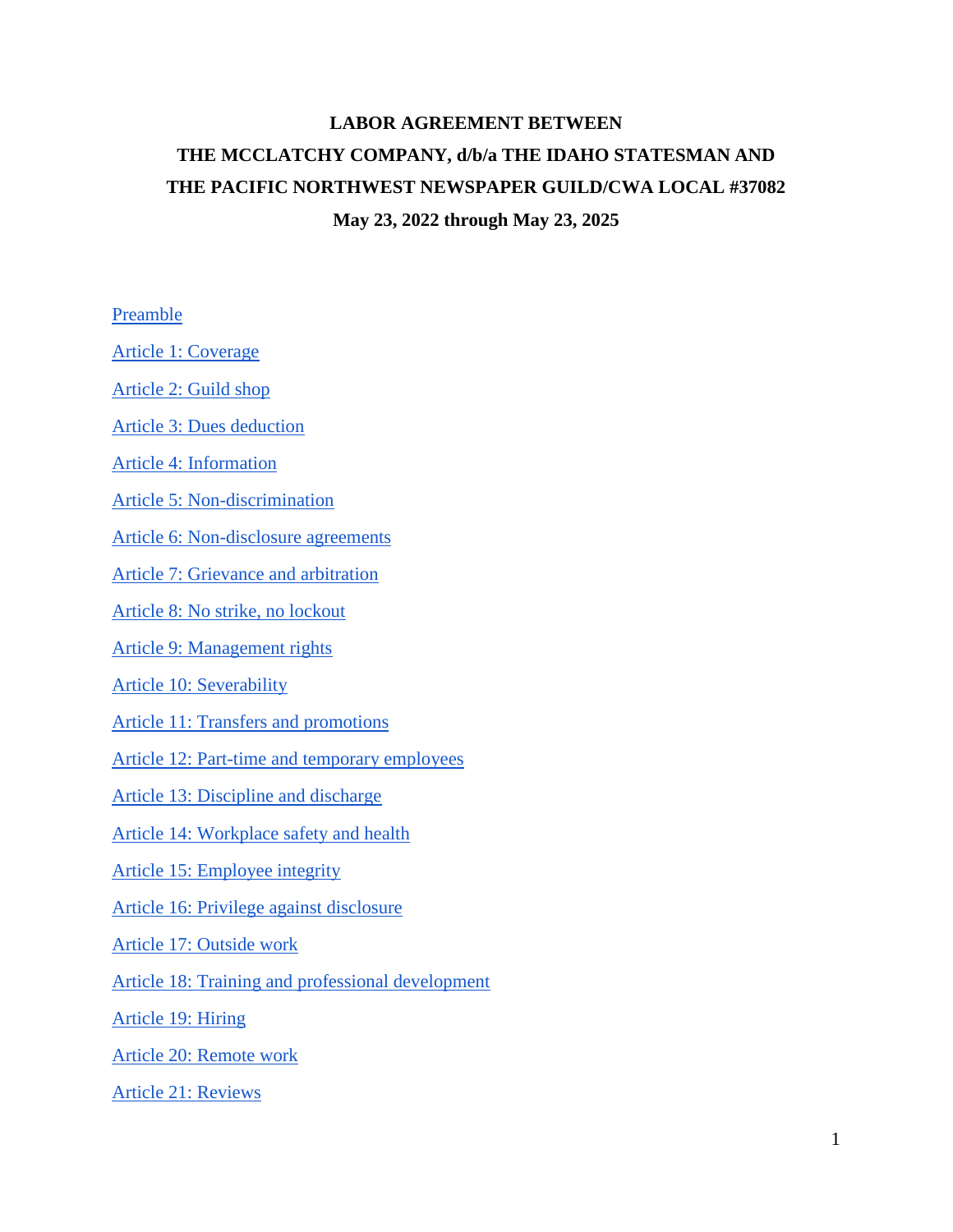[Article 22: Equipment](#page-25-0)

[Article 23: Expenses and mileage](#page-26-0)

[Article 24: Layoffs](#page-27-0)

[Article 25: Severance](#page-29-0)

[Article 26: Recall](#page-30-0)

[Article 27: Holidays](#page-31-0)

[Article 28: Vacation](#page-33-0)

[Article 29: Sick leave](#page-35-0)

[Article 30: Leaves of absence](#page-36-0)

[Article 31: Hours and overtime](#page-42-0)

[Article 32: Wages and general wage provisions](#page-44-0)

[Article 33: Wage differentials](#page-46-0)

[Article 34: Healthcare](#page-47-0)

Article 35. Short- [and Long-Term Disability](#page-48-0)

[Article 36: Retirement](#page-49-0)

[Article 37: Dress code](#page-49-1)

[Article 38: Miscellaneous](#page-50-0)

[Article 39: Successorship](#page-51-0)

[Article 40: Duration](#page-52-0)

[APPENDIX A: Release of claims](#page-53-0)

[Side letter 1: Social media](#page-58-0)

[Side letter 2: Employee ethics](#page-60-0)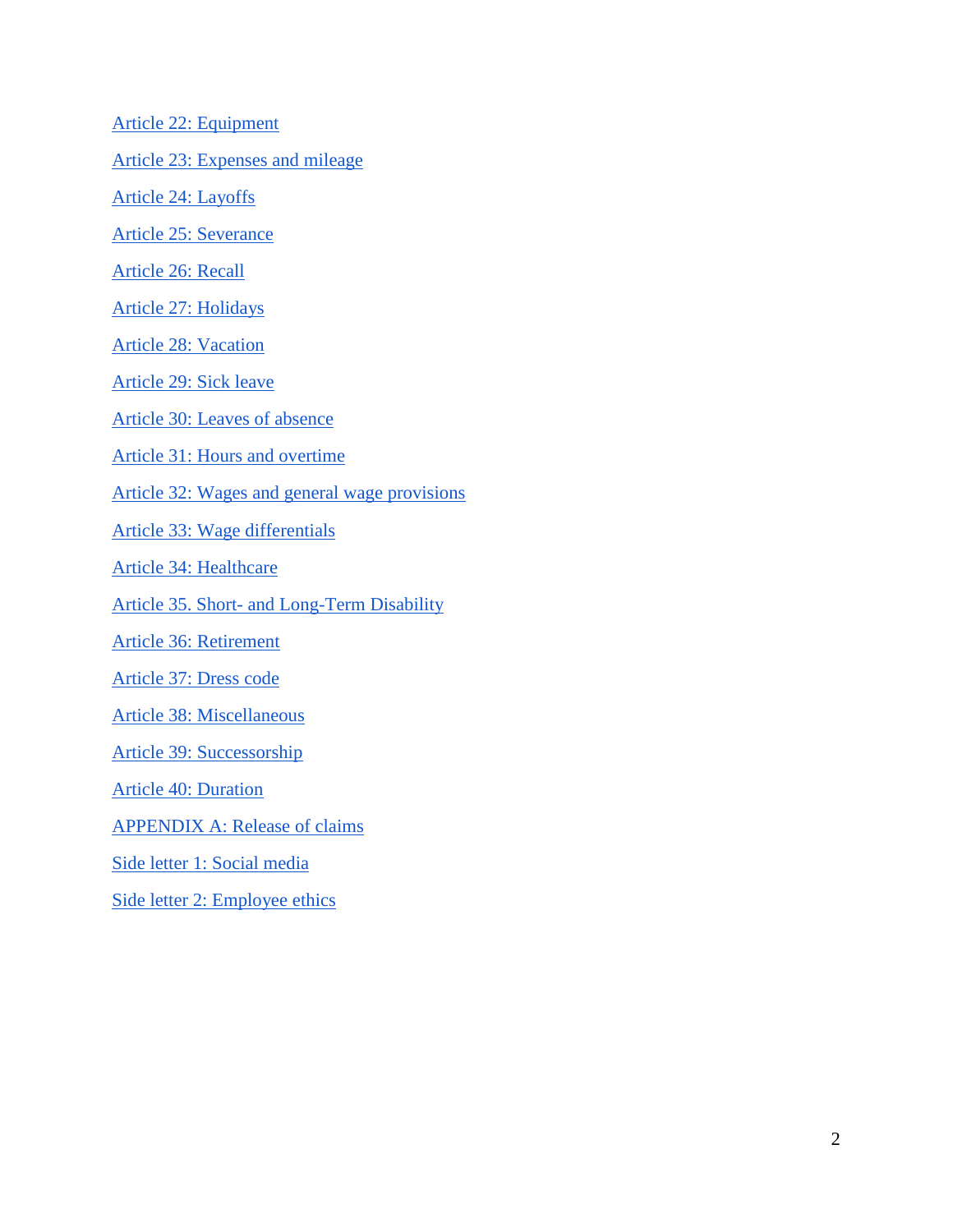# <span id="page-2-2"></span><span id="page-2-0"></span>**Preamble**

This Agreement is made effective by and between The Idaho Statesman, hereinafter known as "the Publisher," "the Employer," or "the Company," and the Pacific Northwest Newspaper Guild, Communications Workers of America, Local 37082, of The NewsGuild-CWA, AFL-CIO-CLC, hereinafter known as "the Guild" or "the Union," for itself and on behalf of all employees of the Employer described in Article 1 (Coverage).

# <span id="page-2-1"></span>**Article 1: Coverage**

Section 1. This contract covers all full-time, part-time and temporary newsroom employees of the Employer, excluding managers, confidential employees, guards and supervisors as defined by the National Labor Relations Act.

Section 2. The following are excluded from this contract:

- Opinion Editor
- Accountability Editor
- $\bullet$  Assistant Editor(s)
- Business and Local Government Editor
- Editor
- Visuals Lead
- Regional and/or cross-market employees employed by other McClatchy newsrooms.

Section 3. The Guild's jurisdiction is recognized as applying to the kind of work either presently performed, or by established practice performed by the employees in the Unit covered by this Agreement. Any new work or equipment which may supplant or substitute for work presently performed by unit employees shall be assigned to employees covered by this Agreement.

Section 4. Nothing in this agreement shall prohibit the Guild from pursuing a unit clarification over any position excluded from the unit by the Employer, except for those expressly designated as excluded in Section 2 above.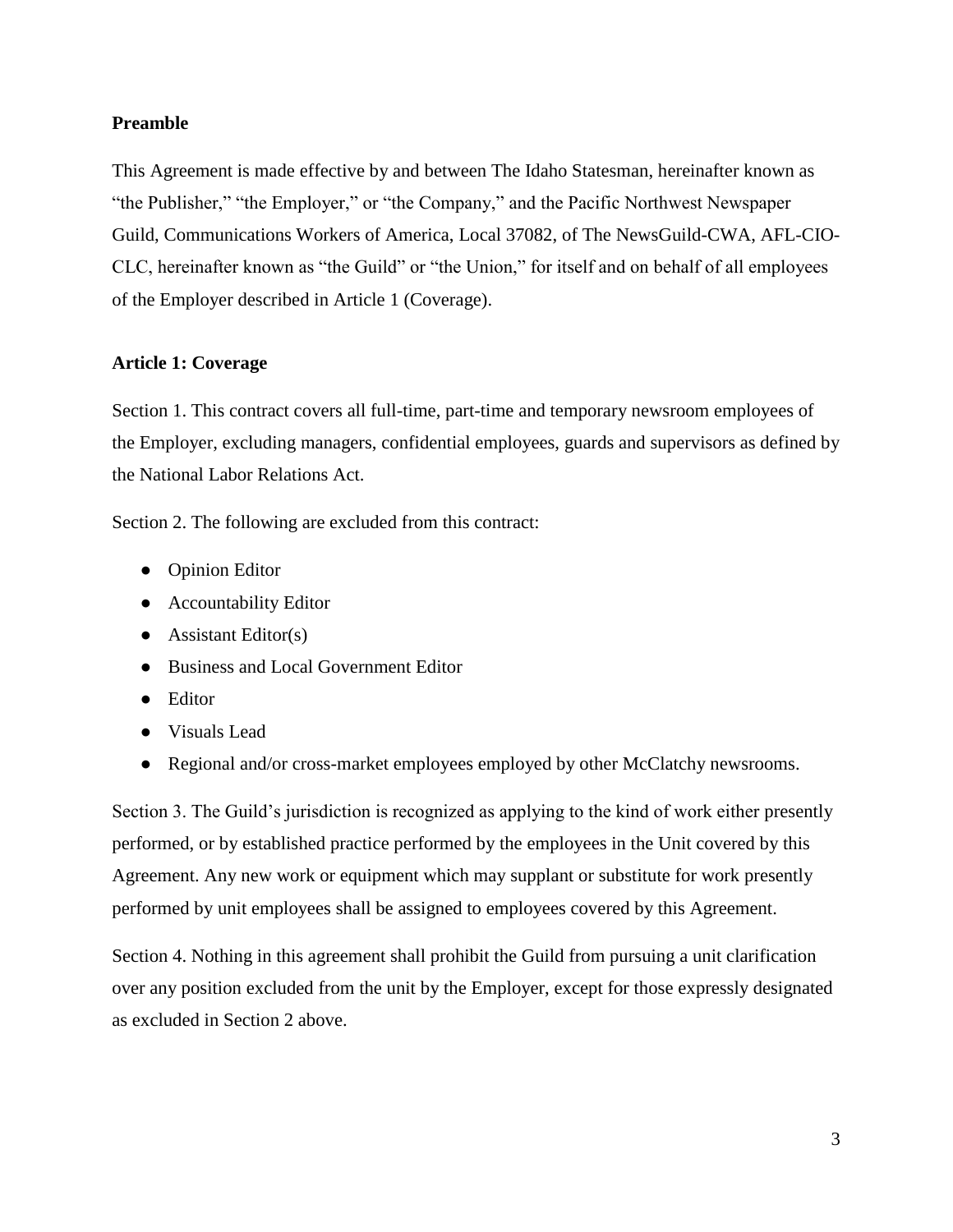<span id="page-3-1"></span>Section 5. The Publisher may assign bargaining unit work to individuals holding the excluded positions set forth in Section 2 and to other non-bargaining unit individuals in accordance with past practice.

Section 6. The Publisher may assign bargaining unit work to regional and cross-market employees employed by other McClatchy newsrooms. This could include, for example, reporting from the company's Washington D.C. bureau or work by the audience growth team at other publications. However, such work shall be seen as supplementary to the bargaining unit and not a replacement for bargaining unit work.

Section 7. The Publisher may assign any non-bargaining unit work to bargaining unit employees.

Section 8. The assignment of work to non-bargaining unit employees as described in this article shall not directly lead to the layoff of employees or directly lead to a reduction of the number of bargaining unit positions.

Section 9. Nothing in Sections 5, 6 or 7 shall change the jurisdiction and description of the bargaining unit for collective bargaining purposes.

## <span id="page-3-0"></span>**Article 2: Guild shop**

Section 1. Employees covered by this Agreement shall have the right to belong or not belong to the Guild, and the right to pay or not pay dues and/or fees to the Guild if they are not members.

Section 2. There shall be no interference or attempt to interfere with the lawful operation of the Guild in the performance of its duties as the bargaining agent for the employees covered by this Agreement. The Publisher agrees not to discriminate against any employee because of their lawful activity as a member of the Union.

Section 3. Should the Employer maintain an office, the Employer will agree to provide a bulletin board for the exclusive use of the Guild.

Section 4. Should the Employer maintain an office, the bargaining unit may be allowed access to use a conference room or other suitable space within the Employer's facilities for officer elections, contract ratification or other special meetings. Such requests must be presented to the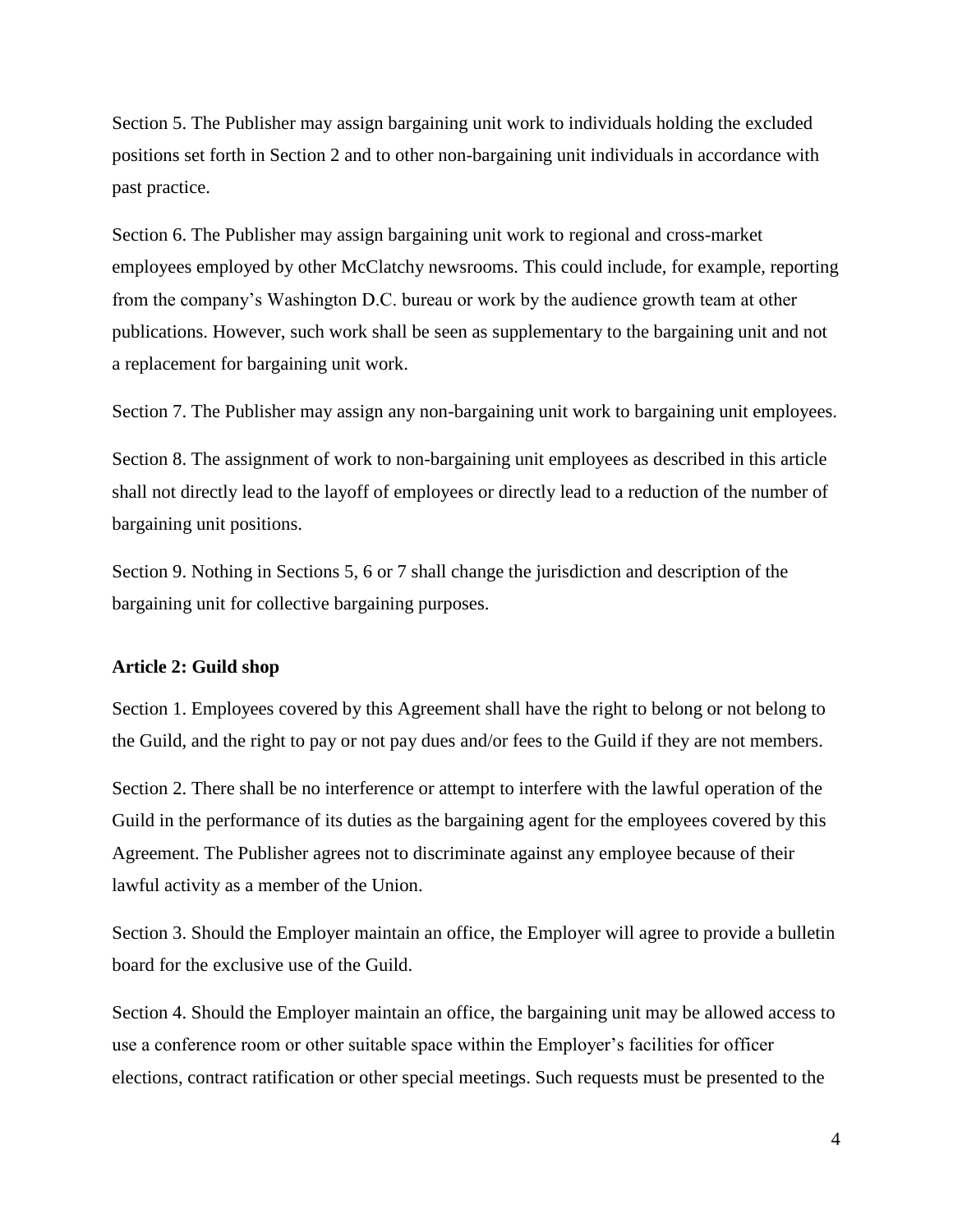<span id="page-4-1"></span>Employer no less than fourteen (14) calendar days prior to the event. Any such meetings shall take place during lunch, breaks or other unpaid time.

#### <span id="page-4-0"></span>**Article 3: Dues deduction**

Section 1. Upon an employee's voluntary written assignment, the Employer shall deduct weekly from the weekly earnings of such employee and pay to the Guild no later than the 10th day of each month an amount equal to Guild initiation fees, dues and assessments. Such amounts shall be deducted from the employee's earnings in accordance with the Guild's schedule of rates furnished to the Employer by the Guild. Such a schedule may be amended by the Guild at any time. An employee's voluntary written assignment shall remain effective in accordance with the terms of such assignment. The Employer shall accept digital signatures on authorizations.

Section 2. The dues deduction assignment shall be made upon the following form:

# ASSIGNMENT and AUTHORIZATION TO DEDUCT GUILD MEMBERSHIP DUES

#### To: The Idaho Statesman

I hereby assign to the Pacific Northwest Newspaper Guild, TNG-CWA 37082, and authorize the Employer to deduct weekly from any salary earned or to be earned by me as an employee, an amount equal to Guild initiation fees, dues and assessments as certified by the Treasurer of the Guild starting in the first week in the month following the date of this assignment. I further authorize and request the Employer to remit the amount deducted to the Pacific Northwest Newspaper Guild, TNG-CWA 37082, no later than the 10th day of each month.

This assignment and authorization shall remain in effect until revoked by me, but shall be irrevocable for a period of one year from the date appearing below or until the termination of the contract between yourself and the Guild, whichever occurs sooner. I further agree and direct that this assignment and authorization shall be continued automatically and shall be irrevocable for successive periods of one year each or for the period of each succeeding applicable contract between the Employer and the Guild, whichever period shall be shorter, unless written notice of its revocation is given by me to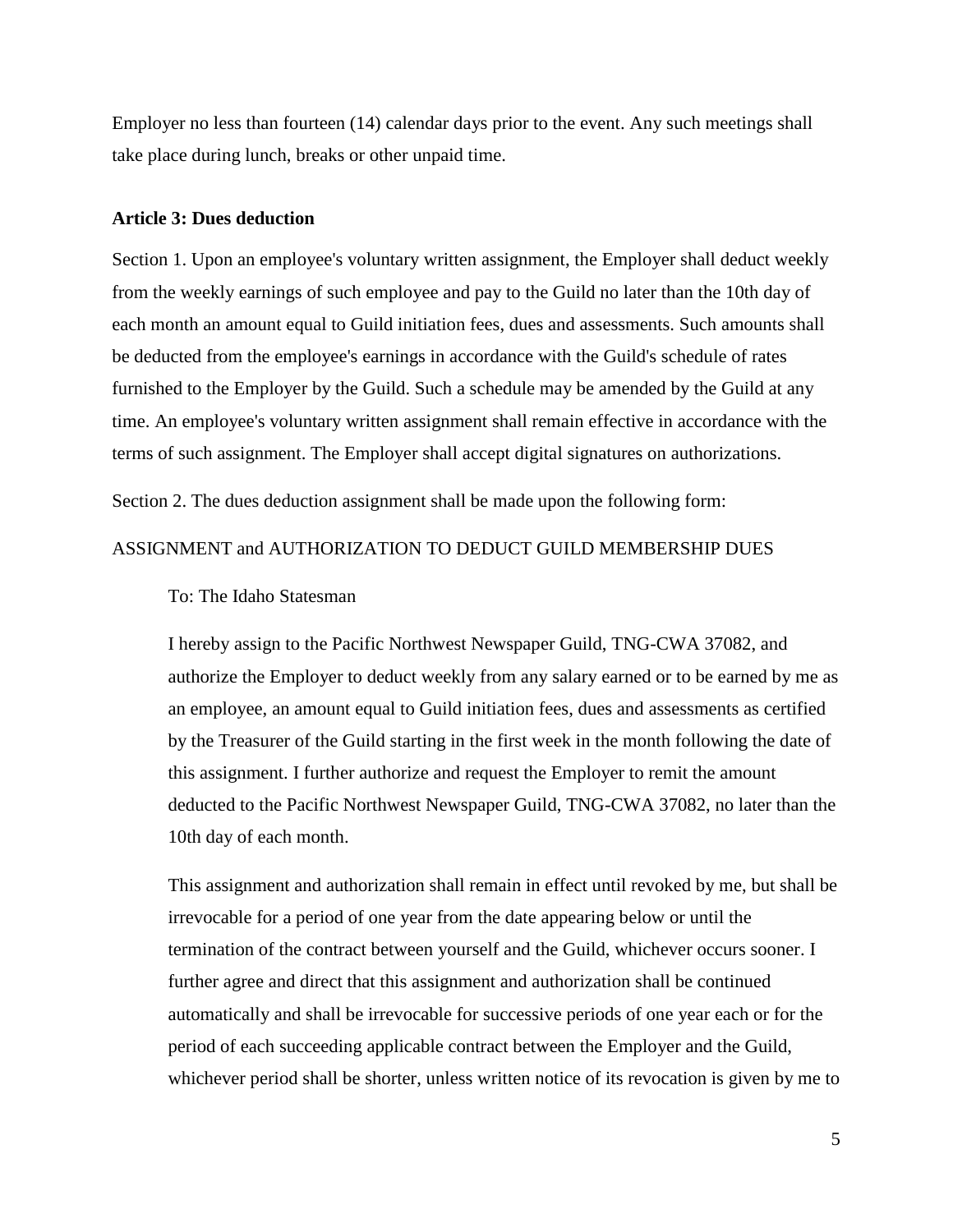<span id="page-5-1"></span>the Employer and to the Guild by registered mail not more than thirty (30) days and not less than fifteen (15) days prior to the expiration of each period of one year, or of each applicable contract between the Employer and the Guild, whichever occurs sooner. Such notice of revocation shall become effective for the calendar month following the calendar month in which the Employer receives it. This assignment and authorization is voluntarily made in order to pay my equal share of the Guild's costs of operation and is not conditioned on my present or future membership in the Guild.

This assignment and authorization supersedes all previous assignments and authorizations heretofore given by me in relation to Guild initiation fees, dues and assessments.

Employee's signature

\_\_\_\_\_\_\_\_\_\_\_\_\_\_\_\_\_\_\_\_\_\_\_

\_\_\_\_\_\_\_\_\_\_\_\_\_\_\_\_\_\_\_\_\_\_\_

Date

#### <span id="page-5-0"></span>**Article 4: Information**

Section 1. The Employer shall supply the Guild on request, but no more than quarterly, with a list containing the following information for each employee:

- a. Name, address, gender, race/ethnicity, date of birth, date of hire, and employee ID number.
- b. Contract classification (full-time, part-time, temporary, on-call).
- c. Job title.
- d. Salary.
- 2. The Employer shall notify the Guild quarterly in writing of:
	- a. Any wage increases paid by name of the employee, reason for raise, individual percentage increase, resulting new salary, and effective date.
	- b. Changes in classification, salary changes by reason thereof, and effective date.
	- c. Resignations, retirements, deaths and effective dates.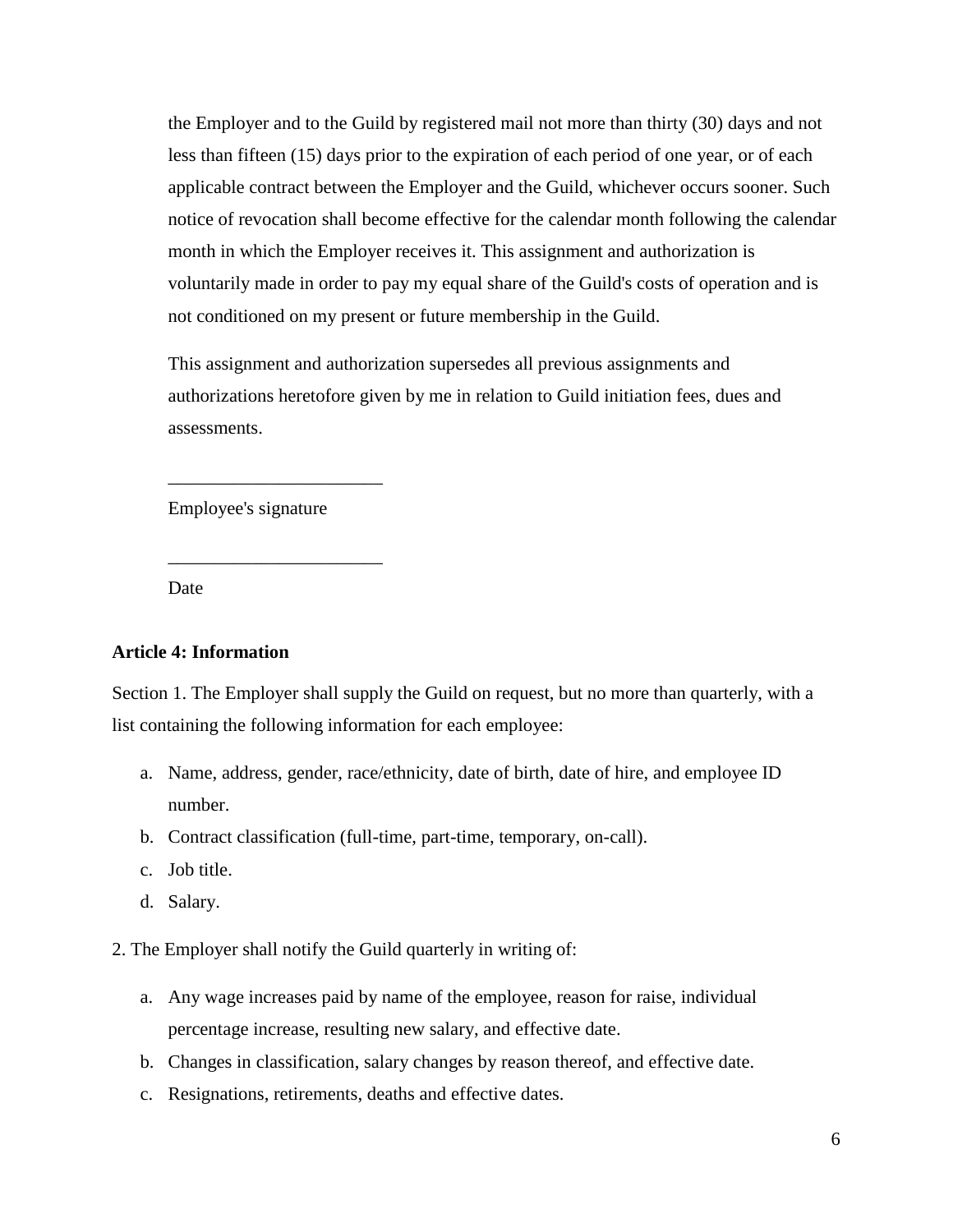<span id="page-6-3"></span>Section 3. Within one week after the hiring of a new employee, the Employer shall furnish the Guild with the data specified in Section 1 for each new employee by email to the designated individual at the Pacific Northwest Newspaper Guild (TNG-CWA Local 37082). [Guild to provide specific email address for receipt].

Section 4. An employee and/or the Guild shall have the right to review the employee's personnel file at any time and upon request shall be provided copies of all material in the employee's file. The employee shall be allowed to place in such a file a response to anything contained therein which such employee deems to be adverse.

#### <span id="page-6-0"></span>**Article 5: Non-discrimination**

The Publisher shall not discriminate in matters of hiring, training, promotion, transfer, layoff, termination or otherwise because of race, color, religion, national or ethnic origin, citizenship, ancestry, physical or mental disability, age, marital or parental status, pregnancy, genetic predisposition or carrier status, sex or sexual orientation, gender identity, military or veteran status, or any other characteristic protected by local, state or federal law. The Publisher agrees not to discriminate against any employee because of their lawful activity as a member of the Union or any job candidate because of previous union activity.

## <span id="page-6-1"></span>**Article 6: Non-disclosure agreements**

The Employer shall not include in any settlement, agreement or other resolution of any claim that involves unlawful discrimination or sexual harassment/assault, a limitation on an aggrieved employee's right to share any of the underlying facts and circumstances to the claim or action.

#### <span id="page-6-2"></span>**Article 7: Grievance and arbitration**

Section 1. Grievance Definition- The term "grievance" shall mean any dispute between the Publisher and the Guild involving the meaning, interpretation, application, or alleged violation of the provisions of this Agreement, or the discharge or other discipline of employees. It is agreed between the parties every effort be made to maintain a harmonious relationship. To this end, both parties will give prompt attention to disputes and will in good faith endeavor to settle all differences by amicable discussions.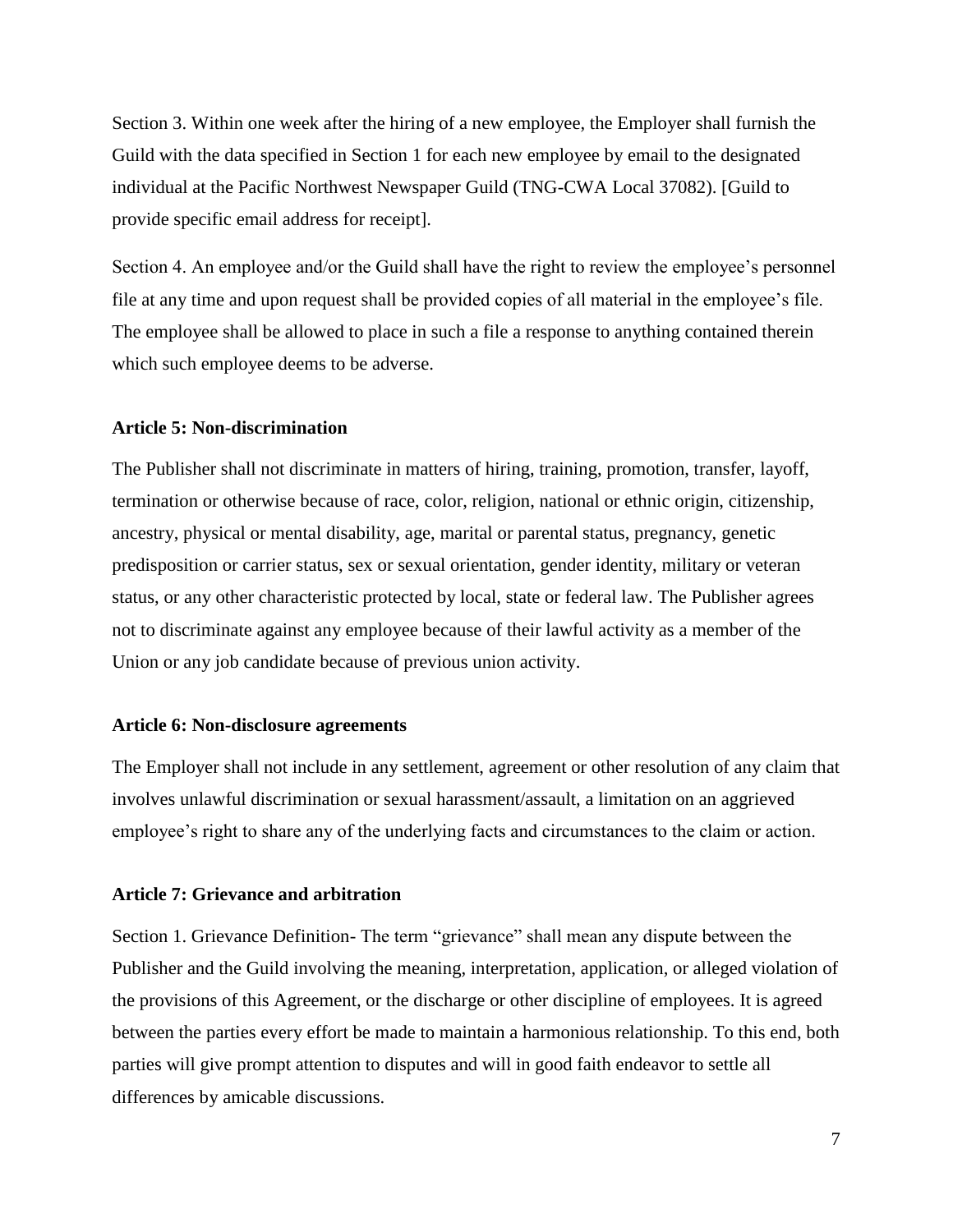a. Step 1:

Should the procedure above fail to solve the problem, a grievance shall be filed in writing within twenty-one (21) calendar days after the action, inaction, occurrence or condition constituting the grievance occurred, or within twenty-one (21) calendar days after any of the above reasonably should have been known to the Guild with reasonable diligence, whichever date is later. The grievance shall specify the nature of the grievance and the contractual article or articles, if any, upon which the grievance is based. Should the grievance originate with the Company, the Editor (or other designated Company official) shall notify in writing the Guild Unit Chairperson (or other designated Guild official) of the grievance and request a meeting within twenty-one (21) calendar days after the action, inaction, occurrence or condition constituting the grievance, or within twenty-one (21) calendar days after any of the above reasonably should have been known to the Company with reasonable diligence, whichever is later. The Publisher (or Guild) agrees to convene a Step 1 meeting within fourteen (14) calendar days of the written notice by the Guild (or Publisher). The meeting should include the grievant(s) and a Guild steward/officer and/or Guild Local Representative and no more than three representatives from local management and/or Human Resources. The Publisher (or Guild) shall respond in writing within fourteen (14) calendar days of the Step 1 meeting.

# b. Step 2

If the grievance is not resolved, abandoned or withdrawn through the Step 1 process, the Guild or the Company, as the case may be, shall have fourteen (14) calendar days after the receipt of the written response to request a Step 2 appeal. The Publisher (or Guild, as the case may be,) agrees to convene a Step 2 appeal within fourteen (14) calendar days of the Step 2 request. The meeting should include the grievant(s) and a Guild steward/officer and/or a Guild Local Representative. An equal number of managers shall be allowed to attend, including one local, regional or national-level manager who was not present at the first meeting. The Publisher (or Guild, as the case may be,) shall respond in writing within fourteen (14) calendar days of the Step 2 meeting.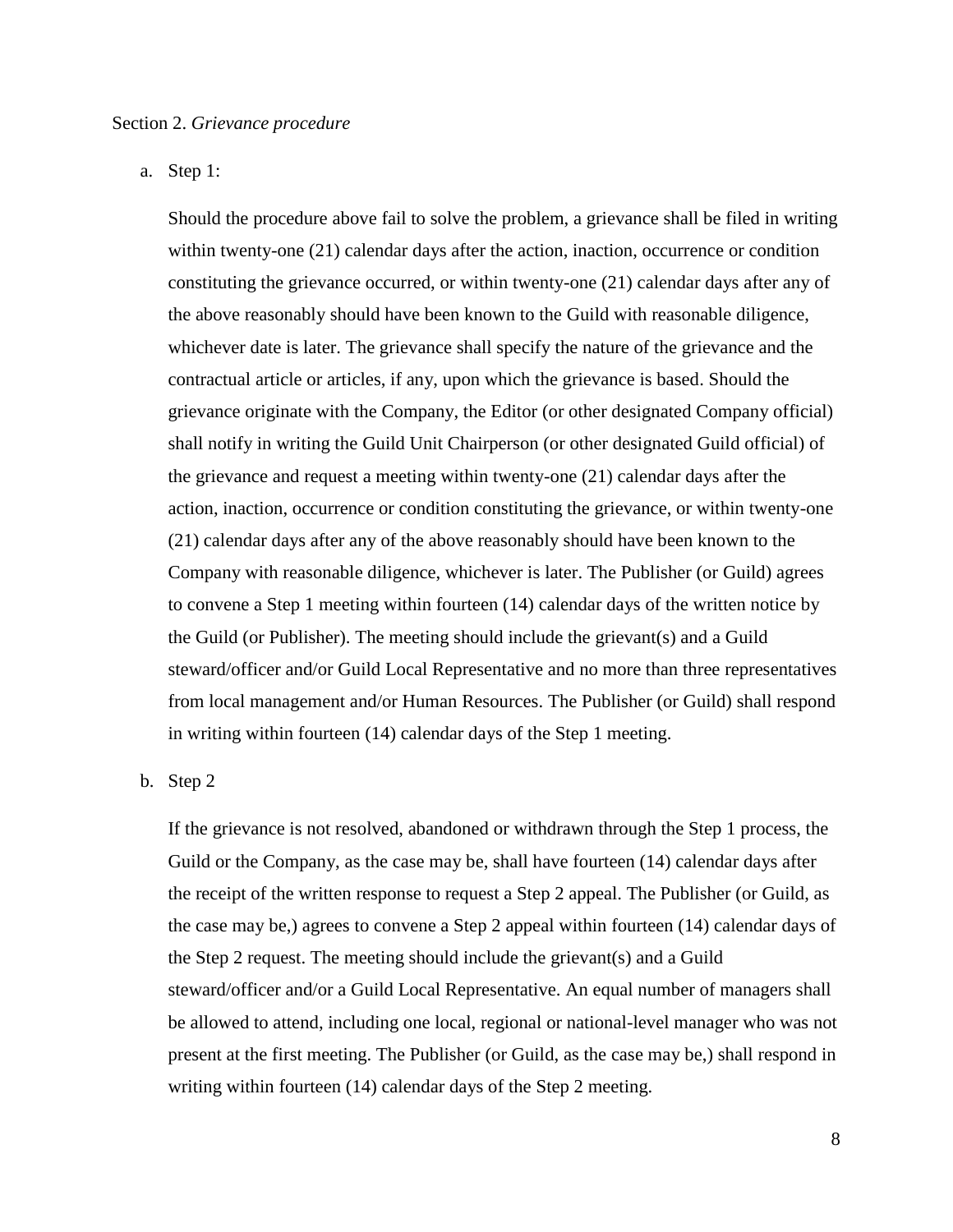Any agreement reached during Step 1 or Step 2 shall be final and binding on the employee, the Guild and the Publisher.

#### Section 3. Arbitration

If no settlement of the grievance is reached in Step 2, the grieving party may, within thirty (30) calendar days of receipt of the written response in Step 2, submit a demand to the other party for binding arbitration. If, on initiation of arbitration, the parties cannot agree on the impartial arbitrator, then the Federal Mediation and Conciliation Service (FMCS) will be requested to designate a panel of nine arbitrators, and the arbitrator shall be selected by the parties alternately striking names from the list until one name remains and that person shall be the arbitrator. The party to make the first strike will rotate with each panel. If the arbitrator selected is not available for an unreasonable amount of time the parties may mutually agree to request a new panel from FMCS. All costs of such arbitration shall be borne equally by the parties. However, each party shall bear its own cost of advocacy and witnesses. No party shall be obligated to pay any part of the cost of a stenographic transcript without express consent. If only one party wishes to have a transcript of the hearing, the other party shall not have access to the transcript. Each party shall have the right to appearance by counsel of its choice and to present evidence subject to the right of cross examination. Each party shall have the right to present written arguments by brief after the close of the evidence. The decision of the arbitrator shall be in writing and signed by the arbitrator.

Section 4. In the event there is a dispute between the parties involving the discharge of employees covered by this Agreement, the parties agree that the Guild Administrative Officer or designee and the Editor or designee will meet within fourteen (14) calendar days following notice to the Guild of such discharge. If the dispute is not settled within that fourteen (14) day period, the Guild may move to arbitration within fourteen (14) calendar days following the Company's response to the Guild following the meeting. The Guild and the Publisher will select an arbitrator within fourteen (14) calendar days of the notice to move to arbitration by using the procedure provided in Section 3 above. The arbitrator selected must agree to render a decision within seventy-five (75) calendar days after the close of the hearing, or receipt of all post-hearing briefs from the parties, whichever is later. If the arbitrator is unable to render a decision within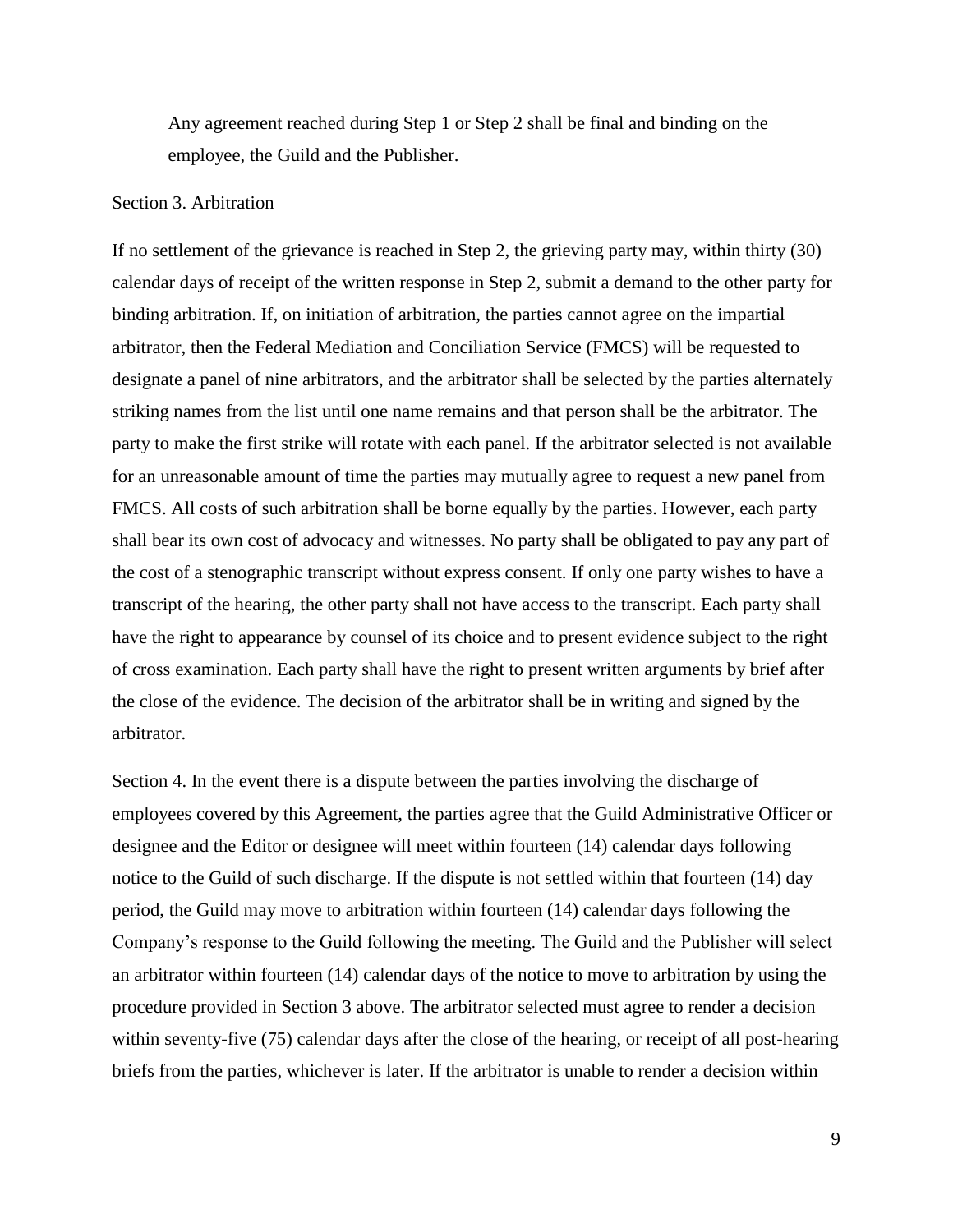<span id="page-9-1"></span>the timeframe allotted, the Guild and Publisher will select a different arbitrator within fourteen (14) calendar days.

Section 5. Bargaining unit employees may act as union stewards on paid time. Stewards shall be allowed reasonable release time to investigate, process and present grievances during work time with approval from the supervisor provided that the supervisor has been given proper notification, either via phone call or in writing, of the steward's need to conduct Union Representation work. Such approval shall be based upon coverage and reporting needs and will not be unreasonably denied.

# Section 6. *Deadlines*

The Publisher and the Guild may mutually agree to extend the deadlines set out in each step of the grievance and arbitration procedure. Any request to extend a deadline must be made before the deadline has passed. Any agreement to extend a deadline or to permit an untimely request for an extension or an untimely grievance shall not be precedential. Absent an agreement to extend the deadlines, a failure of a party to meet a deadline shall result in the grievance being deemed waived (if they are the grieving party) or the grievance automatically advancing to the next step (if they are the responding party).

Section 7. Renewal or extension of this Agreement and the terms of any successor agreement are not subjects of any grievance or arbitration under this Agreement and are beyond the jurisdiction of any arbitrator.

Section 8. Any decision, award, determination or other action by any arbitrator shall be subject to judicial review by courts of competent jurisdiction in accordance with applicable provisions of the law, including but not limited to those relating to vacating arbitration decisions and the interpretation and construction of agreements.

#### <span id="page-9-0"></span>**Article 8: No strike, no lockout**

Section 1. During the term of this Agreement the Guild and its agents will not cause, permit, condone, encourage or sanction and no employee or employees of the Publisher will participate or engage in any strike, slow-down, sick-out, cessation of work, withholding of services, or work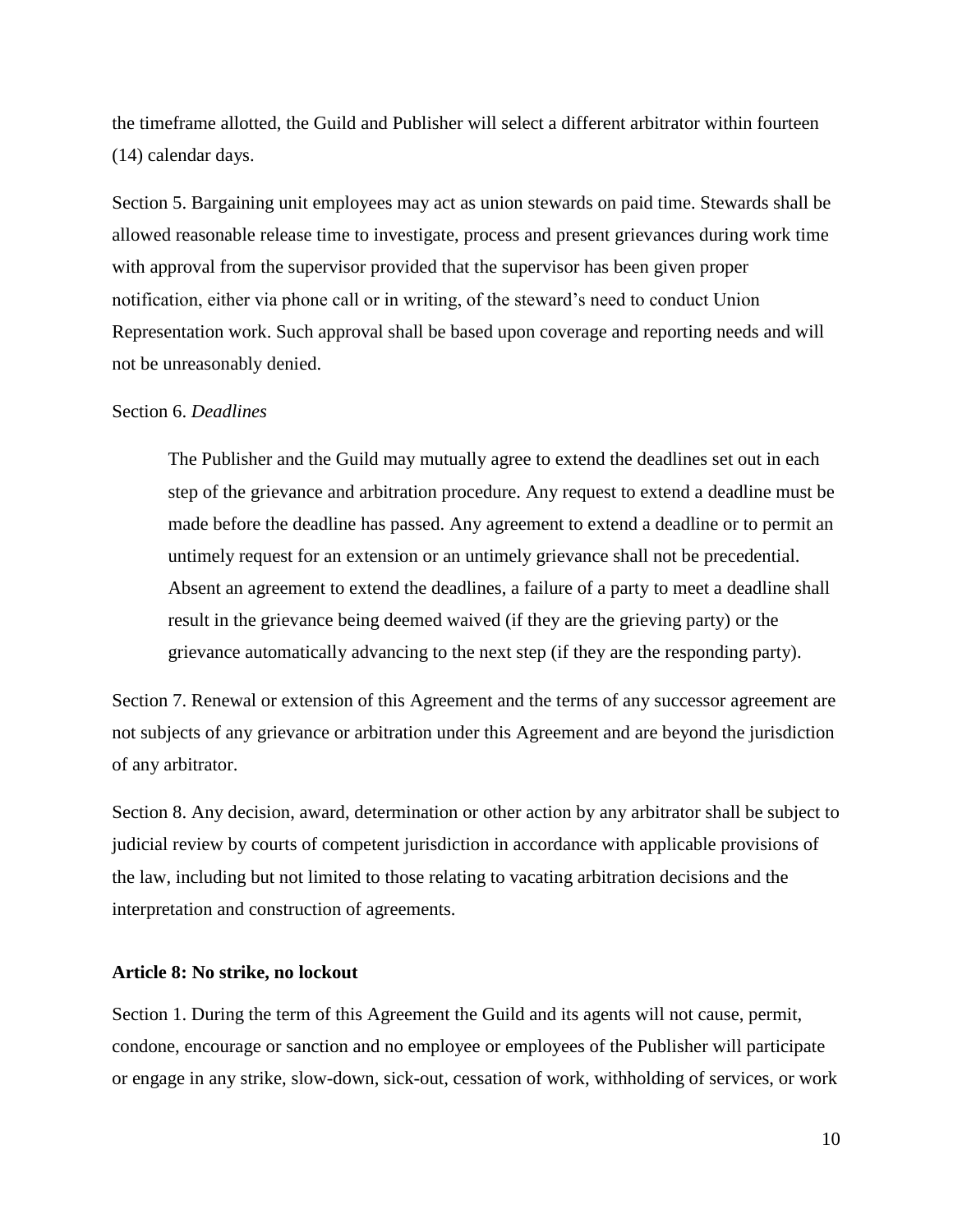<span id="page-10-1"></span>stoppages, or interference with the operations of the Publisher or sale or distribution of its products directed against the Publisher. Any employee or employees covered by this Agreement engaging in any such activity may be subject to discipline up to and including discharge.

Section 2. During the term of this Agreement the Publisher agrees it will not engage in any lockout of its employees covered by this Agreement.

#### <span id="page-10-0"></span>**Article 9: Management rights**

Except as otherwise provided in this Agreement, the Publisher retains all the rights and functions of management that it has by law. As long as the action of the Publisher does not violate this Agreement, it shall have the right to manage the business and direct the work force.

The functions listed in this Article are some illustrations of the responsibilities retained by the Publisher and are not intended as an all-inclusive list. The management of all of the Publisher 's operations; determining methods of operation and production; the direction of the employees, including but not limited to, the right to control all the operations or services to be performed in the newsroom or by the employees of the company; to decide what work shall be performed in the newsroom or by employees; to schedule working hours; to hire, promote and demote, to transfer, to suspend, discipline, discharge for just cause; to enforce reasonable rules and regulations; to establish and measure performance standards; to introduce new and improved methods, materials, equipment or facilities; to change or eliminate existing methods, materials, equipment or facilities; and to close the business for any reason providing notice is given to employees, are among the responsibilities vested exclusively in the Company, unless otherwise specifically limited by this Agreement.

It is agreed that the enumeration above of management rights, which are exercisable in the Publisher's discretion, shall not be deemed to exclude other management rights not herein specifically enumerated which the Publisher shall have the right to exercise in its discretion, provided only that the exercise of such rights shall not be in conflict with the Agreement.

The exercise or non-exercise of rights hereby retained by the Publisher shall not be deemed a waiver of any such right or prevent the Publisher from exercising such rights in any way in the future.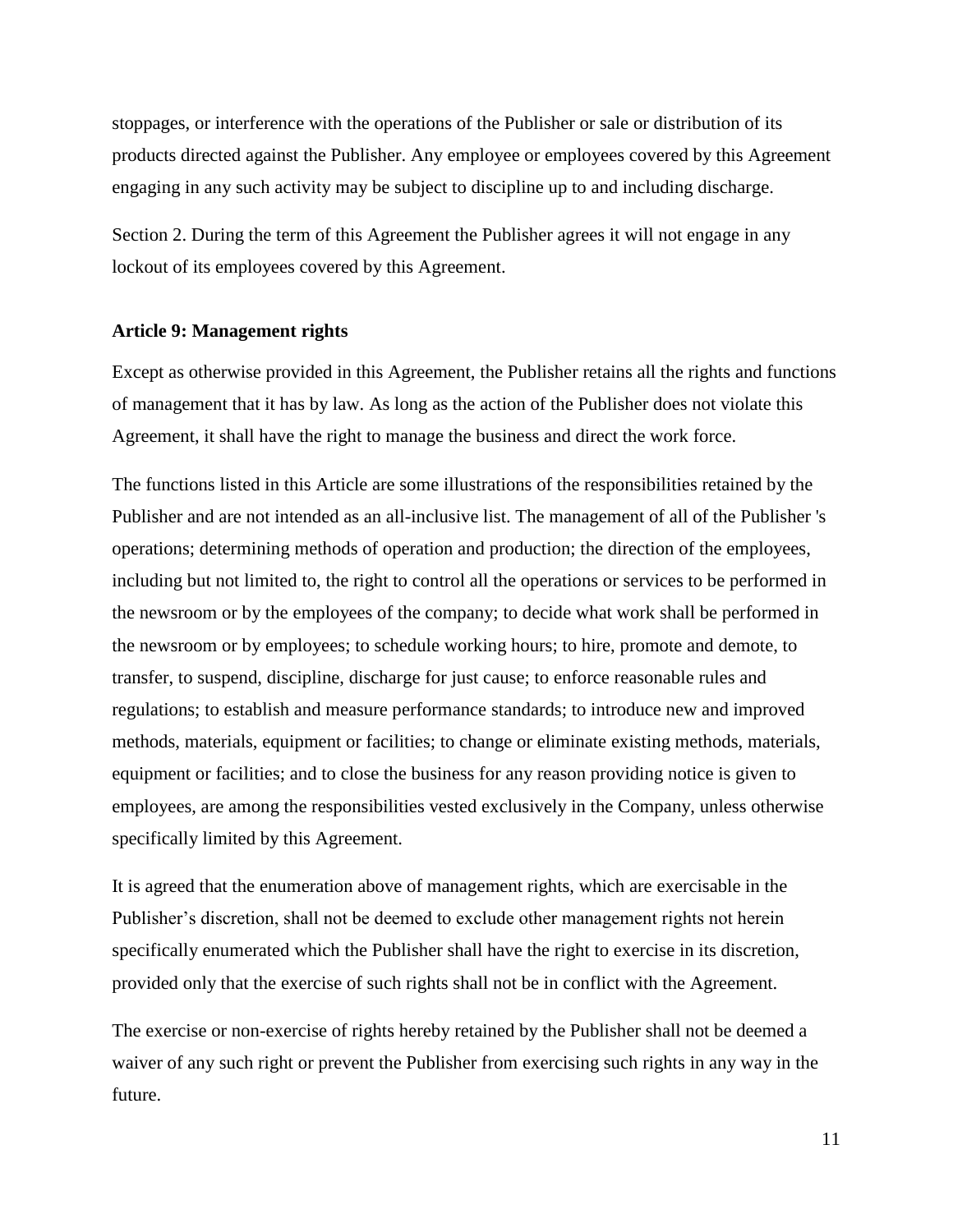#### <span id="page-11-2"></span><span id="page-11-0"></span>**Article 10: Severability**

In the event that any provision of this Agreement is declared illegal, invalid and/or unenforceable by any court of competent jurisdiction the parties agree that all other provisions not declared invalid shall remain in full force and effect.

#### <span id="page-11-1"></span>**Article 11: Transfers and promotions**

Section 1. The Company reserves the right to reassign employees to other newsroom assignments at the Idaho Statesman as needed based upon coverage and/or operational needs. In the ordinary course, the Company will provide no less than two weeks' notice prior to such transfer, and will concurrently post the position for one week to determine if an employee wants to apply for any particular transfer. The Company may make immediate, temporary reassignment decisions based upon exigent circumstances and/or coverage needs.

Section 2. No employee shall be transferred to another city or newspaper by the Employer or its parent company without their consent. The Company will provide no less than four weeks' notice prior to such transfer, and will first post the position for one week to determine if an employee wants to apply for any particular transfer. An employee who refuses such a transfer shall not face disciplinary action and shall suffer no loss of benefits due to their refusal to transfer.

Section 3. The Company reserves the right to realign employees to regional, national and/or cross-market teams that do not involve a geographic relocation based upon coverage and/or operational needs. If an employee is moved into a regional, national and/or cross-market journalist role, they will remain on the Statesman payroll and a member of the bargaining unit covered by all terms of this Agreement.

If realignment to a regional, national and/or cross-market journalist role would require a geographic relocation of more than 50 miles from their current work location, an employee may decline such a transfer and be eligible for Severance according to Article 25.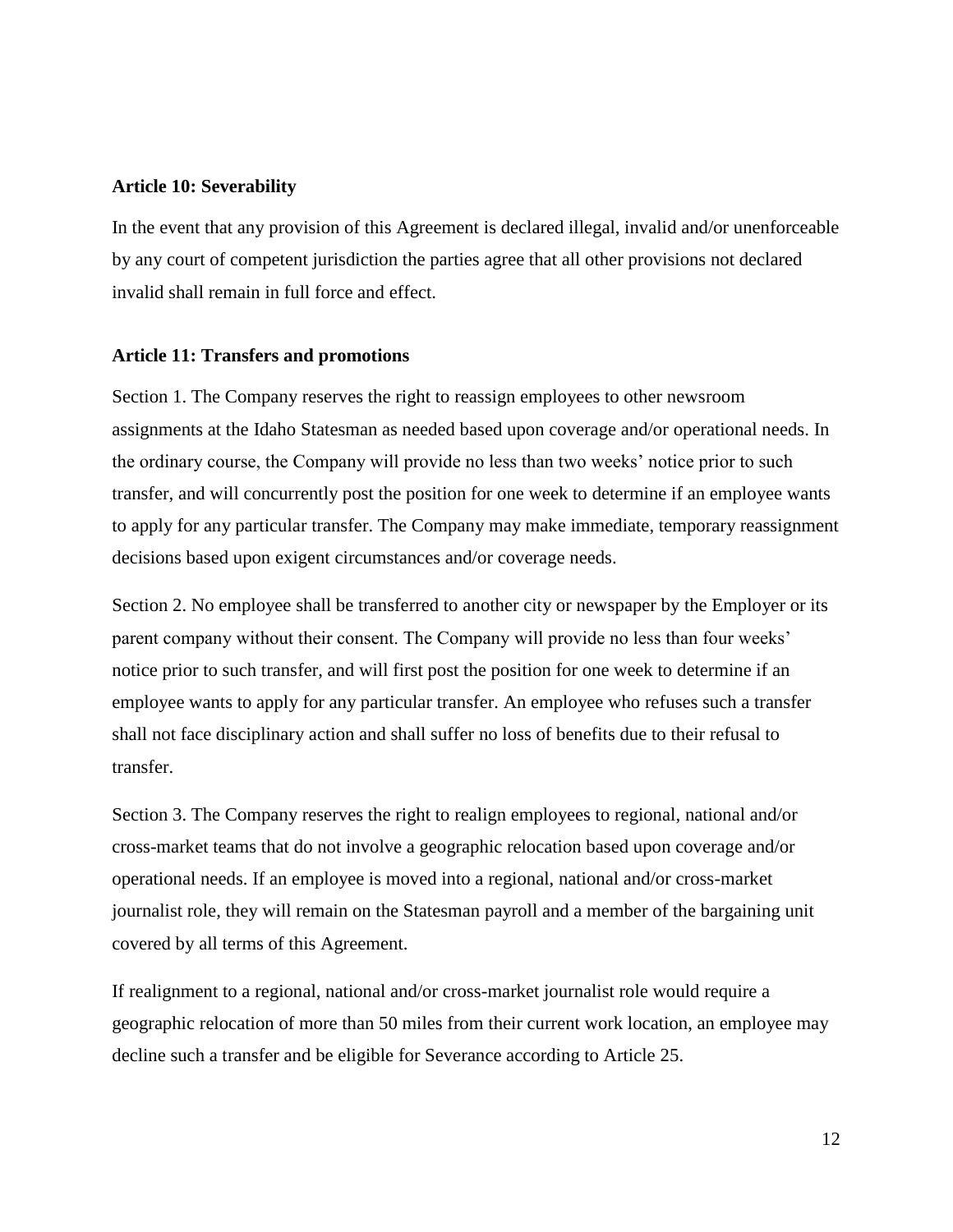In the event a member of the bargaining unit leaves a position on a regional, national and/or cross-market team, the position will be covered by all provisions of the applicable collective bargaining agreement of either the Idaho Statesman bargaining unit, or the Washington state bargaining unit (inclusive of the Tacoma News Tribune, Olympian, Bellingham Herald and Tri-City Herald) respectively.

The Guild affirms that it will not seek through accretion or a unit clarification petition the inclusion of currently unrepresented regional, national and/or cross-market positions at other locations into the currently certified unit. The Guild further affirms that it will not contest the exclusion of these non-bargaining unit employees from the currently certified unit through grievance and arbitration mechanisms of this Agreement.

Nothing in this article is intended to preclude unrepresented employees in regional, national and/or cross-market positions at other locations from forming a new bargaining unit or joining the existing bargaining unit through an Armour-Globe election.

Section 4. Excluding demotions premised upon performance, reassignments and transfers as described in this article will not be used for disciplinary or punitive reasons. Excluding demotions premised upon performance, employees shall suffer no loss of salary or impairment of other benefits as a result of such transfers. The parties recognize that mutually agreed to reassignments and transfers are exempted from the provisions of this section.

Section 5. No employee shall be promoted by the Employer to another position or job classification without the employee's consent. There shall be no reduction in salary or impairment of benefits as a result of such a promotion, nor shall an employee be penalized for refusing to accept such a promotion.

Section 6. An employee who is temporarily asked to fill in as an editor, manager or other supervisory employee for a full work shift shall be paid a premium of forty dollars (\$40) per shift worked.

Section 7. Notices for all employment opportunities covered by this Agreement shall be posted by the Employer electronically. These notices shall provide employees one week from the transmittal date to make application for the position, except on those rare occasions when the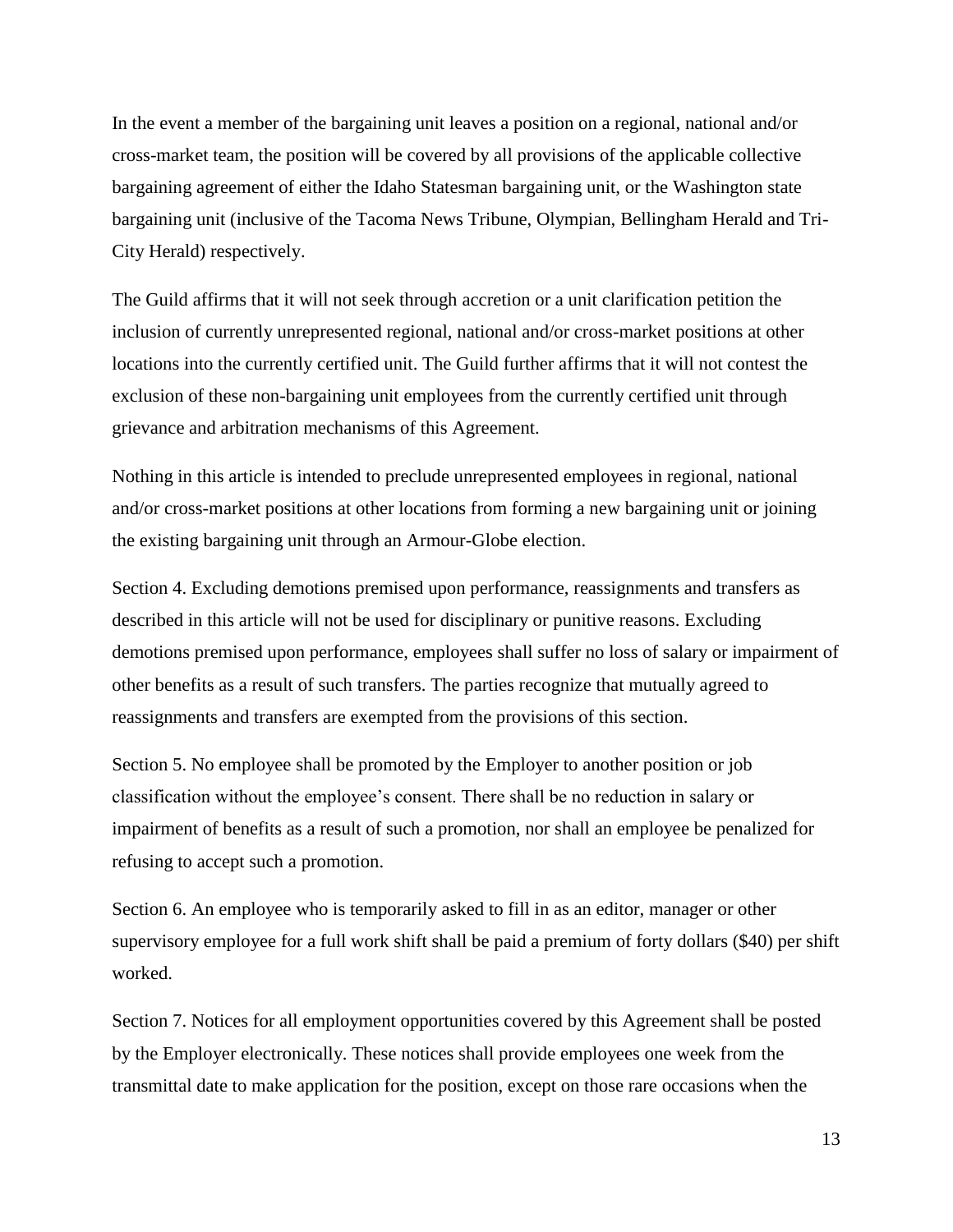<span id="page-13-1"></span>Idaho Statesman needs to fill a particular vacancy more rapidly. Notice of each vacancy shall be sent to the Guild electronically.

Section 8. An employee promoted shall be given a trial period of three months, which may be extended by mutual agreement of the parties. During such a trial period, the Company shall appraise the employee's performance in the new role. If the Company determines an employee is not adequately performing in the new role, they may be returned to their prior role at the Company's discretion (if the prior position remains vacant and is approved to be filled). Upon return to the prior role, the employee shall return to the rate of pay paid to them in that prior role immediately preceding the transfer or promotion, or, if applicable, the new contractual minimum for that position, whichever is higher. During such a trial period by mutual consent the employee may return to the prior role from which they advanced (if the prior position remains vacant and is approved to be filled) and shall return to the rate of pay paid to them in that prior role immediately preceding the promotion. The Employer's evaluation of the employee's progress shall be discussed with the employee at specified frequent intervals during the trial period and at its end.

Section 9. The period of service in the other classifications shall be counted for all purposes as service in the classification from which the employee advanced or transferred.

Section 10. Upon request, the Employer shall meet with an employee who was denied a promotion or transfer to provide an explanation to an employee and if the employee elects, a Guild representative, of why such employee was not selected for the promotion or transfer.

## <span id="page-13-0"></span>**Article 12: Part-time and temporary employees**

#### Section 1. *Definitions*

- 1) Part-time employees: A part-time employee is one who is hired to work regularly less than thirty (30) hours per week.
- 2) Temporary employees: Excluding temporarily funded positions (e.g. Report for America, Pulitzer, etc.) a temporary employee is one employed for a special project or for a set length of time, in either case not to exceed six months (which time limit may be extended by mutual agreement). The Publisher shall notify the Guild in writing of the nature of any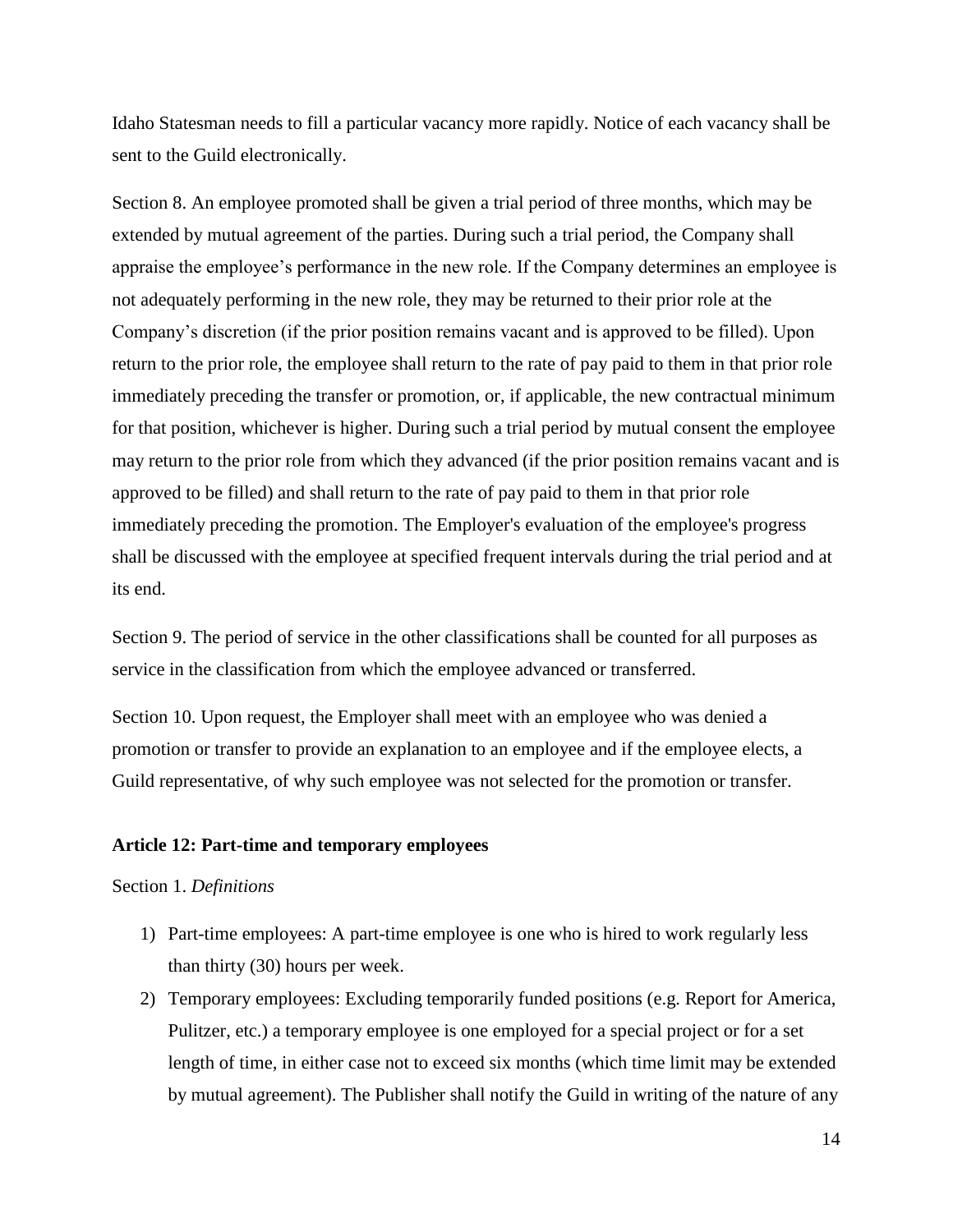special project and its duration. A temporary employee hired to fill in for an employee on a leave of absence may work for the duration of the leave.

# Section 2. *Restrictions*

1) A part-time employee, temporary employee or intern shall not be hired for work normally or historically performed by a regular full-time employee, where the direct result of such hiring would eliminate or displace a regular or full-time employee within a six-month period.

# Section 3. *Benefits*

- 1) A part-time or temporary employee shall be paid at least the minimum hourly wage rate specified for full-time employees in the same job title.
- 2) Interns shall be paid at least \$15 an hour.
- 3) Part-time or temporary employees shall move through any pay progression provided for in this Agreement on a pro-rated basis, based upon hours worked.
- 4) A part-time or temporary employee shall be eligible for benefits in accordance with Company policy and this contract as specific to part-time and temporary employees.
- 5) A temporary employee who is hired into a full-time position shall have their time worked (on a pro-rated basis based upon hours worked) as a temporary employee counted for the purposes of calculating seniority.

## Section 4. *Miscellaneous*

- 1) Interns An intern is defined as a student currently enrolled in a college or high school program or recent college graduates. Interns may be hired and work for the purpose of gaining practical experience in the field of journalism as an adjunct to their educational training.
- 2) This Article, and other provisions of this Agreement, shall not apply to freelancers and workers employed by temporary staffing agencies.
- 3) For all interns, part-time and temporary employees, the numbers of hours and/or shifts worked each week is at the sole discretion of the Publisher.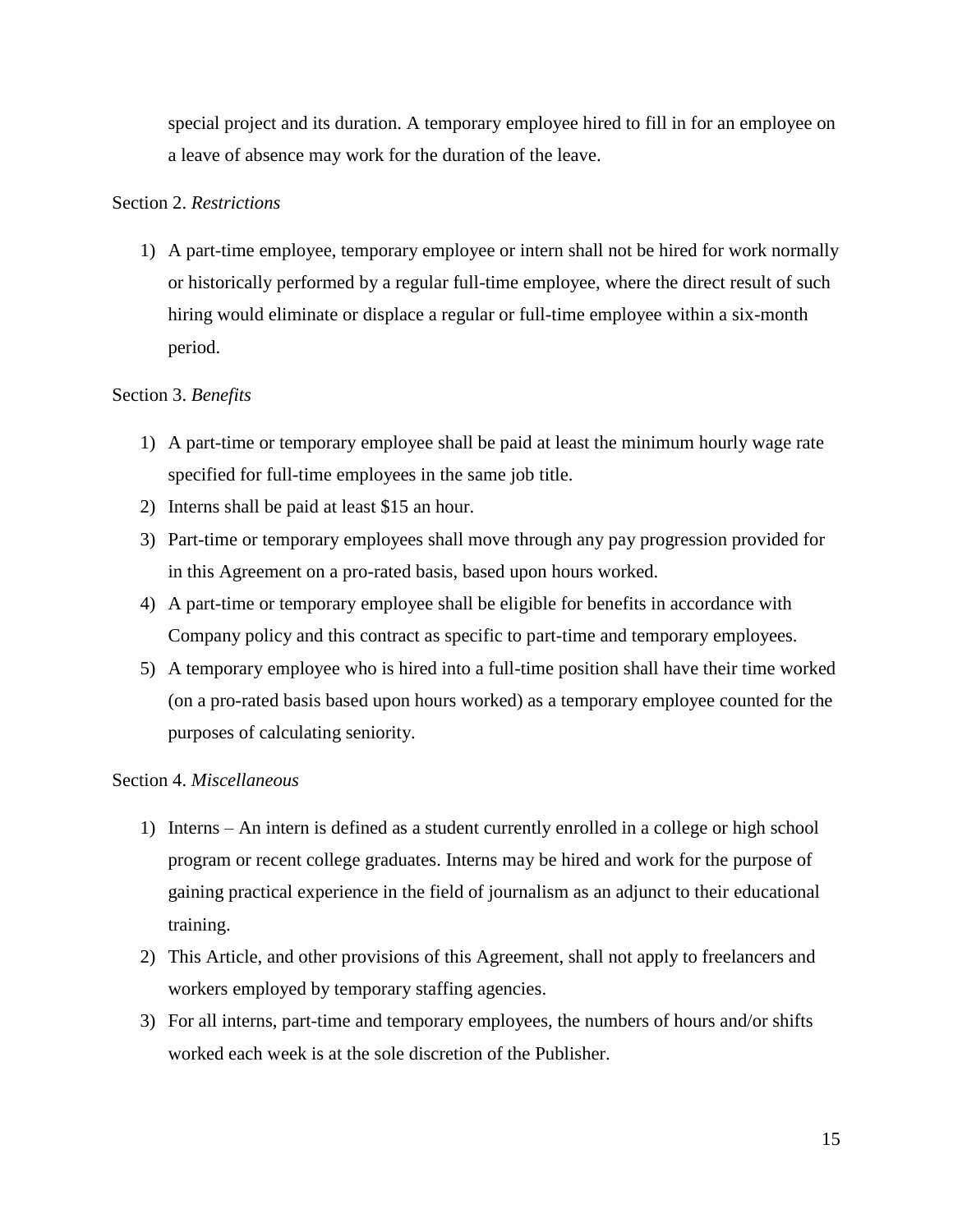<span id="page-15-2"></span>4) Temporary employees (e.g. those employed for a finite or fixed term) and interns shall not be entitled to severance pay.

# <span id="page-15-0"></span>**Article 13: Discipline and discharge**

Section 1. There shall be no discipline without just and sufficient cause.

Section 2. Progressive discipline will generally be represented by the following:

- Oral warning
- Written warning
- Final written warning and/or suspension
- Discharge

Section 3. All discipline is subject to the just and sufficient cause standard and the grievance and arbitration process set forth in this Agreement. The reason for any written warning, final written warning, suspension and/or discharge shall be made in writing to the employee at the time of the discipline. The Parties recognize that these steps are not mandatory for certain offenses (including but not limited to serious Code of Conduct violations, serious Newsroom Ethics violations such as plagiarism, fabrication of sources etc.), acts of violence, theft or dishonesty, threats to others, and/or other equally serious circumstances that warrant discipline without progressive discipline, up to and including termination.

Section 4. Failure to meet metric-based goals established by the company (including but not limited to page views, subscriber page views and led-to-conversions) alone shall not constitute just and sufficient cause for discipline.

Section 5. Before any meeting that might result in discipline, or is for the purpose of imposing discipline, the Employer shall notify the employee of their right to have a union representative present at such a meeting.

# <span id="page-15-1"></span>**Article 14: Workplace safety and health**

1. Employees will maintain the right to: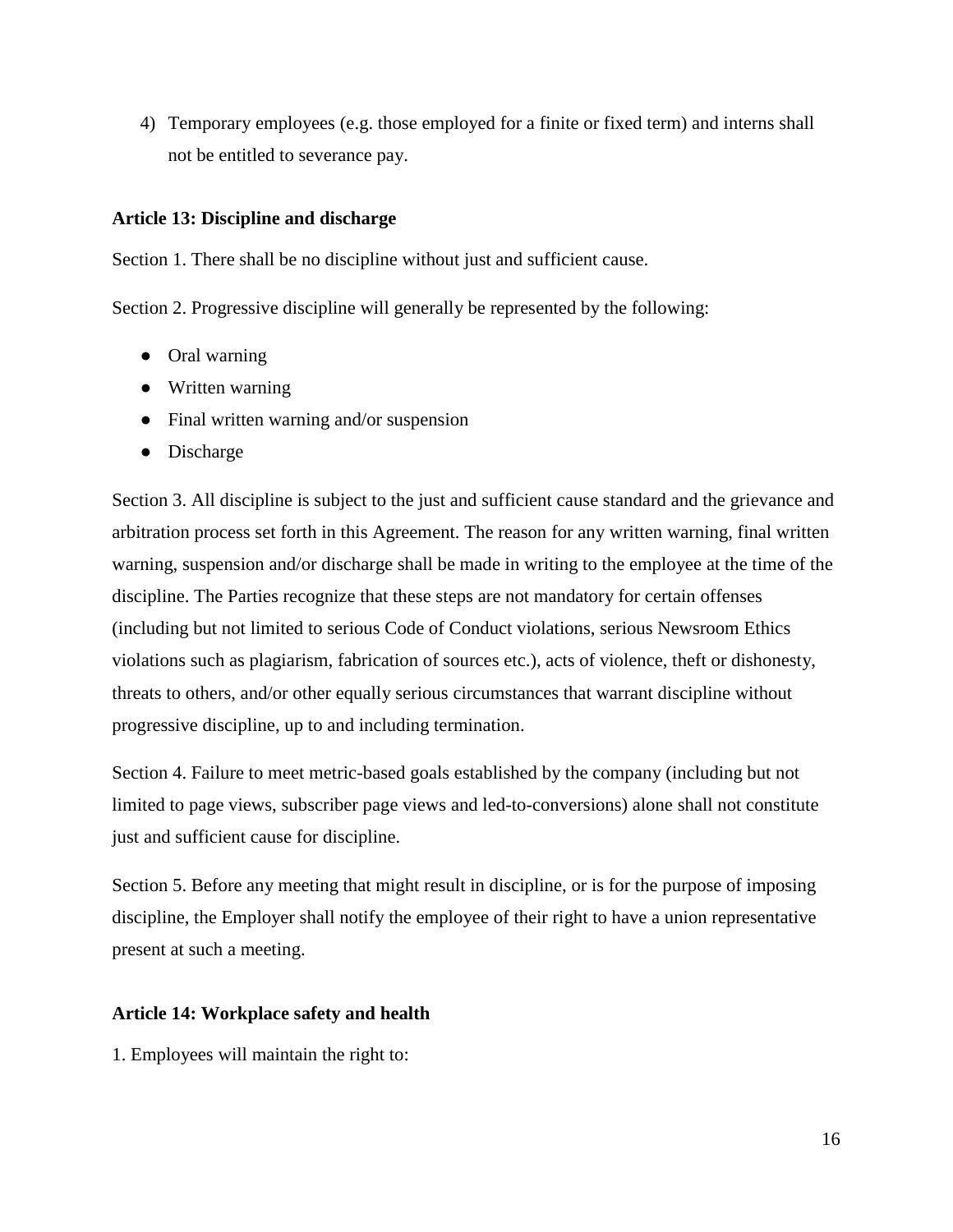- a) refuse to accept an assignment which the employee has reason to believe is hazardous or is performed under hazardous conditions; and
- b) refuse to report for work because the employee has reason to believe that travel to or from work, or work at the employee's place of work is hazardous.

Prior to an assignment, the employee and the supervisor will discuss any safety concerns with an assignment or reporting to work and brainstorm alternatives and accommodations that will allow them to safely complete the assignment. If after such discussion the employee remains concerned about their personal safety, the employee may decline the assignment.

If emergent circumstances threaten an employee's safety despite planning or alternate arrangements, an employee may leave an assignment without facing disciplinary action.

If an employee repeatedly declines assignments based upon these provisions, or the alternative coverage arrangements cause the news coverage to suffer, the Publisher reserves the right to change the employee's beat or assignment.

Section 2. No employee shall lose work hours for:

- a) exercising the aforesaid right to refuse an assignment or to report for work; or
- b) inability to report for work because normal travel facilities are unavailable or inoperative and no practicable alternative is available or operative, due to natural phenomena or hazardous conditions created by human acts, including by way but not limited to, storm, flood, fire, explosion, riot or other civil disturbance or military or police operation.

Section 3. The Employer shall:

- a) furnish an employee with customary protection and protective devices
- b) assure to the extent possible safe passage on Company premises;
- c) take measures to mitigate and alleviate the hazardous conditions under which an assignment is performed.

Section 4. Employees may refuse to operate equipment:

- a) which the employee deems to be unsafe; or
- b) in an unsafe or unlawful manner.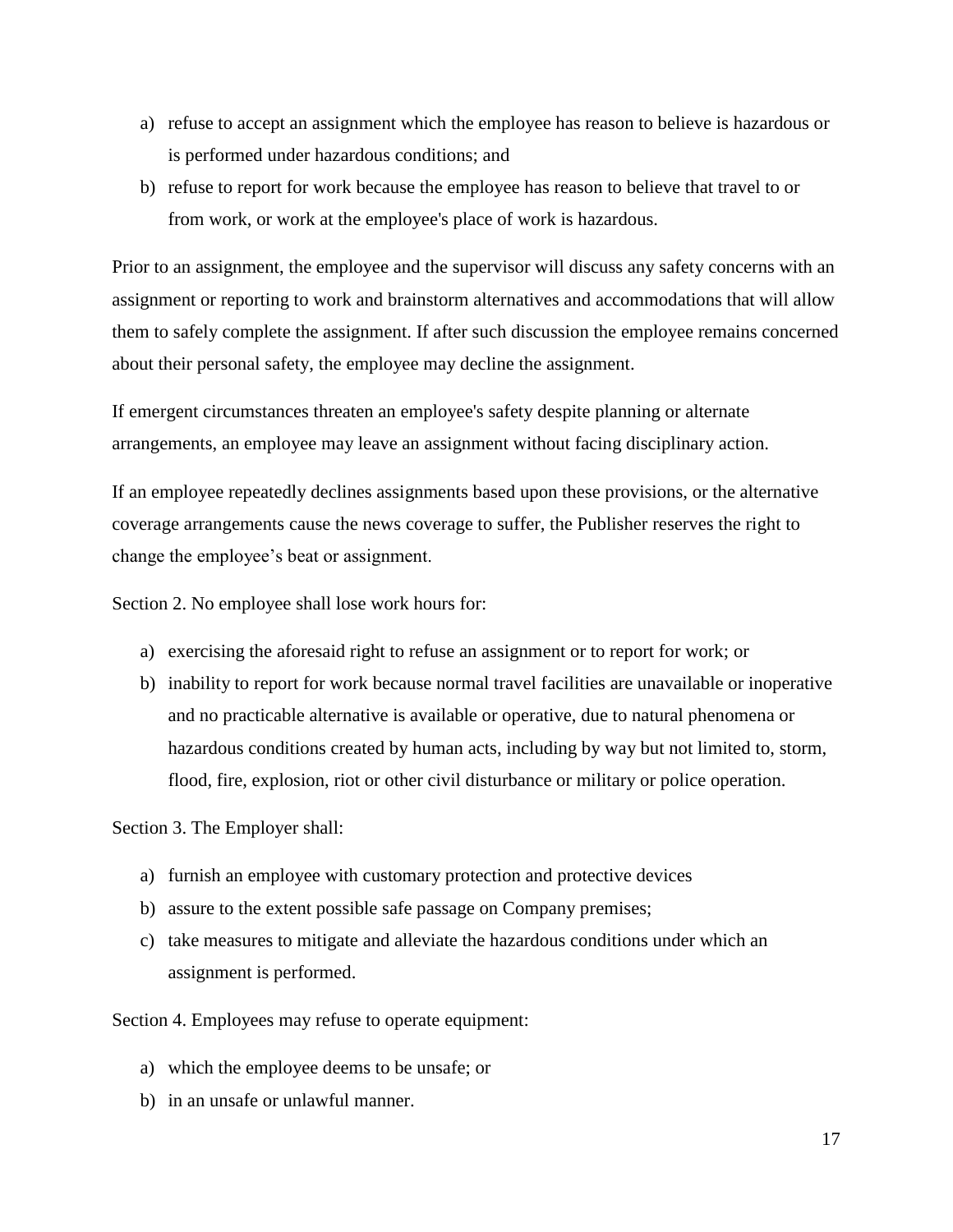<span id="page-17-1"></span>Section 5. Employees shall be expected to have a vehicle in good working order for day-to-day coverage. If the employer assigns employees stories that put their personal vehicle at risk, or that necessitate a vehicle with additional safety or handling features, the Employer shall provide a rental vehicle.

Section 6. Within thirty (30) days after the signing of this contract the employer shall convene a Joint Safety and Health Committee with representation for Guild-represented employees, nonrepresented employees and management, to consider workplace safety and health conditions and problems and recommend changes in equipment or process the committee believes will improve workplace safety.

#### <span id="page-17-0"></span>**Article 15: Employee integrity**

Section 1. An employee may request not to perform any practice that could violate their journalistic integrity and/or the McClatchy Ethics Policy. Such requests shall not be unreasonably denied.

Section 2. An employee may request that their byline or credit line shall not be used over the employee's protest for professional reasons including, but not limited to, disagreements over the factual or ethical contents of material, or an employee's concerns about their safety and wellbeing. Such requests shall not be unreasonably denied.

Section 3. It is the Publisher's intent that in the ordinary course, substantive changes in material submitted shall be brought to the employee's attention before publication.

Section 4. An employee shall not be required to write, process or prepare anything for publication in such a way as to distort any facts.

Section 5. If a question arises as to the accuracy of printed material, no correction or retraction of that material, or insertion of additional material shall be printed without the Publisher making an effort to consult with the employee concerned prior to the correction, retraction or insertion of additional material.

Section 6. An employee shall have the opportunity to decline, without penalization, to participate in any company fundraising program, unless participation is required by the funders of any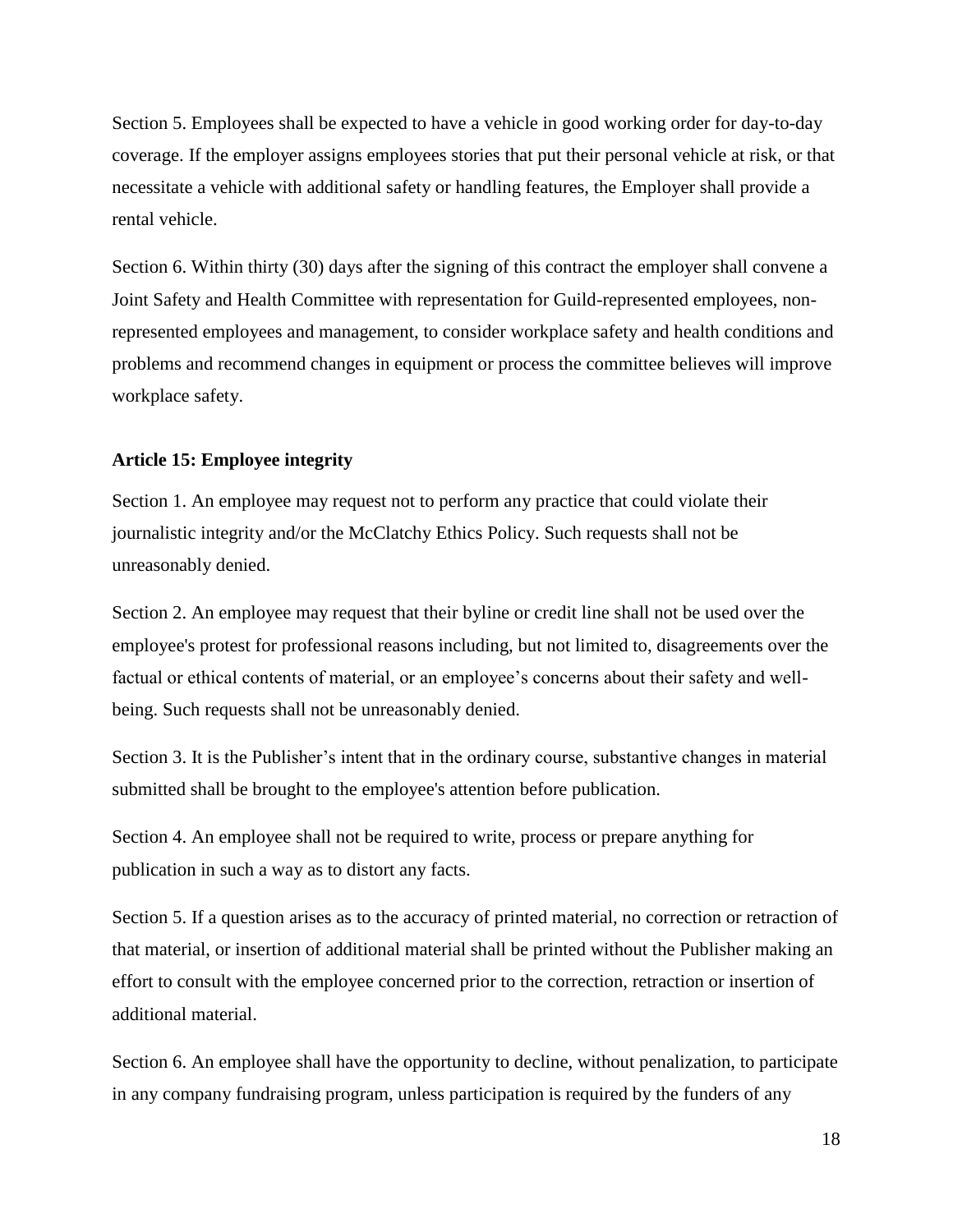<span id="page-18-1"></span>grants or outside initiatives, i.e. Report for America. Such expectations shall be communicated to the employee or potential employees with reasonable advance notice before such an initiative begins. Any Idaho Statesman marketing efforts that involve the use of a Guild member's name or image will be created in consultation with the employee involved.

Section 7. An employee may occasionally be assigned to participate in public events such as forums, debates, panels or interviews with other media organizations. The Employer will give reasonable advance notice to the extent practicable before assigning employees to participate in such events. If the employee is unable to participate, the Employer will make alternate arrangements.

#### <span id="page-18-0"></span>**Article 16: Privilege against disclosure**

Section 1. The Publisher shall adhere to company policies regarding employees' confidential information sources and will make all reasonable efforts to protect from disclosure to third parties any such information, including the confidential and/or unpublished information, notes, records, documents, films, photographs or tapes or the source thereof, which relate to news, commentary, or the establishment and maintenance of their sources, in connection with their employment. The Publisher shall not give up custody of or disclose any of the above without first consulting the employee.

Section 2. The Publisher shall notify the employee concerned of any demand on the Publisher for such surrender or disclosure or authentication to any third party. Likewise, the employee shall notify the Publisher of any demand on the employee for such surrender or disclosure or authentication.

Section 3. If a third party brings legal action against an employee or the Company due to their refusal to surrender, disclose or authenticate confidential and/or unpublished material, and the Editor believes it is in the best interest of the Idaho Statesman to resist such disclosure, the following will occur:

1) The Publisher shall move to join as a party to such proceedings if it is not already named.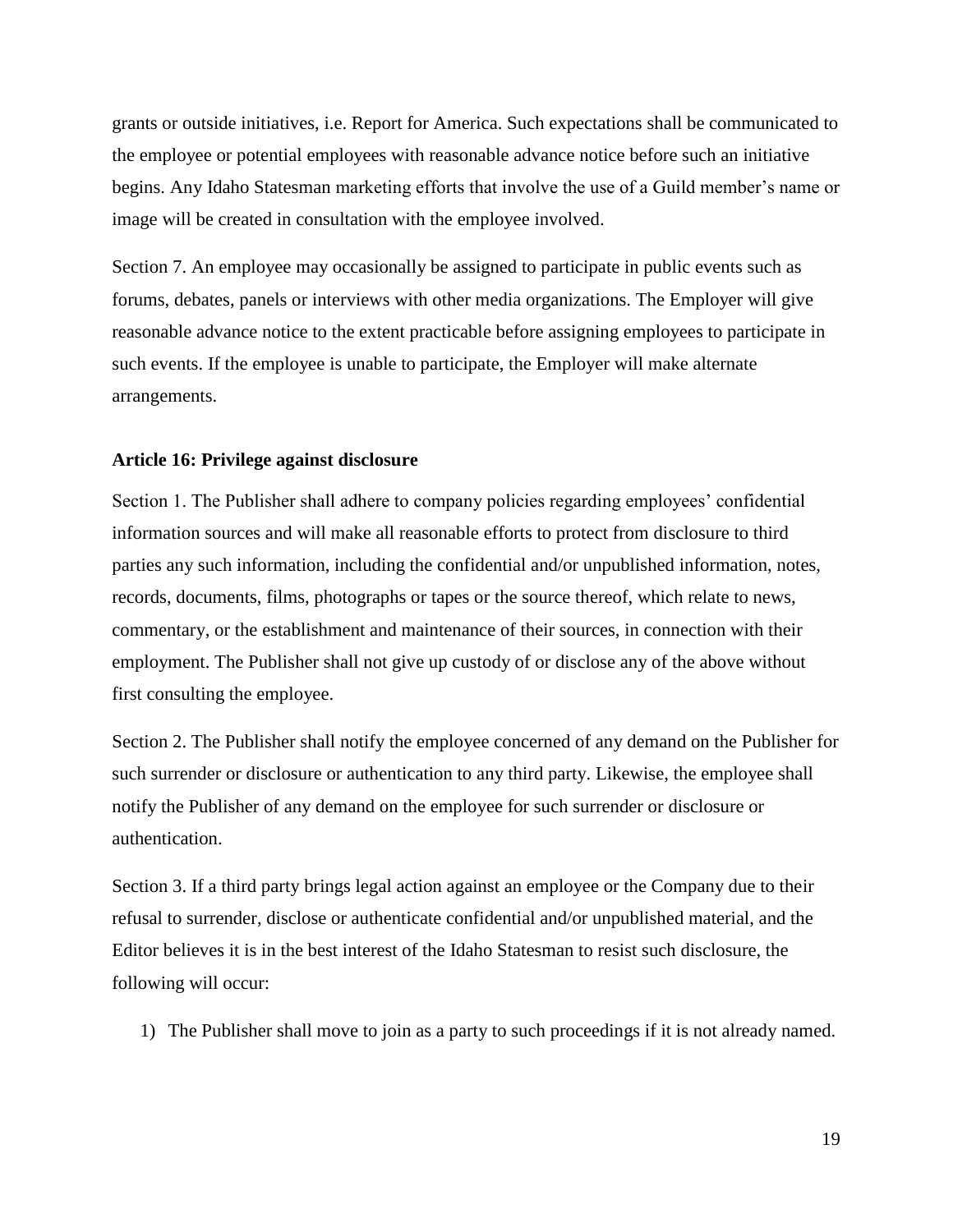- <span id="page-19-1"></span>2) The Publisher shall meet all expenses incurred by the employee, including fees and expenses of legal counsel to be mutually agreed upon between the employee and employer.
- 3) The Publisher shall indemnify the employee against any monetary loss including but not limited to fines, damages or loss of pay.

Section 4. If legal proceedings are brought against an employee as outlined in Section 3, that employee shall suffer no loss of wages, employee status or benefits under this Agreement.

Section 5. The provisions of Section 3 shall also apply if a third party brings legal action against an employee alleging libel or any other charge related to an employee's work if no employee misconduct related to the subject of the legal proceedings is implicated. If during the pendency of any such proceedings the Publisher continues to believe the legal action is not based on any employee misconduct related to the subject of the legal proceedings, the employee shall suffer no loss of wages, employee status or benefits under this Agreement.

#### <span id="page-19-0"></span>**Article 17: Outside work**

Section 1. Employees may engage in freelancing outside of working hours provided such activity does not interfere with the employee's performance for the Employer, and provided such activities are not on behalf of enterprises in competition with The Idaho Statesman or other McClatchy products or publications. The Publisher or its representative shall determine what is considered competition. Employees are prohibited from engaging in activities that would compromise the editorial integrity of The Idaho Statesman.

Section 2. Employees must make a prompt and full disclosure in writing to their supervisor of any paid or unpaid outside journalism or media services and outside media requests before accepting such an assignment.

a) The Employer shall have the right to deny approval to perform such services, provided they are in violation of Section 1 of this Article. The Employer shall provide an explanation in writing within 48 hours of receipt of the employee's written request. Examples of possible violations include conduct or activity that may raise questions as to the Company's honesty or impartiality, compromise the confidentiality of Employer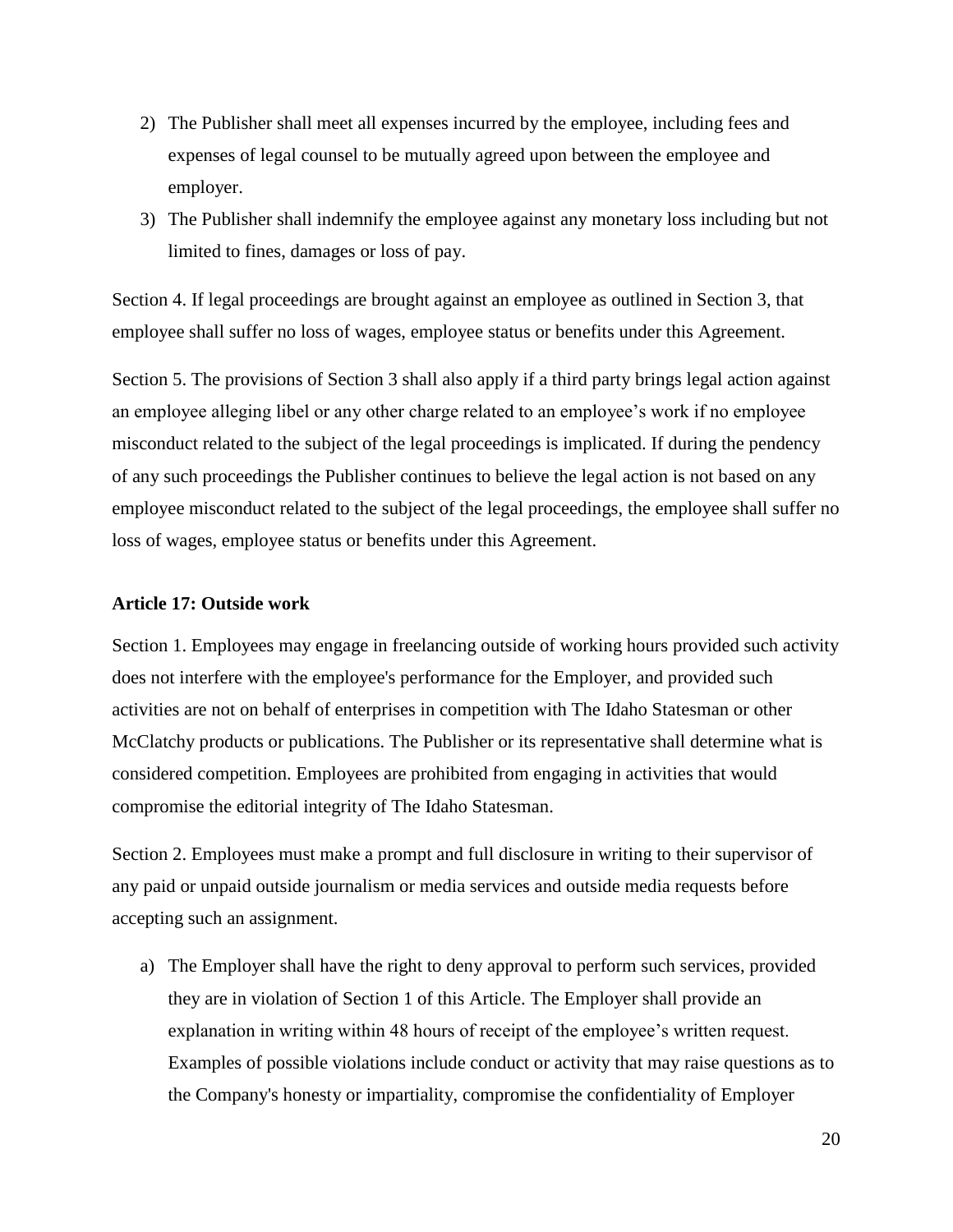information, or any situation that may create a conflict between an employee's personal interest and the interest of the Employer.

- b) The Employer shall have a right of first refusal or first use for journalistic content deas brought by an employee consistent with past practice. Upon refusal by the Employer, the employee shall be free to produce such content elsewhere, subject to the terms of this Article.
- c) The parties recognize that non-full-time employees may perform professional services for other media outlets, subject to the terms of this Article.

Section 3. Media appearances are considered distinct from freelancing, and are understood to include, but not be limited to, interviews of, speaking engagements by, or inclusion on a panel of an employee. The primary distinction between freelancing and media appearances is that freelancing is considered the production of original content by the employee. Media appearances made in connection with an employee's work for the Idaho Statesman shall be done during company time. Media appearances are subject to the same restrictions set forth in Sections 1 and 2 above.

Section 4. Employees may serve on boards connected with journalism organizations, such as the Idaho Press Club. Employees who are required as a function of their board position to attend regional or national meetings, conferences or training events shall be released with pay for up to a maximum of two days, one time annually, with manager approval. Such approval shall not be unreasonably denied. The Employer may, at its discretion, release an employee for additional programs in accordance with Article 17: Training and professional development.

Section 5. Employees shall be permitted in the course of their outside activity to identify themselves as employees of the McClatchy Company or The Idaho Statesman in the course of providing biographical information and/or describing their experience. Employees may not, however, use their connection with the Publisher in a way that is considered exploitative, unethical or otherwise violates the terms of this Article in the course of outside activity.

Section 6. Without written permission from the Publisher or its representatives, no employee shall use their Company email or other materials of the Publisher in connection with their outside activities.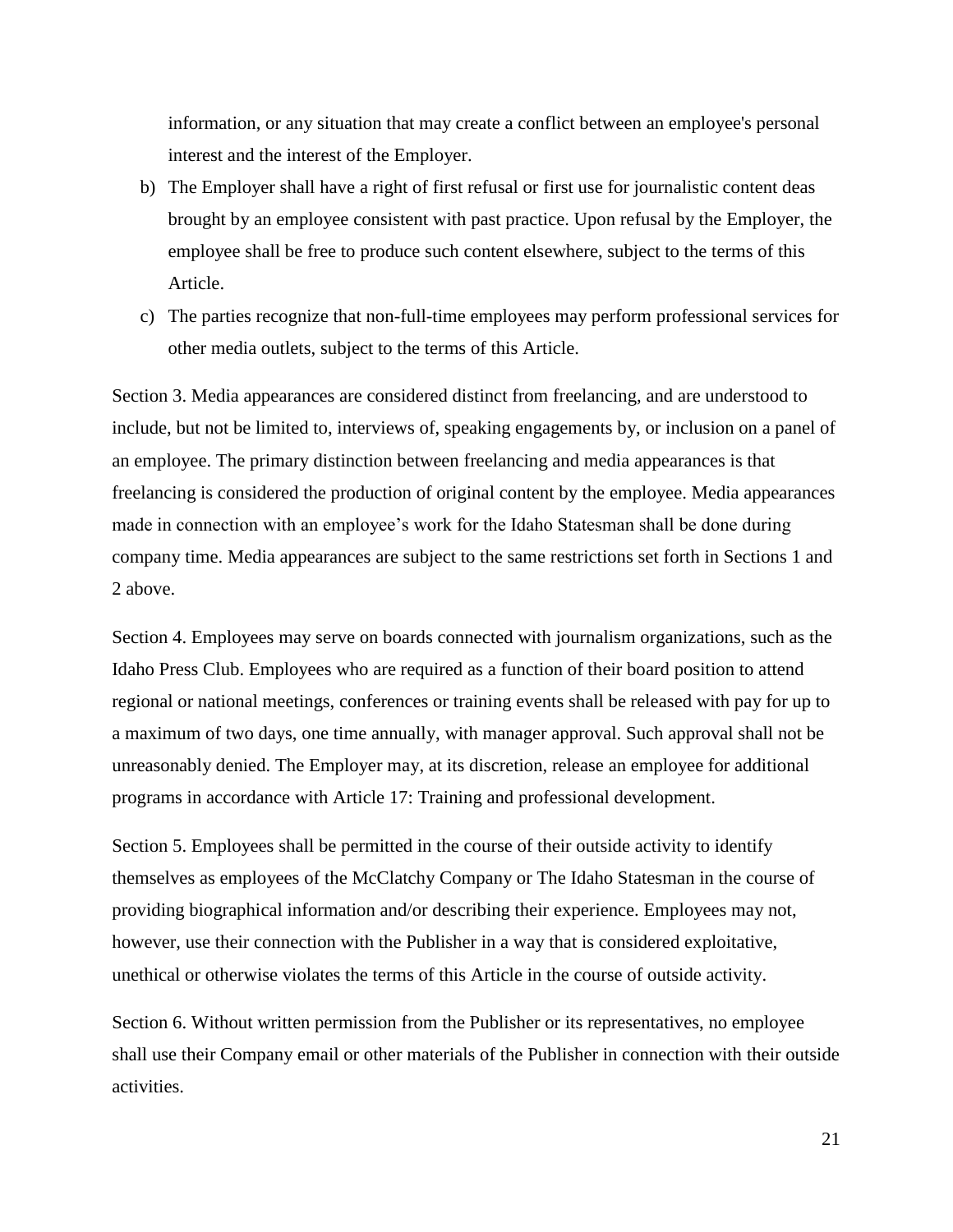# <span id="page-21-1"></span><span id="page-21-0"></span>**Article 18: Training and professional development**

Section 1. The Employer shall provide new hire training tailored to individual newsroom positions. New hire training shall include information on how the newsroom works and general information on the responsibilities of the positions therein. All training shall take place on company time.

Section 2. Upon request, the Employer shall provide to the Guild a list of the trainers, any existing training and onboarding content, and attendees of its new hire training. The Employer shall determine the content, timing and duration of the new hire training.

Section 3. Apart from the foregoing, the Employer shall consider recommendations and feedback from newsroom employees or the Guild to develop ongoing employee training tailored to the skills needed for employees.

Section 4. Newsroom employees or the Guild may identify individuals with the expertise and ability to provide training, including but not limited to Guild-represented employees, managers or other employees of the Company, representatives of professional reporting organizations such as IRE and the Poynter Institute, and others.

Section 5. The Employer shall pay for an employee's annual membership in the Idaho Press Club.

Section 6. In accordance with past practice, including manager approval, the Employer shall pay for all fees associated with submitting entries to journalism competitions of its choosing, e.g. the Idaho Press Club Annual Awards.

Section 7. The Employer shall establish a joint Guild-management training committee that will recommend an annual training schedule for four (4) one-hour group training sessions with topics, dates, times and locations for each training session. The committee shall be allotted 90-minutes of paid planning time per quarter during regular working hours. Trainings shall be conducted on company time during regular work hours. Employees shall not face disciplinary action if they are unable to attend such training due to reasons including, but not limited to, breaking news, scheduled days off, sick leave or other conflicting responsibilities. On-going training may include, but not be limited to, sessions on the following skills: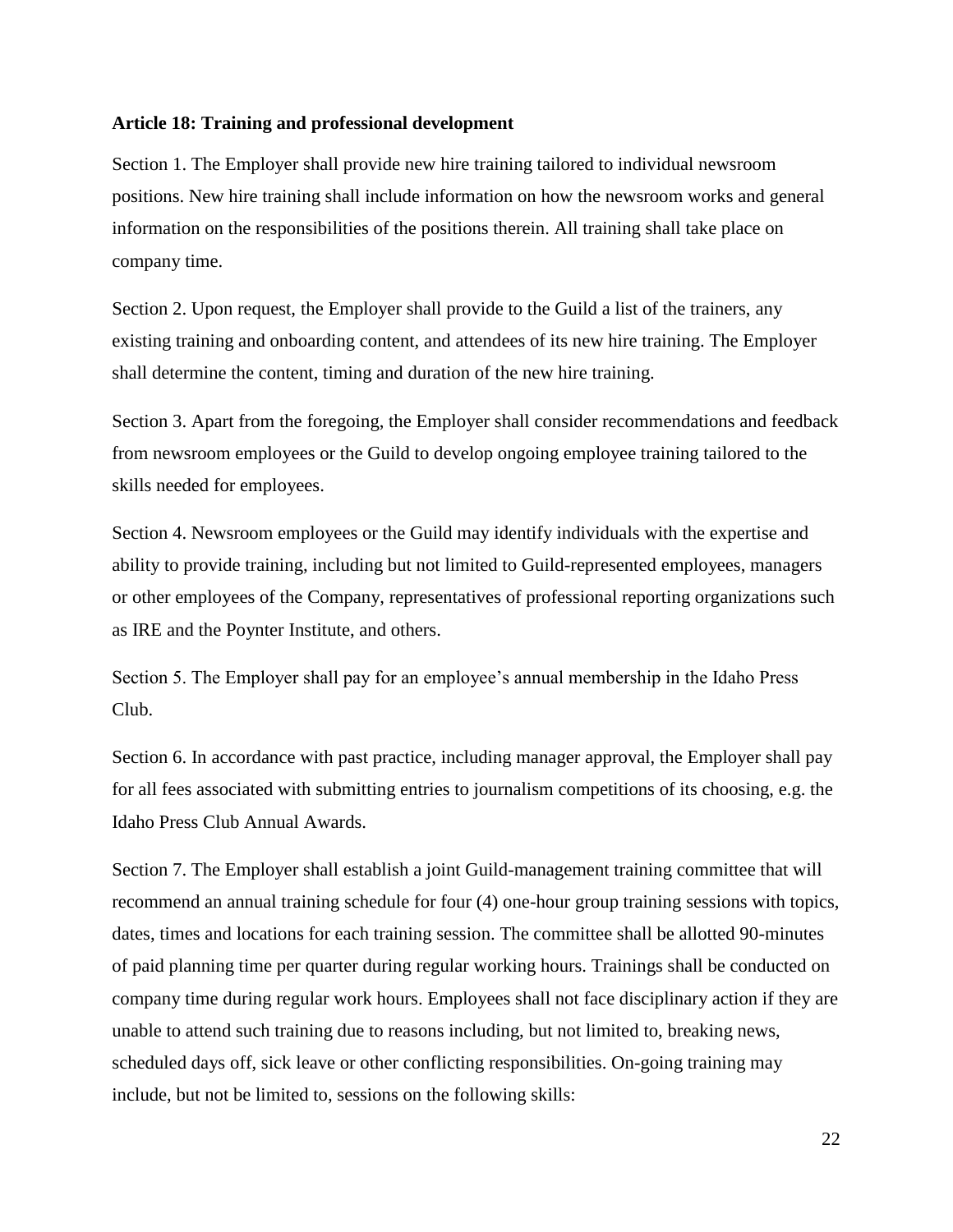- <span id="page-22-1"></span>1) Use of public records databases, such as Accurint and Lexis-Nexis, to background individuals and companies;
- 2) Development of effective public records skills and use of the Idaho Public Records Act;
- 3) Best practices for reporting on diverse communities and improving the representation of diverse voices in coverage;
- 4) Use of spreadsheet software for beginner, intermediate and advanced levels;
- 5) Use of social media such as Facebook, Twitter and LinkedIn for reporting, identifying sources and amplifying the Statesman's coverage.
- 6) Visual and audio storytelling techniques and production skills, including drones;
- 7) Data-driven storytelling.

Section 8. Training events:

Employees who attend a managerial approved conference, workshop or training event shall receive time with pay to attend. Employees who attend such an event on their regularly scheduled day(s) off shall receive compensatory time in the same workweek.

## <span id="page-22-0"></span>**Article 19: Hiring**

Section 1. The Employer shall notify the Guild of each vacancy that has been approved to be filled on the Company's applicant tracking system and any such postings shall also be made publicly available on McClatchy.com/careers and other job posting boards as deemed appropriate (e.g. journalismjobs.com or equivalent). The Guild is encouraged to circulate information about vacancies to interested parties, including individuals and organizations that serve journalists of diverse backgrounds. The Employer will consider qualified applicants referred by the Guild.

Section 2. The Employer adheres to and supports a hiring policy which affords equal opportunity to qualified individuals regardless of their race, creed, color, national origin, ethnicity, age, gender, gender identity, religion, marital status, parental status, family care status, citizenship, sexual orientation, medical condition, physical disability, mental condition, veteran status, or ancestry, or any other characteristic protected by local, state or federal law.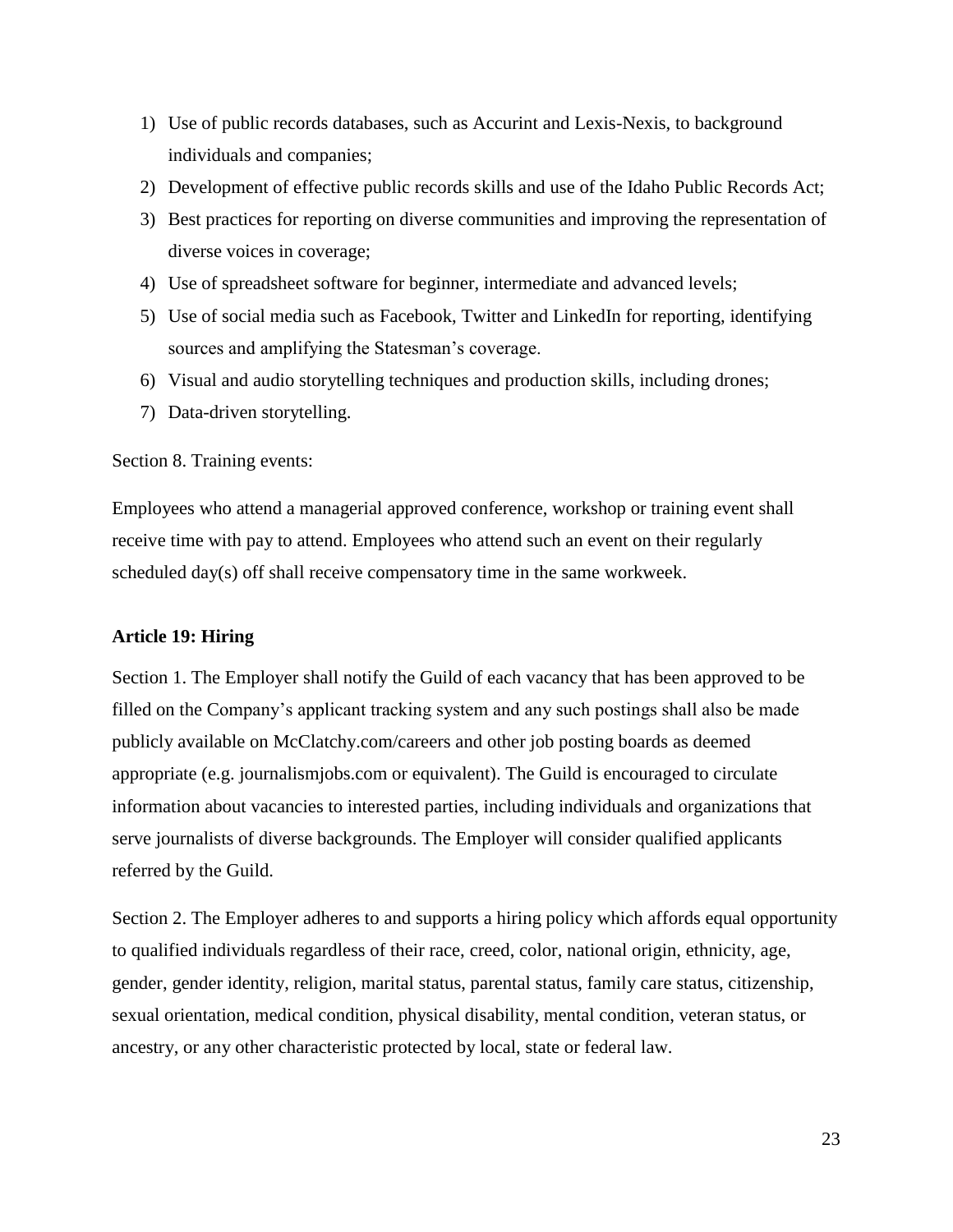<span id="page-23-1"></span>Section 3. In seeking job applicants, the Employer will continue to make significant effort to recruit broadly and to foster a diverse applicant pool. All job postings shall use inclusive language encouraging candidates of underrepresented backgrounds to apply. The Employer will furnish job vacancy postings that have been approved to be filled to representatives of the following organizations (or additional organizations the parties may mutually agree to) via the email addresses specified below:

- National Association of Hispanic Journalists: info@nahjcareers.org
- National Association of Black Journalists: info@nabj.org
- Native American Journalists Association: contact@naja.com
- Asian American Journalists Association: national@aaja.org
- Arab and Middle Eastern Journalists Association: board@ameja.org
- National Lesbian and Gay Journalists Association: info@nlgja.org
- Trans Journalists Association: transjournalistsassociation@gmail.com
- Journalism and Women Symposium: support@jaws.org

Section 4. The Employer acknowledges having multilingual journalists on staff improves the Idaho Statesman's journalism. The Employer will continue to use its best efforts to interview candidates who are fluent in Spanish, Swahili, Arabic or other languages relevant to Boise and the surrounding metropolitan area.

Section 5. Employees are encouraged to share open job listings. An employee who refers a job applicant hired by the McClatchy Company shall be entitled to a referral bonus in accordance with Company's Referral Bonus Program. Any employee who would have been entitled to a referral bonus under the Company's Referral Bonus from June 18, 2021 through the ratification date of the Agreement shall be paid that bonus retroactively.

# <span id="page-23-0"></span>**Article 20: Remote work**

Section 1. Employees shall be permitted to work from their homes or alternate locations with approval in advance from their supervisor. Such requests shall not be arbitrarily denied. If such requests are denied, the Employer shall provide its reason for declining to grant such permission in writing.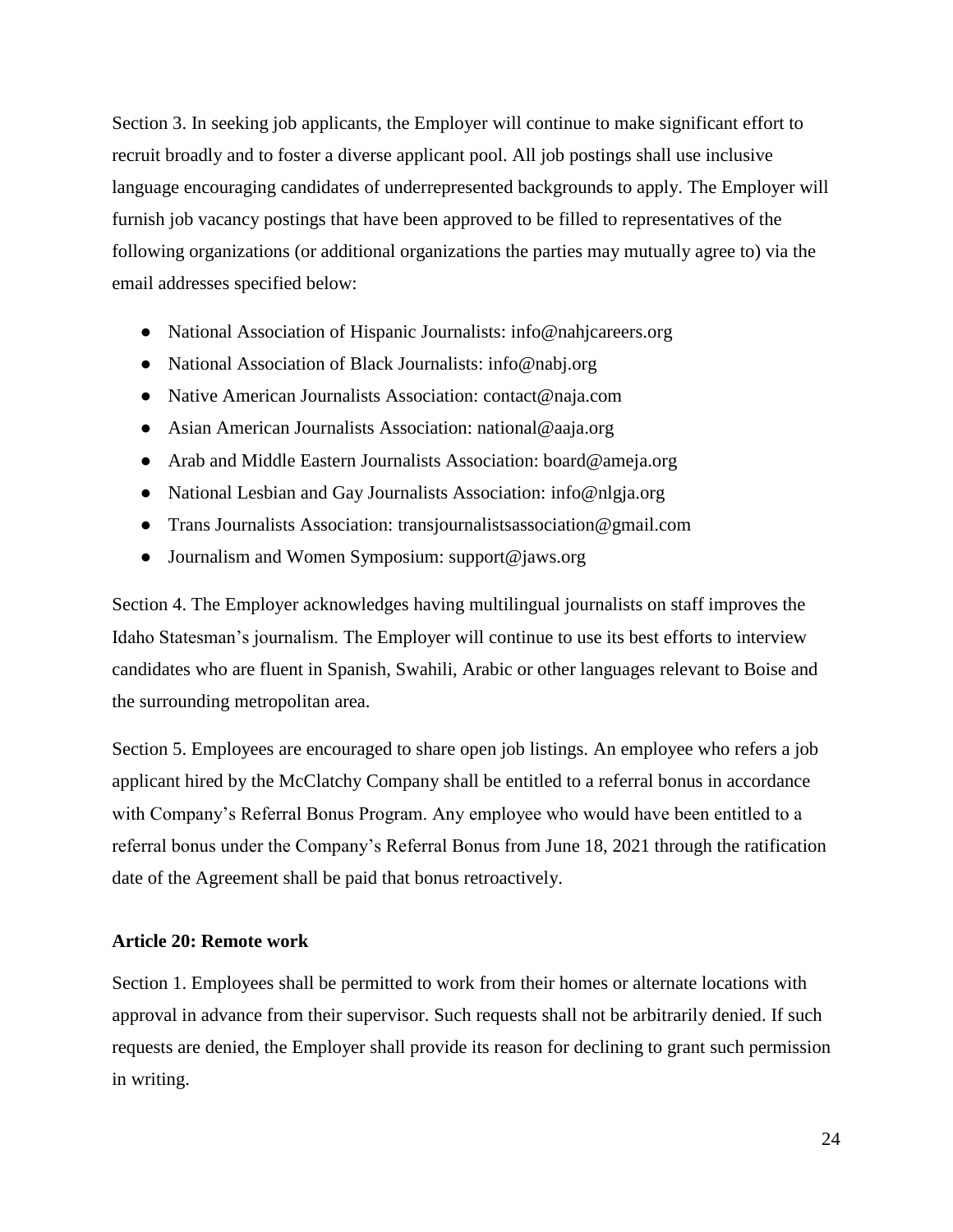<span id="page-24-1"></span>Section 2. If the Idaho Statesman does not have a permanent office, or where the Publisher otherwise requires employees to work from home, employees at the Idaho Statesman shall receive a remote work stipend of fifty dollars (\$50) per month (subject to applicable taxes and withholdings). This payment is not intended to be a complete representation of all of an employee's expenses and shall not preclude employees from filing for pre-approved expense reimbursements for work-related items. This Article is intended to replace and supersede the parties' prior Work-From-Home Memorandum of understanding and any other prior agreements outside of this Agreement regarding stipends or other benefits related to remote work. This article shall not preclude the Parties from negotiating over future changes in working conditions that occur as a result of the Idaho Statesman securing an office.

#### <span id="page-24-0"></span>**Article 21: Performance reviews**

The Company and the Union agree that employees shall receive annual newsroom performance reviews as described herein.

The overall performance rating shall be 50% based on core competencies (functional competencies, news judgment, reporting, writing/editing/storytelling and journalism ethics). The other portion of the review focuses on individual goals. The discussion setting goals between the supervisor and the employee occurs 15 days before each quarter and should be finalized by the first day of the quarter. In this category, 30% of the performance rating shall be based on journalism-specific goals established between a reporter and a supervisor, such as beat coverage, writing, source development, and other areas as applicable to the employee's responsibilities.

The remaining 20% of the overall performance rating shall be based on an "audience growth" category that considers performance metrics or other engagement tools to grow audiences and promote the value of the Idaho Statesman. This category could consider, among other things, the employee's efforts to build relationships with the community, the employee's willingness to adjust coverage to grow subscriptions, and the employee's ongoing collaborative effort with supervisors to build new readership through newsletters, social media posts, subscription deals, etc. Employees should participate with their editors in decisions about story selection, angles and other elements of coverage. Metric goals, such as page views, led-to conversions and other measures of reader engagement should be part of those conversations, and so should potential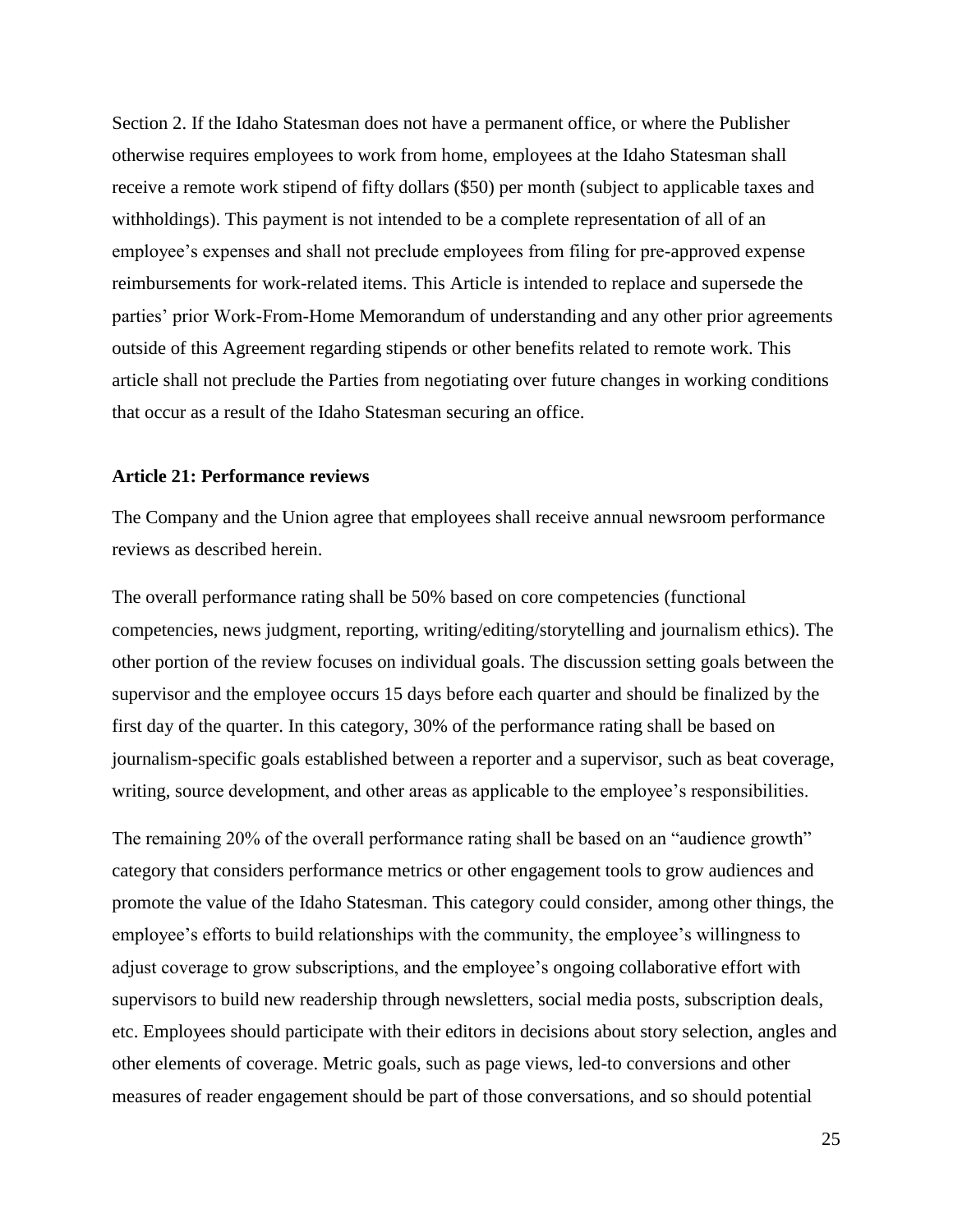<span id="page-25-1"></span>impact, community value and the Statesman's high standards for journalism. Employees and editors, by mutual agreement, may choose a goal such as page-views, led-to-conversions, digital subscriptions or others that measure audience growth. It is understood that any agreement to include such metrics shall be optional to the employee. If an employee does not achieve their page-view goal, despite reasonable efforts, they will not lose points in the review, unless the reporter chose to include a page-view goal in their review.

#### *Appeal Process for Employee Goals*

If the employee disagrees with their assigned goals, they may appeal in writing to their immediate supervisor within 5 business days. The decision of the supervisor to adjust or maintain assigned goals must be made within 5 business days, unless extended by mutual consent. If the employee still disagrees, they may appeal to the Editor (or their designee) within 5 business days. The decision of the Editor (or their designee) must be made within 5 business days, unless extended by mutual consent. The decision of the Editor (or their designee) shall be final. The employee may have a Guild representative present during their appeal process. This appeal provision shall not be subject to the provisions of Article (Grievance and Arbitration).

## <span id="page-25-0"></span>**Article 22: Equipment**

Section 1. Working equipment and software that the Employer requires employees to use shall be provided to employees and paid for by the Employer. Examples include, but are not limited to, Employer-required desktop and/or laptop computer, camera equipment, electronic storage devices, data analytics software, transcription software (consistent with past practice) and/or any other equipment or software required by the Employer.

Section 2. Nothing in this article shall prevent an Employee from requesting or the Employer from providing additional software and equipment beyond what is described in Section 1.

Section 3. The Employer will be responsible for the maintenance and repair of company-owned equipment.

Section 4. If company-owned equipment is damaged or stolen, through no fault of the employee, that employee will not be held liable for the loss.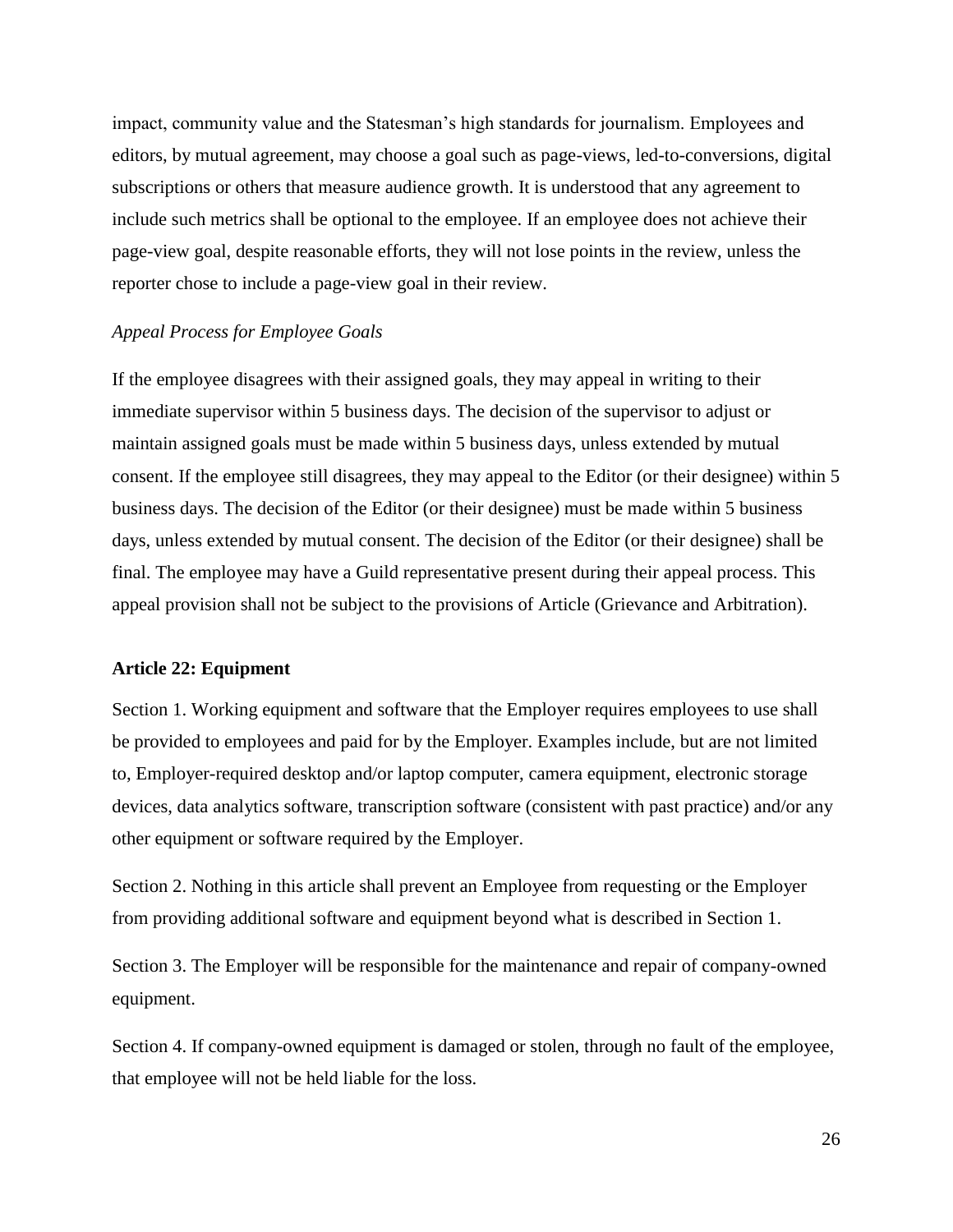<span id="page-26-1"></span>Section 5. The Employer agrees to reimburse employees covered under this contract for damage to their personal property, authorized for use in the performance of work assignments, including damages to the employee's automobile when the damage is through no fault of the employee. This reimbursement shall be limited to damages in excess of any reimbursement received by employees from other sources, including by the employee's insurance policies (in connection with loss or damage to an automobile, the Company's reimbursement shall be limited to the deductible associated with the employee's insurance policy).

#### <span id="page-26-0"></span>**Article 23: Expenses and mileage**

Section 1. The Employer shall pay all legitimate business-related expenses incurred by an employee in the service of the Employer.

Section 2. The Employer shall compensate for the use of a vehicle in the service of the Employer at the Internal Revenue Service standard mileage rate set each year for each mile traveled on business for the employer. These reimbursements shall be paid retroactively on employees' miles driven since Feb. 1, 2022.

Section 3. Employees assigned work by the Employer that requires more than three hundred (300) miles of round-trip travel shall have the option of being reimbursed for the cost of a rental vehicle to be used for the purposes of such travel.

Section 4. Newly hired employees relocating from a distance of greater than one hundred (100) miles away from Boise to take a position with the Employer, shall be reimbursed a minimum of five hundred (\$500) (subject to applicable taxes and withholdings) for documented relocation expenses, unless such expenses are less. Employees who voluntarily leave employment or who are discharged for cause before twelve months shall be required to repay the relocation reimbursement. Any employee not provided with a moving reimbursement in 2022 or a moving reimbursement of less than \$500 shall be provided the minimum moving reimbursement retroactively.

Section 5. Employees shall have the option of: 1) a Company cell phone with an engaged hotspot; or 2) to be compensated in the amount of twenty-five (\$25) per month, without itemized documentation. Should an employee seek reimbursement in excess of twenty-five dollars (\$25) a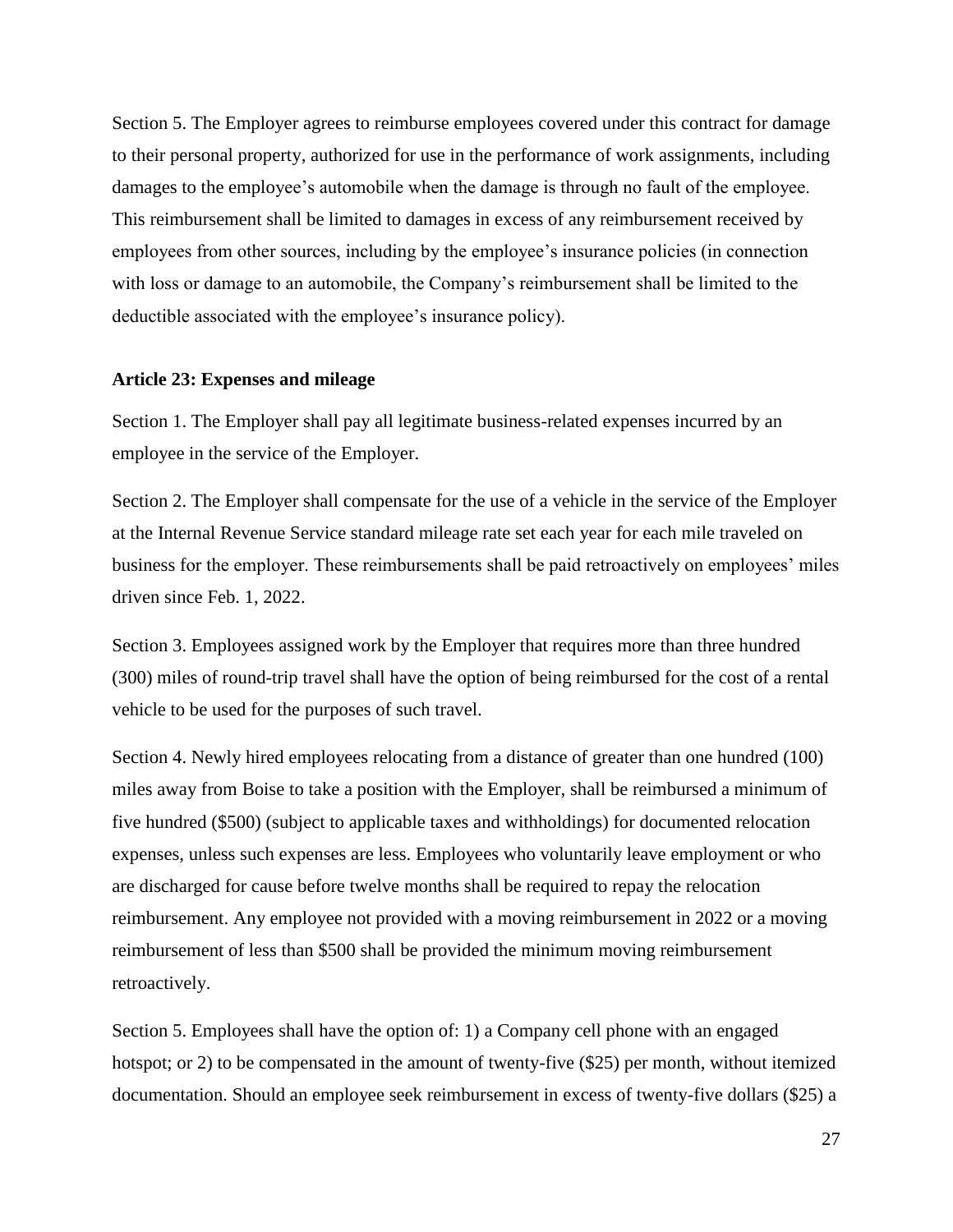<span id="page-27-1"></span>month, the reimbursement shall be based upon the prorated business use of the personal cell phone and/or internet/data plan as demonstrated with supporting documentation submitted to the Publisher.

Section 6. Idaho Statesman employees choosing to use a Company cell phone shall have a reasonable expectation of privacy. The Company shall not review an employee's calls, text messages or any other cell phone data unless investigating misconduct or criminal activity. Cell phones issued by the Company, and information stored on the devices, are Company property. Employees must comply with Company requests to make their Company-issued cell phones available for upgrades, replacement, or inspection for the purposes of an investigation as described. Employees who leave the Company for any reason must return their Company-issued cell phones.

Section 7. The company shall not make any attempt to block or otherwise intercede in an Employee's internet access or with whom they communicate unless otherwise required by law.

Section 8. The Idaho Statesman and The NewsGuild/Communication Workers of America Local 37082 recognize that during any work-from-home period required by the Publisher there may be emergent circumstances connected to and resulting from an employee's work that prevent them from working safely at home due to threats or other actions of readers or members of the public. In those individual cases, the Idaho Statesman will ensure employees have access to a safe and secure alternate workplace. This could include a mutually agreed upon temporary co-working space, access to an office held by The McClatchy Company, a hotel room or another temporary solution.

# <span id="page-27-0"></span>**Article 24: Layoffs**

Section 1. The employer maintains the right to reduce the force for economic cause, i.e., to conduct layoffs. The term "reduce the force," as used herein, shall be construed as synonymous with layoff for economy and/or "staff reductions."

Section 2. The following provisions shall apply to staff reductions: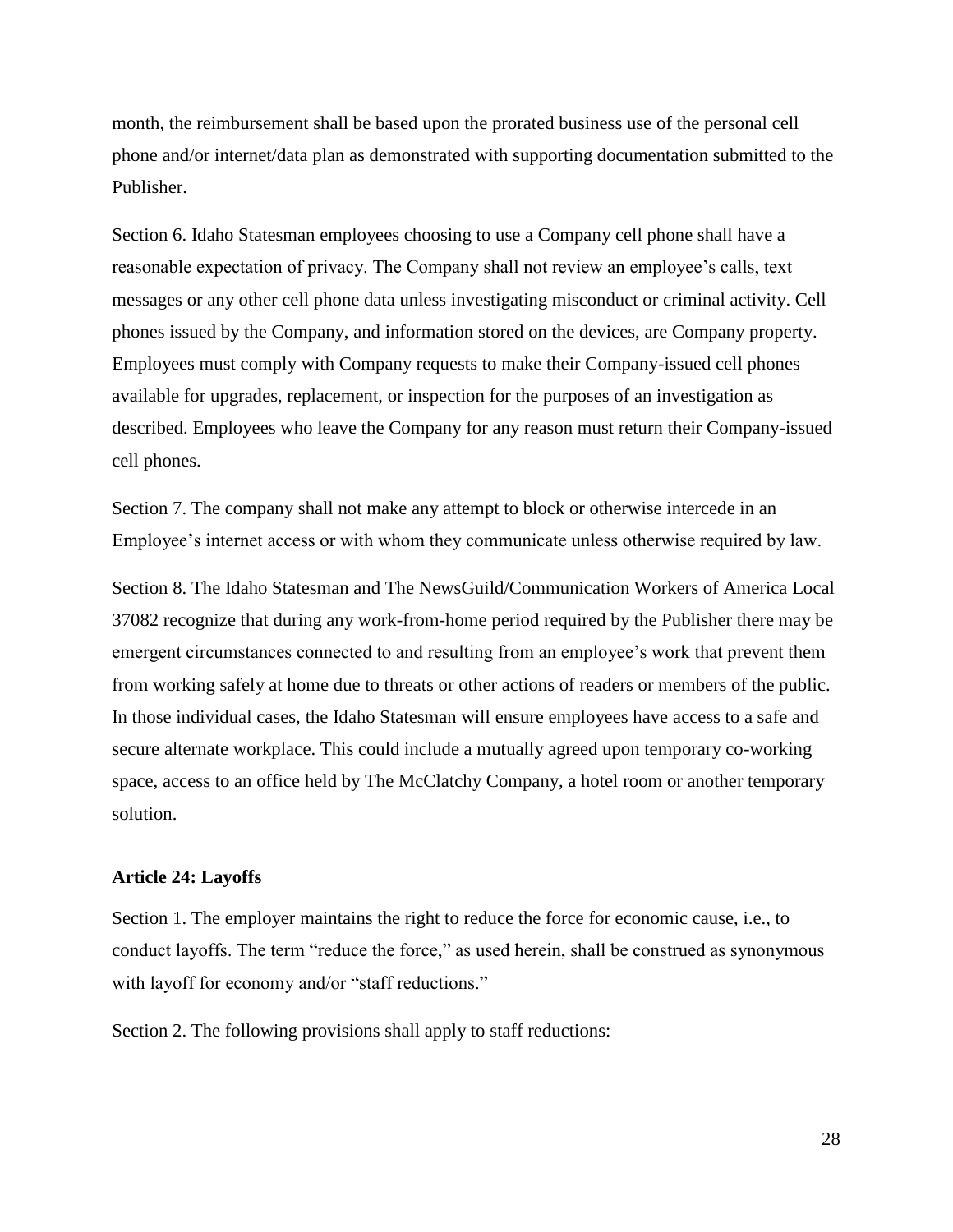- a) Layoffs to reduce the force may be made as the needs of the Publisher require. The Publisher shall decide when and how many employees shall be laid off. To the greatest extent practicable, the Publisher shall give the Guild at least thirty (30) days advance notice of its intent to conduct a layoff. In no event shall the Publisher provide less than two weeks' notice. The notice shall be in writing and shall include the reasons for the layoff and the position(s) affected. The Guild may promptly offer possible alternatives to the layoff for the Company's consideration. After considering the Guild's proposed alternatives, the Publisher's final decision to implement layoffs shall not be subject to the grievance and arbitration provisions of Article 7 of this Agreement.
- b) When deciding on layoffs, the Publisher shall give consideration to the work to be done and the previous journalism experience, skills, previous job performance, training, and other qualifications of employees covered by this Agreement. If all of the aforementioned qualifications, in aggregate, are equal, the least senior employee shall be laid off. The Publisher may elect, in its discretion, to solicit volunteers to be laid off. If the Company does request voluntary layoffs it shall not be required to accept the offer of any employee who volunteers to be laid off. In instances of voluntary layoff, employees volunteering for layoff shall receive the same layoff benefits per Article 25: Severance, as if involuntarily laid off, provided they sign a joint waiver and release of claims. At the Publisher's discretion laid off employees may be excused from work during the notice period.

Section 3. Seniority shall be considered broken by (1) discharge for just and sufficient cause, (2) resignation or retirement, (3) twelve (12) consecutive months of layoff or (4) refusal to accept an offer of rehire made pursuant to Article 26: Recall list.

Section 4. Employees laid off because of a reduction in force shall be afforded all rights afforded to them under the COBRA statute and its implementing regulations. It is understood that health care insurance coverage for employees laid off will continue through the end of the calendar month in which the layoff occurs. Employees will be eligible for Company-subsidized COBRA benefits at the same rate of coverage for a maximum of three (3) months, provided the employee pays a portion equal to the active employee premium for the plans in which the employee is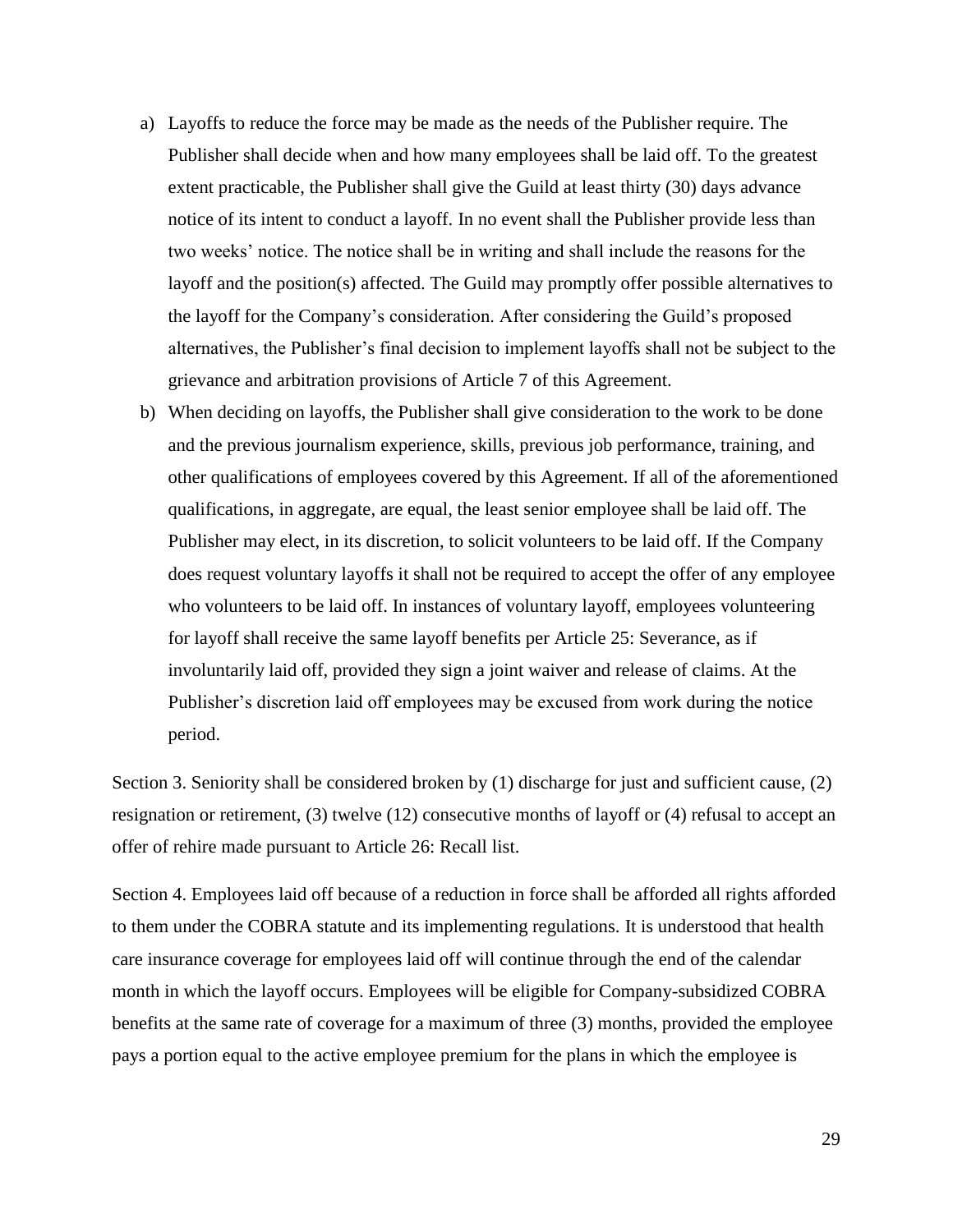<span id="page-29-1"></span>enrolled at the time of termination and pursuant to the terms of Article 25: Severance, including signing a valid waiver and release agreement.

Upon thirty (30) calendar days' notice to the Guild, the Publisher has the right to install and operate any new equipment or to bring about major technological change, including automation, in any department covered by this Agreement.

The Publisher will train affected employees on new processes and equipment, or reassign employees in accordance with Article 11: Transfers and Promotions as practicable to minimize reduced employment opportunities and as consistent with the effective operation of the business.

Employees laid off due to changes in equipment or technology shall be eligible for severance as defined in Article 25: Severance. It is understood that this provision does not apply to routine software upgrades or the replacement of existing equipment such as computers and associated devices.

#### <span id="page-29-0"></span>**Article 25: Severance**

Section 1. Severance pay shall be paid to regular full-time employees, on a regular bi-weekly basis (or in a lump sum at the discretion of the Employer) in an amount totaling a full severance amount equal to two (2) weeks' pay for every year of full-time equivalent service (prorated for fractional years of service), up to a maximum of twenty-six (26) weeks. An employee shall receive no fewer than four (4) weeks of severance pay, regardless of years of service. Such pay shall be computed at the employee's current rate of base pay, excluding overtime, shift or job differentials or any other premium or additional compensation.

Section 2. Severance pay shall be paid to part-time employees on a bi-weekly basis in amounts totaling a full severance amount equal to one (1) weeks' pay for every year of service (prorated for fractional years of service) up to a maximum of thirteen (13) weeks. An employee shall receive no fewer than two (2) weeks of severance pay, regardless of years of service. Such pay shall be computed at the employee's current rate of base pay, based upon average hours worked during the immediately preceding six (6) months excluding any overtime, shift or job differentials or any other premium or additional compensation.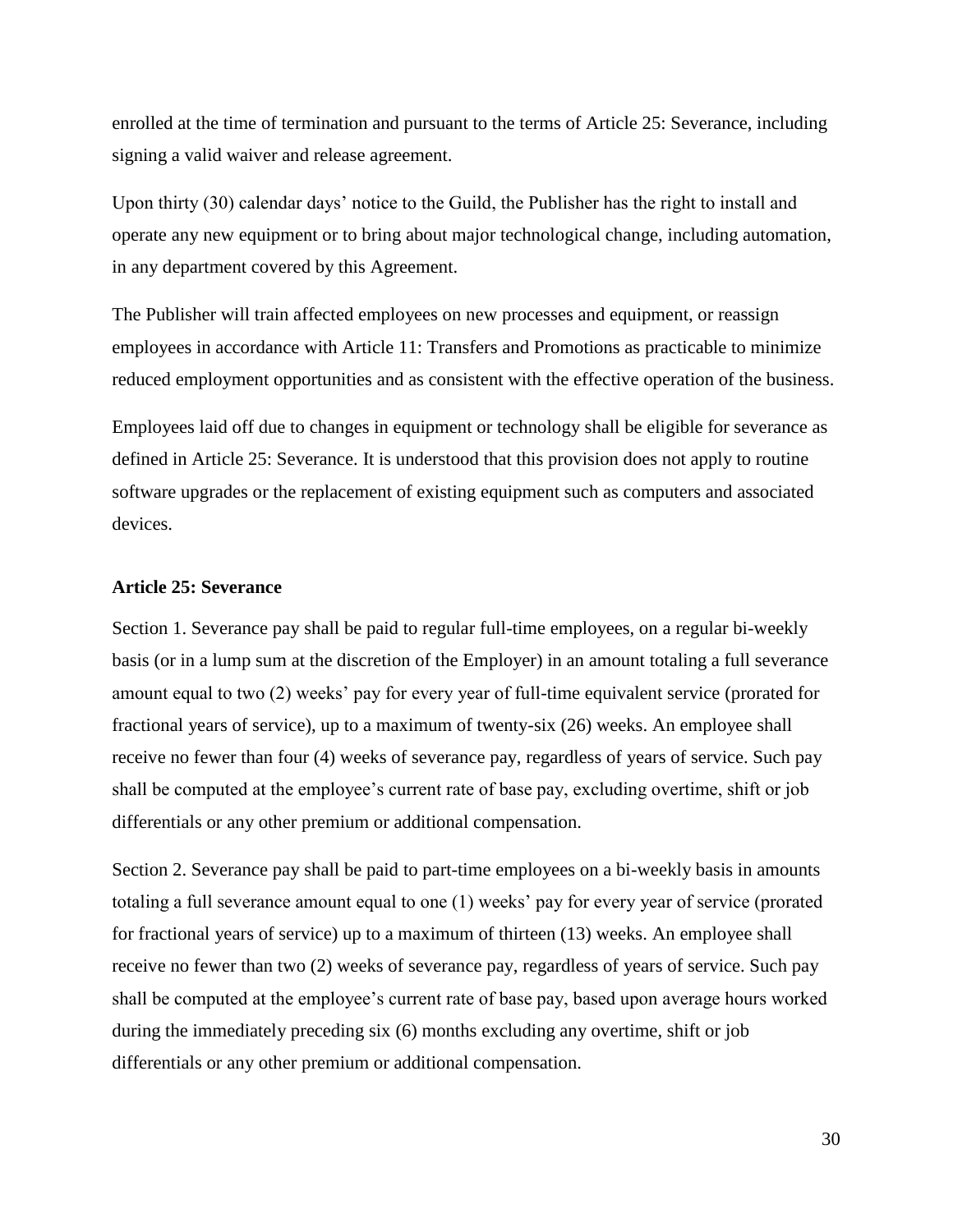<span id="page-30-1"></span>Section 3. Severance pay need not be paid to an employee discharged for just cause, selfprovoked discharge for the purpose of collecting severance pay, to temporary employees (including interns) or on-call employees, or to an employee who retires from The Idaho Statesman or who leaves of their own volition. The payment of severance in any of these cases shall be optional with the Publisher.

Section 4. From severance pay the Publisher may deduct any levy or tax to which the employee is subject under state or federal legislation.

Section 5. A person re-employed who has received their full severance package becomes a new employee of the Publisher as regards to severance pay. An employee recalled who has only received part of their full severance amount shall become a new employee of the Publisher in connection with severance pay accrual, but shall be credited for any unpaid severance amounts for future severance purposes. An employee laid off again shall receive any unpaid severance they would have been eligible for during the prior layoff, in addition to newly earned severance for the most recent period of employment. In no case shall the Employer seek reimbursement of severance already paid.

Section 6. If an employee eligible for a severance benefit dies, after the employee has been terminated but before the severance payment has been made, the Company shall pay the severance amount to the employee's beneficiary, or the employee's estate, if no beneficiary has been designated.

Section 7. The Publisher will pay the balance of the COBRA premium for a maximum of three (3) months, provided the employee pays a portion equal to the active employee premium for the plans in which the employee is enrolled at the time of termination.

Section 8. In order to receive the severance payments, and, if applicable, COBRA subsidy, an affected employee must sign a valid waiver and release agreement attached as Appendix A.

## <span id="page-30-0"></span>**Article 26: Recall**

Section 1. Within seven (7) calendar days after the employee is notified of their layoff, the laidoff employee shall notify the Employer in writing whether they want to have their name placed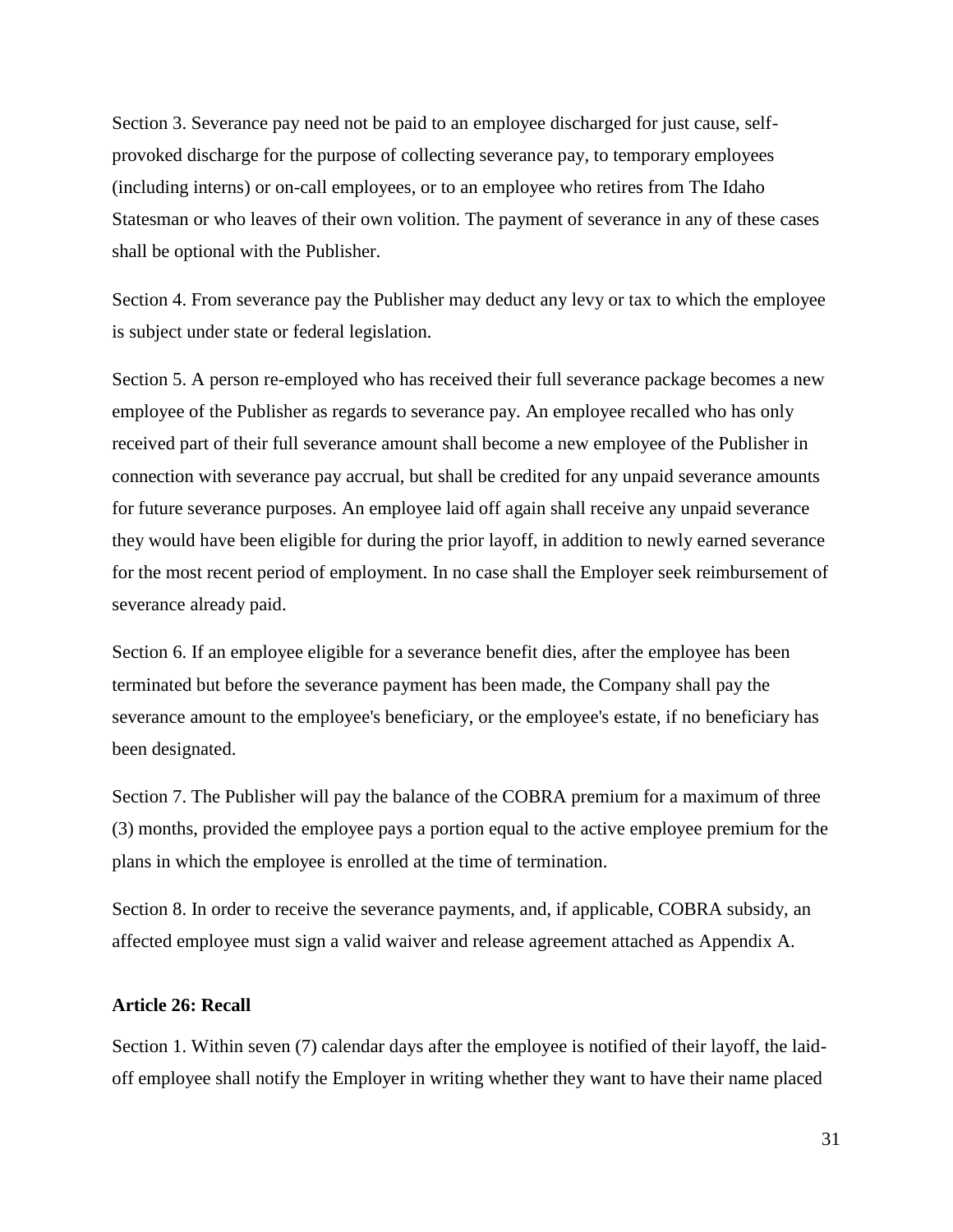<span id="page-31-1"></span>on the rehire list. The Publisher will alert laid-off employees of their eligibility for the recall list upon notice of layoff.

Section 2. Upon such notice, the Employer agrees to place requesting employees who have been laid off on a recall list for a period of twelve (12) months from the date of layoff.

Section 3. If a position becomes available in the employee's classification and the Employer determines to fill it, employees will be recalled to service in the classification from which they were laid off based upon the employee's qualifications, performance history and seniority. In instances where qualifications and performance history are comparable, seniority shall be the tiebreaker. If the company does not hire a person on the recall list for an open position, it shall provide a written explanation to the Guild.

Section 4. In order to be eligible for recall, laid-off employees must keep the Employer informed of their current email and mailing addresses and phone number in writing. The Employer's obligation to offer reinstatement shall be fulfilled by emailing to the most recent addresses supplied by laid off employees and by mailing notices by certified mail to the most recent addresses supplied by laid off employees.

Section 5. A laid-off employee must respond to the Employer in writing within fourteen (14) calendar days after such recall offer has been made by mail and email by the Publisher. Any employee failing to respond to the recall offer or declining an offer of recall shall be deleted from the recall list.

Section 6. If there are two or more employees within the same classification on the recall list who are deemed to have equal qualifications, performance history and seniority, the employee with the earliest date of layoff shall be recalled.

## <span id="page-31-0"></span>**Article 27: Holidays**

Section 1. Regular full-time employees shall receive the following paid holidays.

- a) New Year's Day
- b) Martin Luther King, Jr. Day
- c) Presidents Day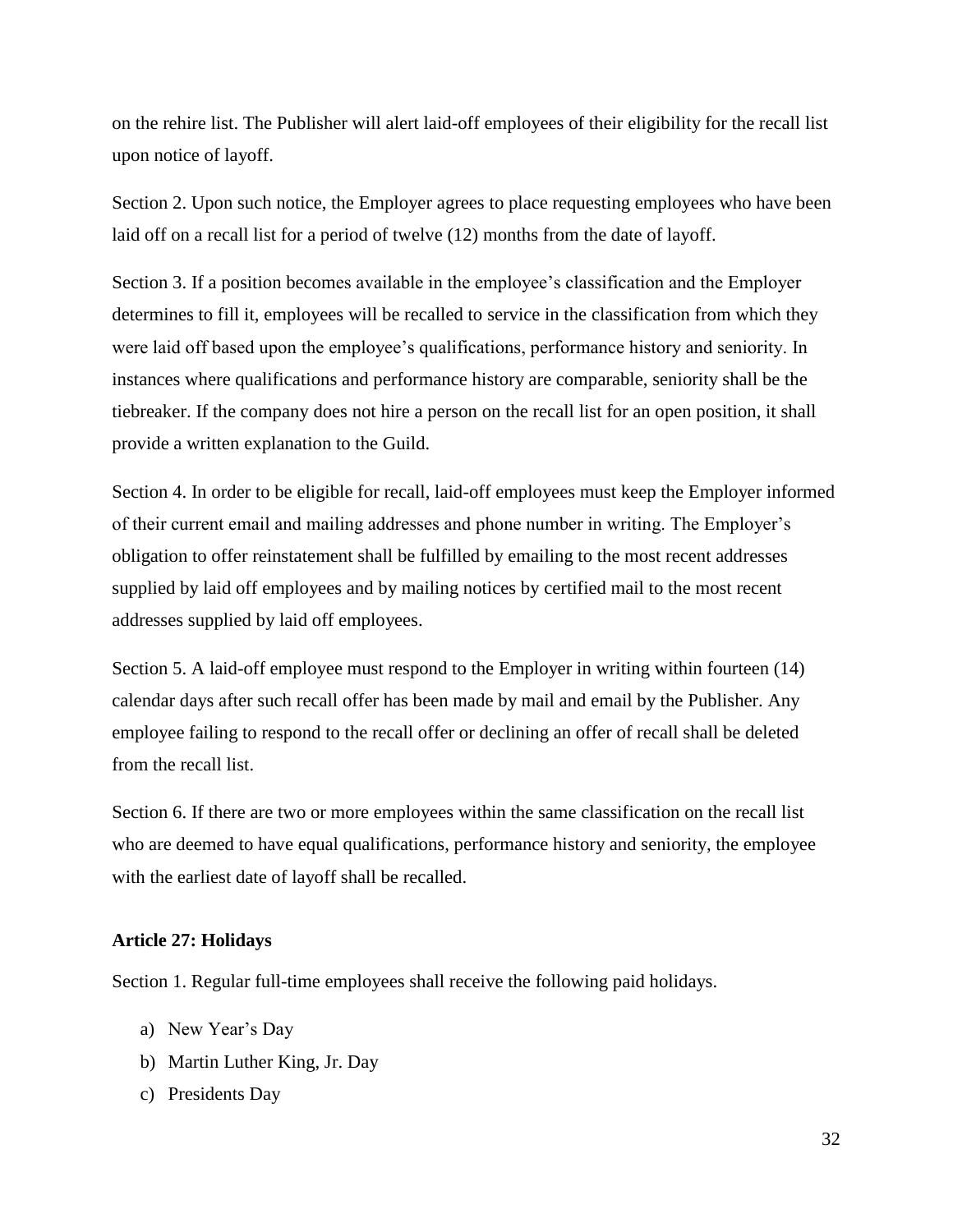- d) Memorial Day
- e) Juneteenth
- f) Independence Day
- g) Labor Day
- h) Thanksgiving
- i) Christmas
- j) One annual diversity day of an employee's choosing as noted in Paragraph 4 below.
- k) The employee's choice of a day within thirty (30) days of the Employee's birthday

Section 2. Regular full-time employees not working on these days shall be paid the value of one day of pay. Such time shall not be counted when computing overtime.

Section 3. With the exception of staff who normally work on weekends, when a holiday falls on a Saturday, it will be observed on the preceding Friday. When the holiday falls on a Sunday, it will be observed on the following Monday.

Section 4. Employees may choose up to one (1) diversity day annually, recognizing a holiday of personal, religious or cultural significance. Employees will be asked to submit their request for a diversity day by January 15. In order to be eligible for a Diversity Day, employees must have been hired on or before January 1 of the current year.

5. Employees may choose to substitute up to three (3) of the holidays outlined above for another holiday of religious or cultural significance. Employees who substitute holidays will work at their regular rate of pay on the base holiday they have chosen to substitute.

6. The Company reserves the right to schedule an employee to work on a designated holiday. When an hourly employee is required to work on any of the designated holidays, the employee shall be paid one and one-half (1 1/2) times the employee's straight-time rate of pay for a full normal workday, unless the employee and supervisor mutually agree to substitute the holiday for another day (to be paid at regular time).

7. If any of the designated holidays falls on an employee's day off the employee shall receive an extra day off with pay. If any of the designated holidays falls during an employee's scheduled vacation, the employee will not be charged a vacation day for that holiday.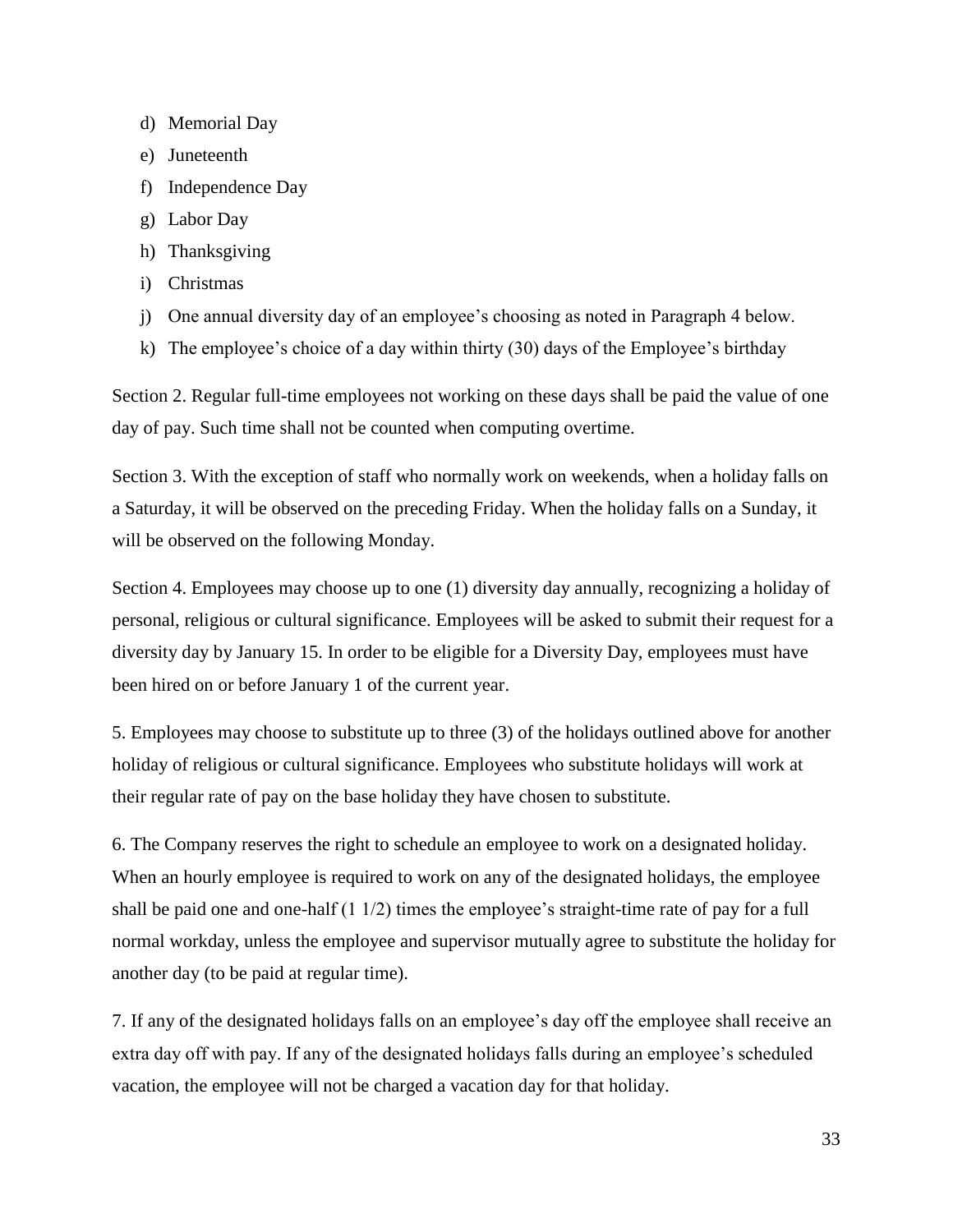<span id="page-33-1"></span>8. In no event shall an employee be required to observe two (2) holidays on the same day.

9. Employees may request to use vacation days or unpaid days off to observe religious holidays; said request shall not be denied unless it creates an undue hardship for the employer.

## <span id="page-33-0"></span>**Article 28: Vacation**

Section 1. Commencing on the date of execution of this Agreement:

- a) The Employer shall provide enough scheduling flexibility for Employees to take their accrued vacation during the calendar year in which they are entitled.
- b) The Employer may consider any special or unforeseen circumstances that may result in a need by the Employee to reschedule the vacation, and permission to do so will not be unreasonably withheld. In establishing a vacation schedule, the Employer may take into consideration the needs of the Employer to maintain necessary staffing in order to carry on operations.
- c) In the event of a conflict between (2) two or more Employees requesting the same vacation time, and the Employer determines that all Employees requesting that time will not be permitted off, the vacation time selected will be awarded on a seniority basis, with the most senior Employee having the first choice.
- d) For vacation requests involving the Thanksgiving Holiday week, Christmas Holiday week, New Year's Day Holiday week and Fourth of July Holiday week requests shall be granted as feasible at management's discretion based upon operational need. An employee may be precluded from taking the same holiday week in two consecutive years.
- e) An Employee may begin vacation on any day of the week.
- f) Employee requests for vacations of more than one week require approval by senior management.
- g) An Employee who is hospitalized while on vacation may substitute available sick leave for vacation for time spent in the hospital.

Section 2. On December 31st of each year, any accrued but unused vacation up to a maximum of ten (10) days, shall be converted to Personal Bank (which may be used but shall not be paid out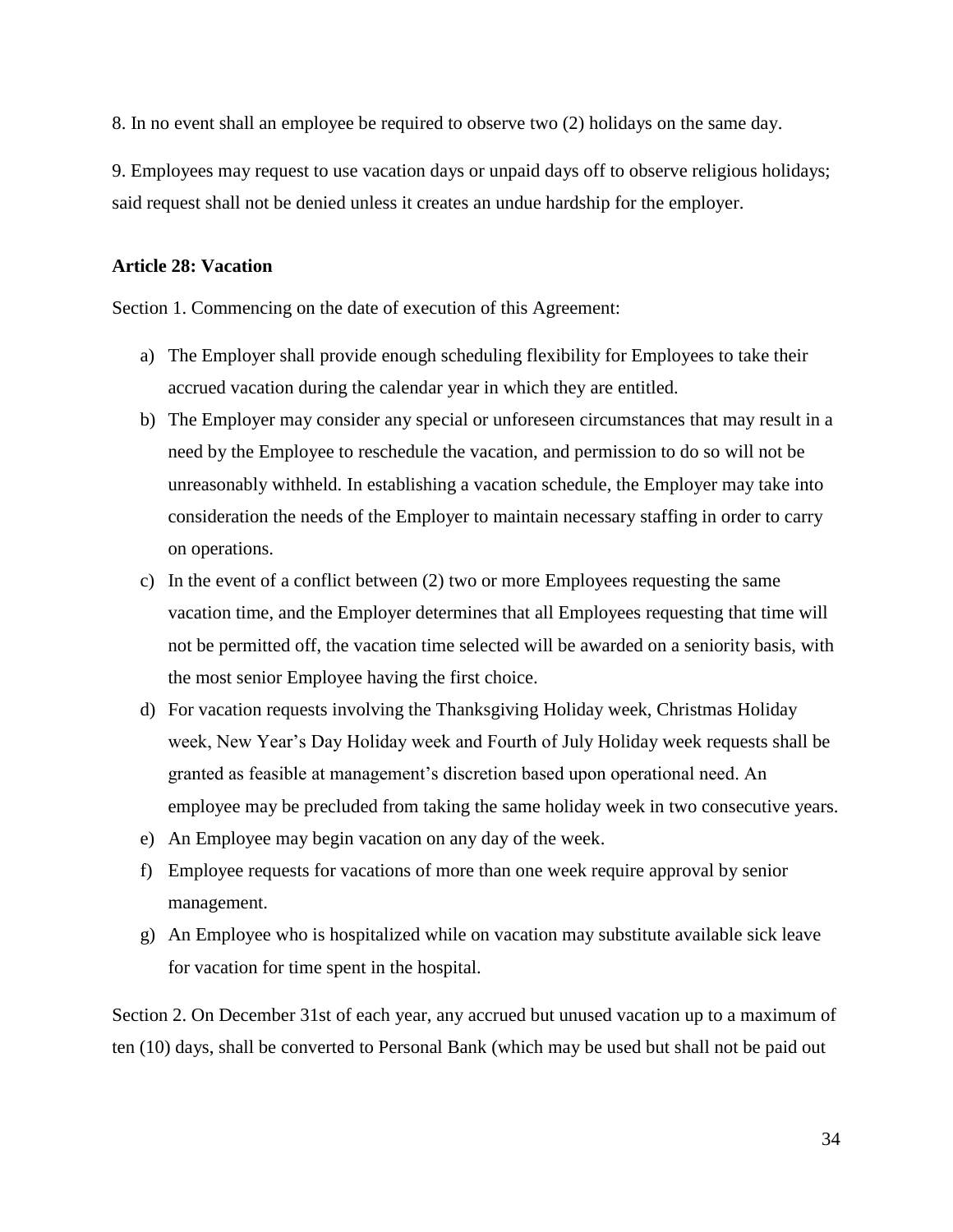upon separation). The maximum number of days an employee may maintain in their Personal Bank at any time is capped at ten (10) days.

Section 3. Prior to the start of each six-month period, the Employer will identify the vacation periods open for selection to the Employees. Vacation requests made in accordance with this sixmonth vacation scheduling system shall be scheduled on the basis of seniority, with seniority calculated based on the Employee's service entry date. Vacation requests made after the start of the six-month period will be scheduled on a first-claimed, first-assigned basis. An Employee may submit vacation requests to the Editor for approval in advance of the six-month provisions of this paragraph.

Section 4. The Employer will make all reasonable efforts to avoid rescinding an employee's scheduled vacation, but may do so to meet bona fide news or staffing emergencies. The term "staffing emergency" as used in this Article means the unscheduled, unexpected absence of any three (3) Guild-represented employees. In the event the Employer considers rescinding an employee's scheduled vacation, it will first do the following:

- 1) discuss alternatives with the employee, including their ability to work remotely;
- 2) assign work to other available Guild represented employees; and
- 3) enlist the services of a non-represented individual to provide the coverage during the pendency of that news and/or staffing emergency. An employee who has traveled outside of the coverage area who is not able to return for a news or staffing emergency shall not be penalized.

Section 5. Employees must make all requests for vacation (not previously made under section 3) to their immediate supervisor and the Editor via e-mail at least two weeks in advance of the desired time off if the request is for vacation for one week or less, and at least four (4) weeks in advance of the desired time off if the request is for vacation of more than one week. The supervisor will communicate the approval or disapproval to the Employee within one (1) week. Nothing in this section shall prohibit the Employer from considering unanticipated vacation requests made outside of the confines of this timeline, so long as the employee makes the vacation request as soon as is reasonably practicable.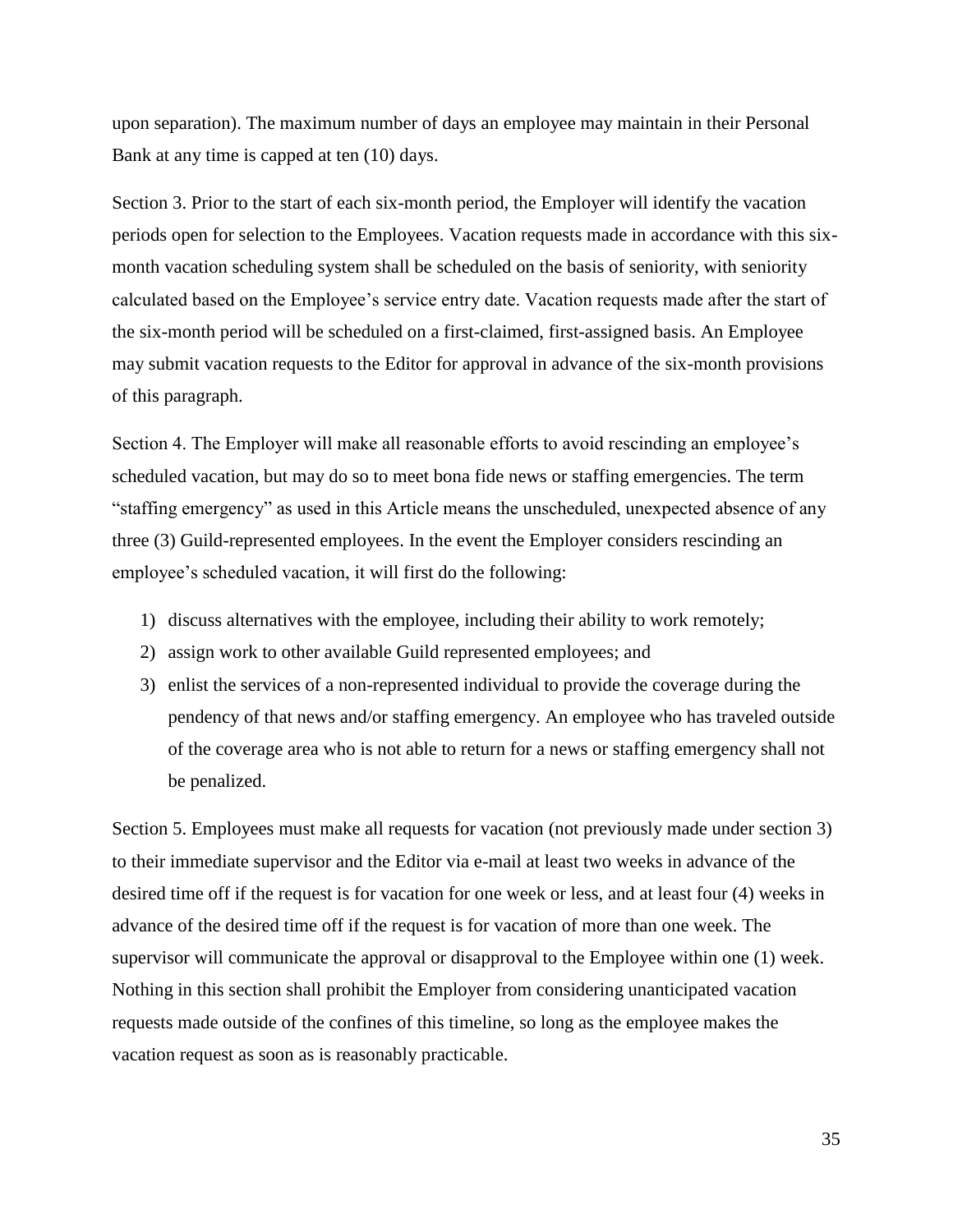<span id="page-35-1"></span>6. Employees are strongly encouraged to take their accrued vacation each year. Employees may also take up to one (1) week of vacation per year beyond their accrued vacation time. It is understood that this would result in a negative vacation balance, creating a payment advance for the employee. It is agreed if the employee has a negative vacation balance at the time of their termination, the amount advanced by the Employer to the employee is subject to recovery from their final paycheck.

7. Vacation accrual shall begin on an employee's first day of employment, and shall accrue continuously according to the following schedule:

- a) Employees with less than four (4th) years' service will earn .0577 hours of vacation for each hour of straight time paid for a maximum of fifteen (15) days per year.
- b) Employees with four (4) or more completed years of service will earn .0769 hours of vacation for each hour of straight time paid for a maximum of twenty (20) days per year.

Employees leaving the service of the Employer shall receive liquidation of accrued but unused vacation. This provision does not apply to any balance in an employee's Personal Bank.

## <span id="page-35-0"></span>**Article 29: Sick leave**

Section 1. Annual Sick Leave: Eligible full-time employees shall be paid for up to ten (10) scheduled workdays per calendar year for which they do not report to work as a consequence of illness, injury or sick family member. Part-time employees working twenty (20) or more hours per week are eligible for the sick leave benefit at a pro-rated rate.

- a) To receive compensation for incidental sick days, employees must notify their supervisor as soon as practicable, and in any event at least one (1) hour before the start of the shift for which they will not report that they will not be able to report to work (unless a reasonable excuse is provided for their inability to provide such advance notice). Employees are responsible for entering their sick day(s) into Kronos.
- b) Upon hire, and for the balance of their first year of employment, an employee shall be granted a pro-rated sick leave balance based upon their hire date.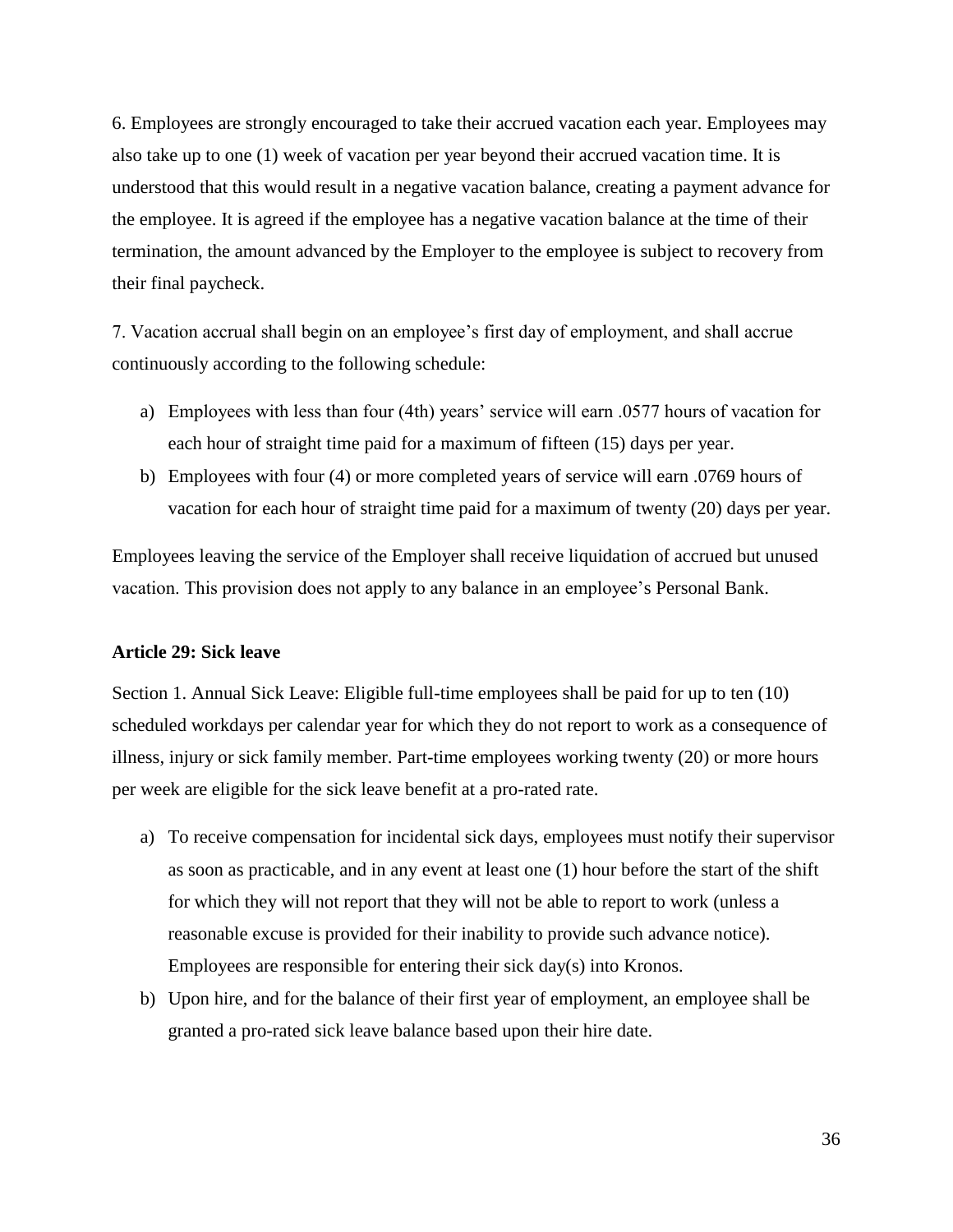<span id="page-36-1"></span>c) At the beginning of the calendar year immediately following the hire date and at the beginning of each calendar year thereafter, eligible full-time employees shall have ten (10) sick days.

Section 2. The following provisions apply to sick leave:

- a) Illness or injury shall be understood to include any physical or mental health ailment.
- b) Sick leave shall be paid at the employee's regular rate of pay.
- c) Unused sick time may not be accumulated or carried over beyond the calendar year, may not be converted to a cash benefit and is not payable upon termination of employment for any reason.
- d) The Employer may ask for documentation from a health care provider if they are absent due to illness or injury for three or more consecutive days.

Section 3. Special Provisions for Quarantines and Shelter-in-Place Orders: The following provisions apply when quarantine and/or shelter-in-place orders are in place:

a) An employee shall be granted permission to work from home, when able, for the duration of any quarantine or shelter-in-place order. The Employer shall provide the necessary computer equipment to allow telework during that period.

## <span id="page-36-0"></span>**Article 30: Leaves of absence**

Section 1. *Intent.* It is the Publisher's intent to fully comply with the federal, state and local law regarding leave. To the extent this Agreement or the Publisher's policies provide greater rights than the law, the provision that gives the employee the most beneficial right(s) shall be in effect.

Section 2. *Request for leave.* Employees seeking a leave of absence shall contact the Leave Administrator in the People Team who shall provide the request for leave form and any applicable associated materials to the employee. The request for leave form shall be submitted electronically to the Leave Administrator and to any applicable third-party leave administrator. All leave requests shall be electronically submitted to the Leave Administrator at least two (2) weeks in advance, except in any situation beyond the employee's control. Such requests shall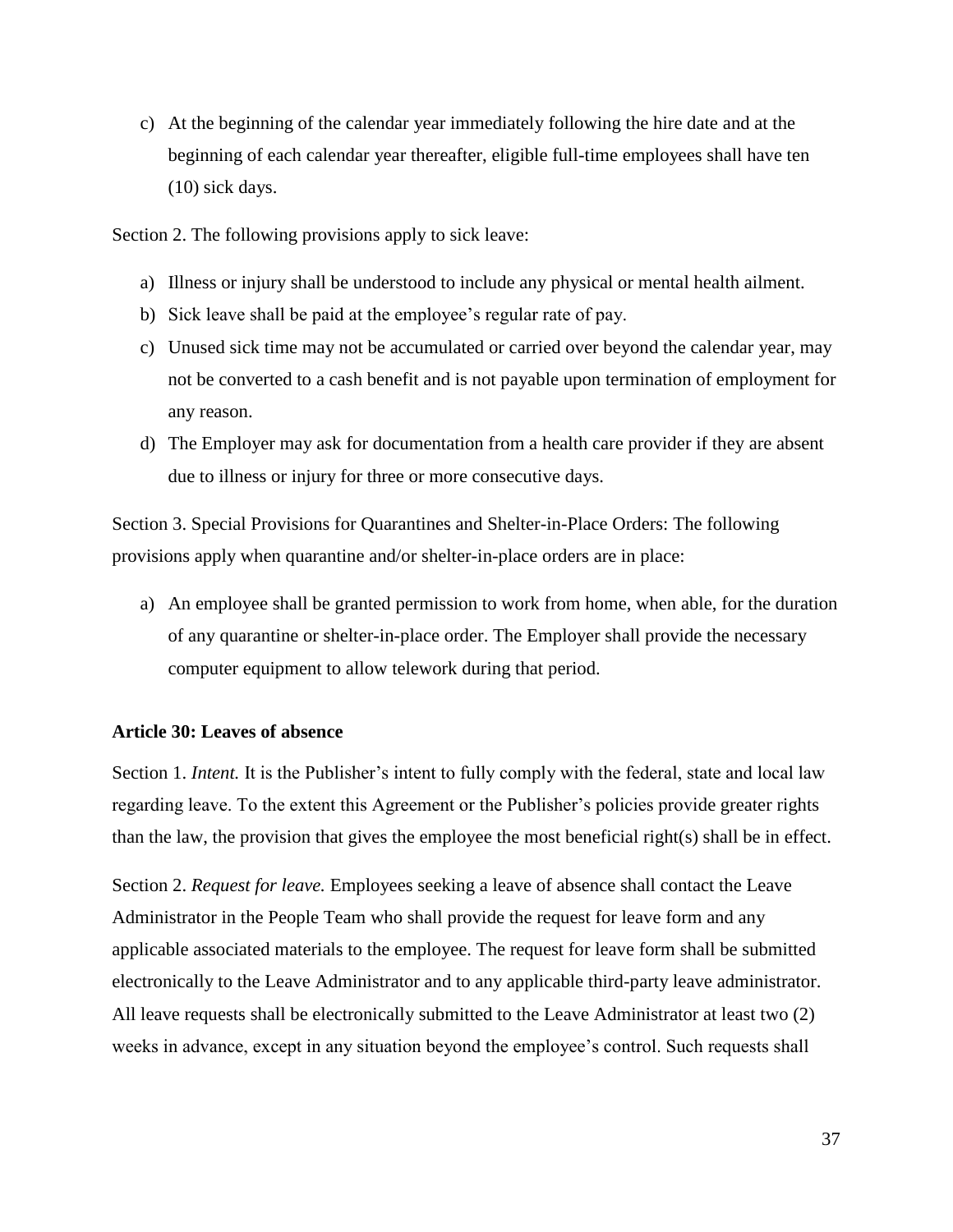state all pertinent details and the amount of time requested in accordance with the requirements of the request for leave form.

Section 3. *Leave without Authorization.* Absence from duty without authorization from the employee's supervisor may be the basis for disciplinary action. This provision shall generally not apply to a situation beyond the employee's control (e.g., emergency hospitalization).

Section 4. *Paid Leave.* Leave with pay shall not alter an employee's anniversary date of employment, nor otherwise affect compensation or job status with the Publisher.

Section 5. *Leave Without Pay.* Whether unpaid leaves shall be construed as breaks in continuity of service shall be determined pursuant to Company policy. In the event an employee wishes to continue their insurance benefits during such unpaid leave, and the continuation of such benefits is allowable under Company policy and state and federal law, the employee shall arrange to pay the applicable premium(s) during the leave. Reinstatement rights, if any, shall be discussed and determined at the discretion of the Publisher unless such rights are required by law or Company policy.

Section 6. *Types of leave*

## **Paid Maternity & Parental Leave**

The purpose of the paid maternity and parental leave is to enable employees to care for and bond with a newborn, or a newly adopted or newly placed child. These policies will run concurrently with Family and Medical Leave Act (FMLA) as applicable and will integrate with any applicable local, state and/or federal law. The Company will provide 6 - 8 weeks of fully paid maternity leave for employees who give birth. In addition, the Company will provide up to ten (10) weeks of fully paid parental leave to employees, following the birth of an employees' child or the placement of a child with an employee in connection with adoption, parental surrogacy or fosterto-adopt care. For birth mothers, the 6 - 8 weeks of maternity leave and the ten (10) weeks of parental leave shall not run concurrently.

## Eligibility:

Eligible employees must meet the following criteria: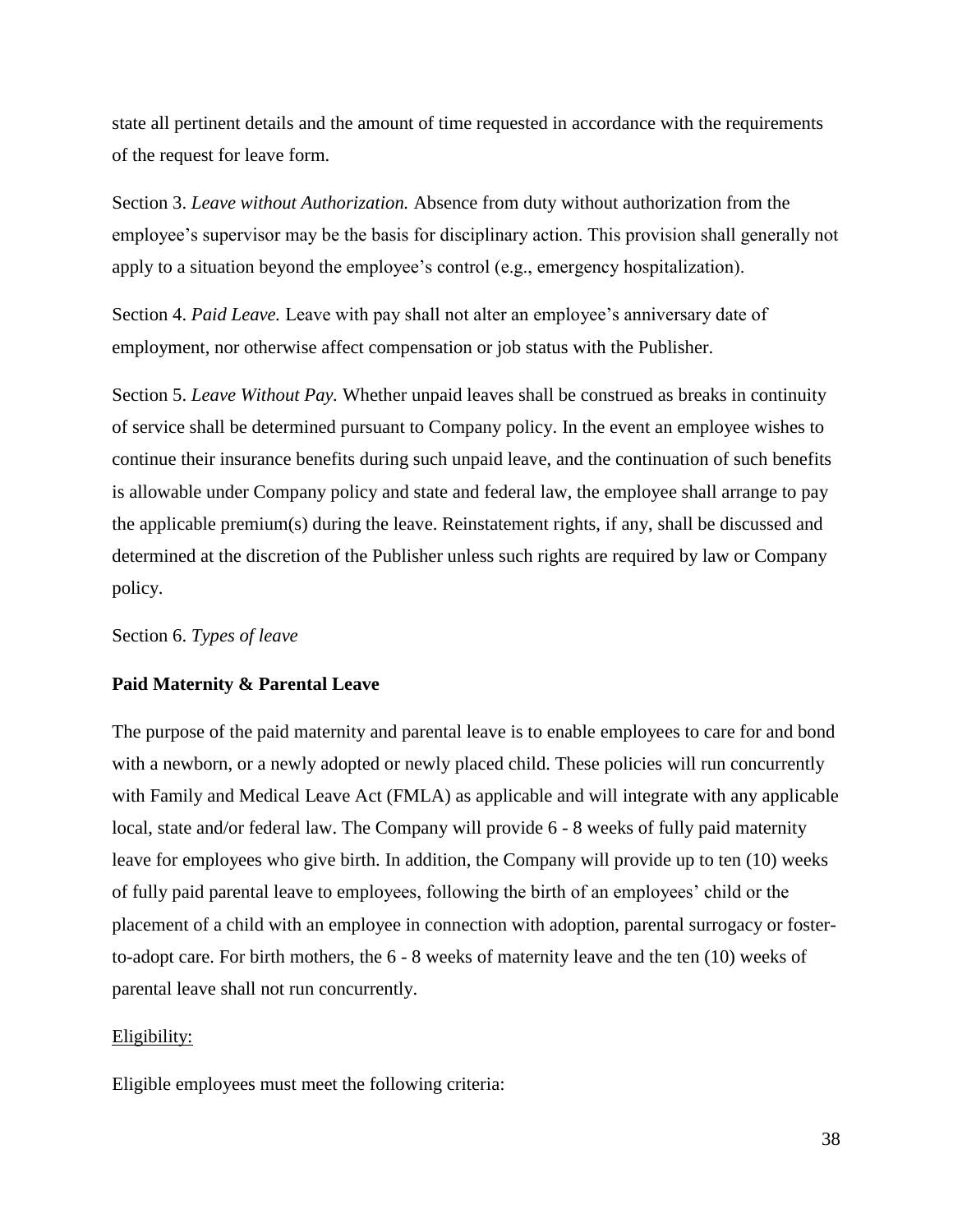- Have been employed with the company for at least 6 months; and
- Be regularly scheduled to work at least 30 hours per week; temporary employees (hired for less than one year) and interns are not eligible for this benefit.

In addition, to qualify for paid parental leave employees must meet one of the following criteria:

- Have given birth to a child; or
- Be a spouse or domestic partner of a person who has given birth to a child; or
- Have had a child placed with them through parental surrogacy; or
- Have adopted a child or been placed with a foster-to-adopt child (in either case, the child must be 17 years or younger). The adoption of a new spouse's child, and temporary foster care such as respite, emergency, kinship or therapeutic foster care, is excluded from this policy.

# Amount, Time Frame and Duration of Paid Maternity Leave

Paid maternity leave benefits for employees giving birth, can commence as of the child's anticipated or actual birthdate. The paid maternity leave program will pay six (6) weeks of base pay as a result of a natural delivery and eight (8) weeks of base pay as a result of a c-section delivery.

Prior to the birth of the child, if the employee giving birth to the child is released from work by their physician, before the child's projected due date, they will be covered during that pre-partum period under the Company's short-term disability program.

If an eligible employee gives birth to another child within the 12-month time frame, the employee giving birth will be covered under the Company's paid maternity leave program only.

If the employee has not been released by their physician at the end of the paid maternity leave program, the employee may be eligible for the Company's short-term disability program.

# Amount, Time Frame and Duration of Paid Parental Leave

Eligible employees will receive up to a maximum of ten (10) weeks of paid parental leave per birth, adoption, parental surrogacy or foster-to-adopt placement of a child/children. The fact that a multiple birth, adoption, parental surrogacy or placement occurs (e.g. the birth of twins or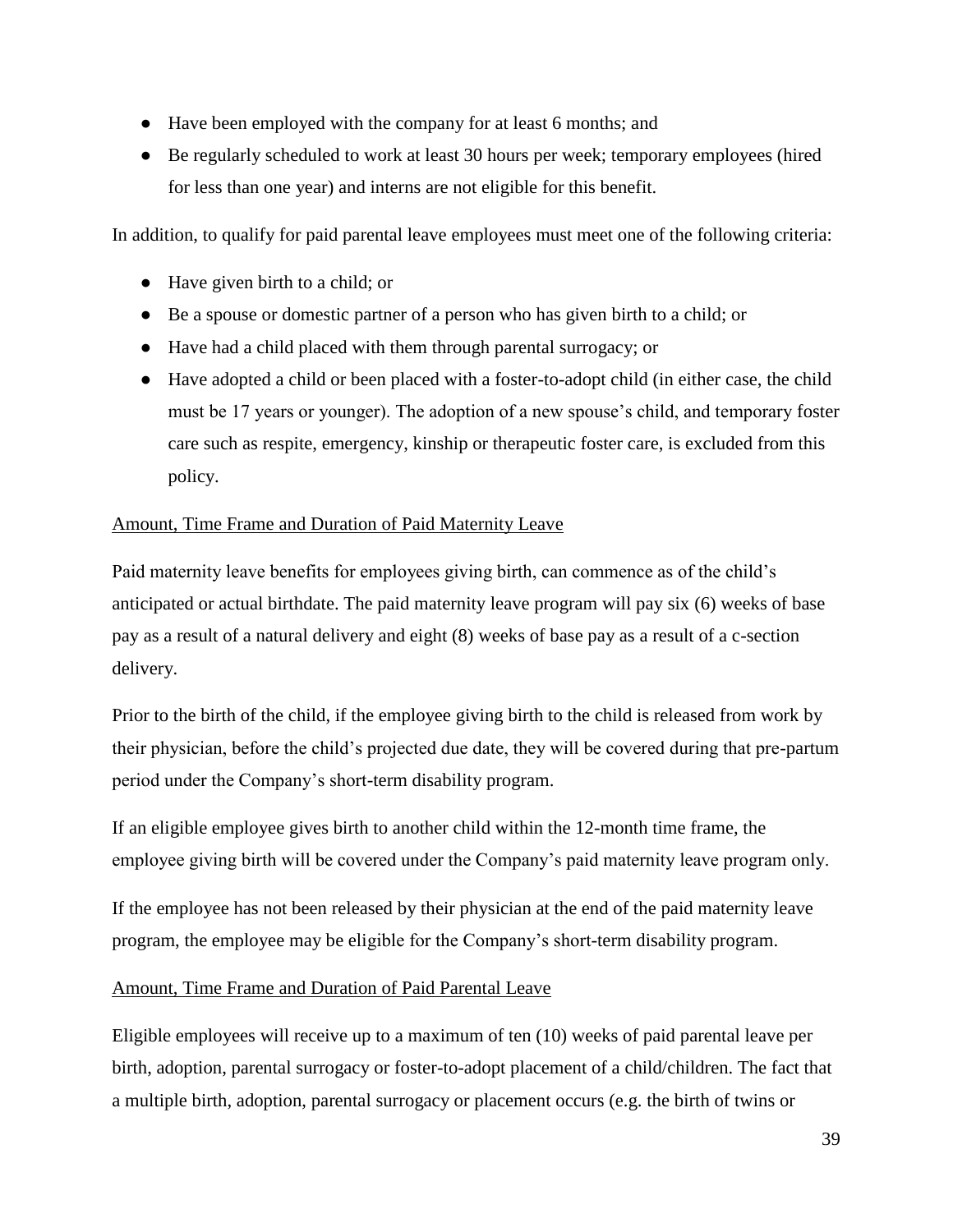adoption of siblings) does not increase the ten (10) week total amount of paid parental leave granted for that event. In no case will an employee receive more than ten (10) weeks of paid parental leave in a rolling 12-month period, regardless of whether more than one birth, adoption, parental surrogacy or foster-to adopt placement event occurs within that 12-month time frame.

Each week of paid parental leave is compensated at 100-percent (100%) of the employee's regular straight-time weekly pay, based upon their standard hours per week. All parental leave payments will be integrated with, and offset by, any applicable local, state and/or federal paid leave or disability pay. All payments will automatically assume participation in the applicable local, state and/or federal paid leave or disability pay programs. Paid parental leave benefits will be paid on a biweekly basis on regularly scheduled pay dates.

Approved paid parental leave may be taken at any time during the 12-month period immediately following the birth, adoption, parental surrogacy or placement of a child with the employee. Paid parental leave may not be used or extended beyond the 12-month time frame. Paid parental leave for the employee giving birth may begin after their paid maternity leave has ended.

Employees can take parental leave in a minimum of one week increments and must use all paid leave during the 12-month time frame indicated above. Any unused paid parental leave will be forfeited at the end of the 12-month time frame.

Upon termination of the individual's employment, they will not be paid for any unused paid parental leave for which he or she was eligible.

#### Coordination with Other Policies

Paid maternity and parental leave taken under these policies (where applicable) may run concurrently with leave under the FMLA or any applicable state or local leave law; as well as the company's short-term disability program. An eligible employee experiencing a qualifying medical condition may use the company's short- and long-term disability programs after exhausting maternity leave. Any leave taken under these policies that falls under the definition of circumstances that qualify for the leave due to the birth or placement of a child due to adoption, parental surrogacy or foster care, the leaves will be counted towards the 12 weeks of available FMLA per 12 month period, as well as applicable leaves in state and local law. All other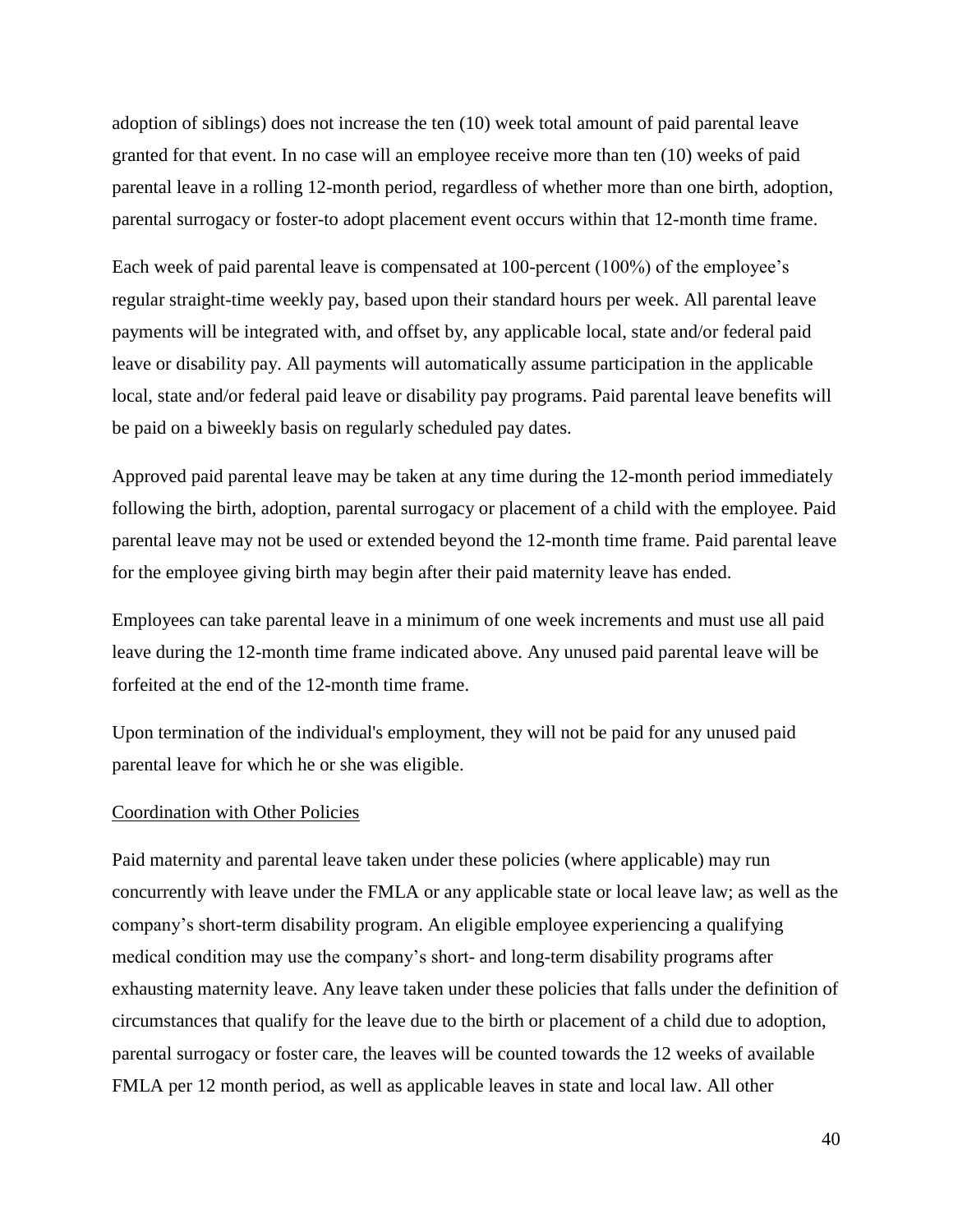requirements and provisions under the FMLA will apply. In no case will the total amount of leave - whether paid or unpaid - granted to the employee under the FMLA, exceed the 12 FMLA weeks during the 12-month FMLA period.

After the paid parental leave is exhausted, the balance of any leave may be compensated through employee's accrued sick, Personal Bank, vacation and personal time. The employee has the option whether or not to use their remaining sick, Personal Bank, vacation or personal time. Upon exhaustion of employee elected use of accrued sick, Personal Bank, vacation and personal time, any approved remaining leave will be unpaid leave.

The company will maintain all benefits for employees during the paid maternity and/or paid parental leave. An employee on unpaid leave following the exhaustion of their maternity/parental leave may qualify for continuing coverage under COBRA.

If a company holiday occurs while the employee is on paid maternity and/or paid parental leave, the employee will not be eligible for holiday pay, and such day(s), will not extend the total paid maternity or paid parental leave entitlement.

## Request for Paid Parental Leave

The employee will provide their supervisor and the People Team Leave Administrator with notice of the request for leave at least 30 days prior to the proposed date of the leave (or if the leave is not foreseeable, as soon as possible). The employee must complete the necessary forms and provide all documentation required to substantiate the request.

#### **Medical And Family Leave**

The Employer agrees to comply with the Family Medical Leave Act as well as any similar Idaho state law governing family and medical leaves.

## **Domestic Violence Leave**

An employee who is the victim of domestic violence, sexual assault, or stalking, or whose family member who is living with them is a victim of domestic violence, sexual assault or stalking, may use vacation, sick or personal bank hours for the purposes of domestic violence relief. An employee may also request an unpaid leave of absence of up to three (3) months and thereafter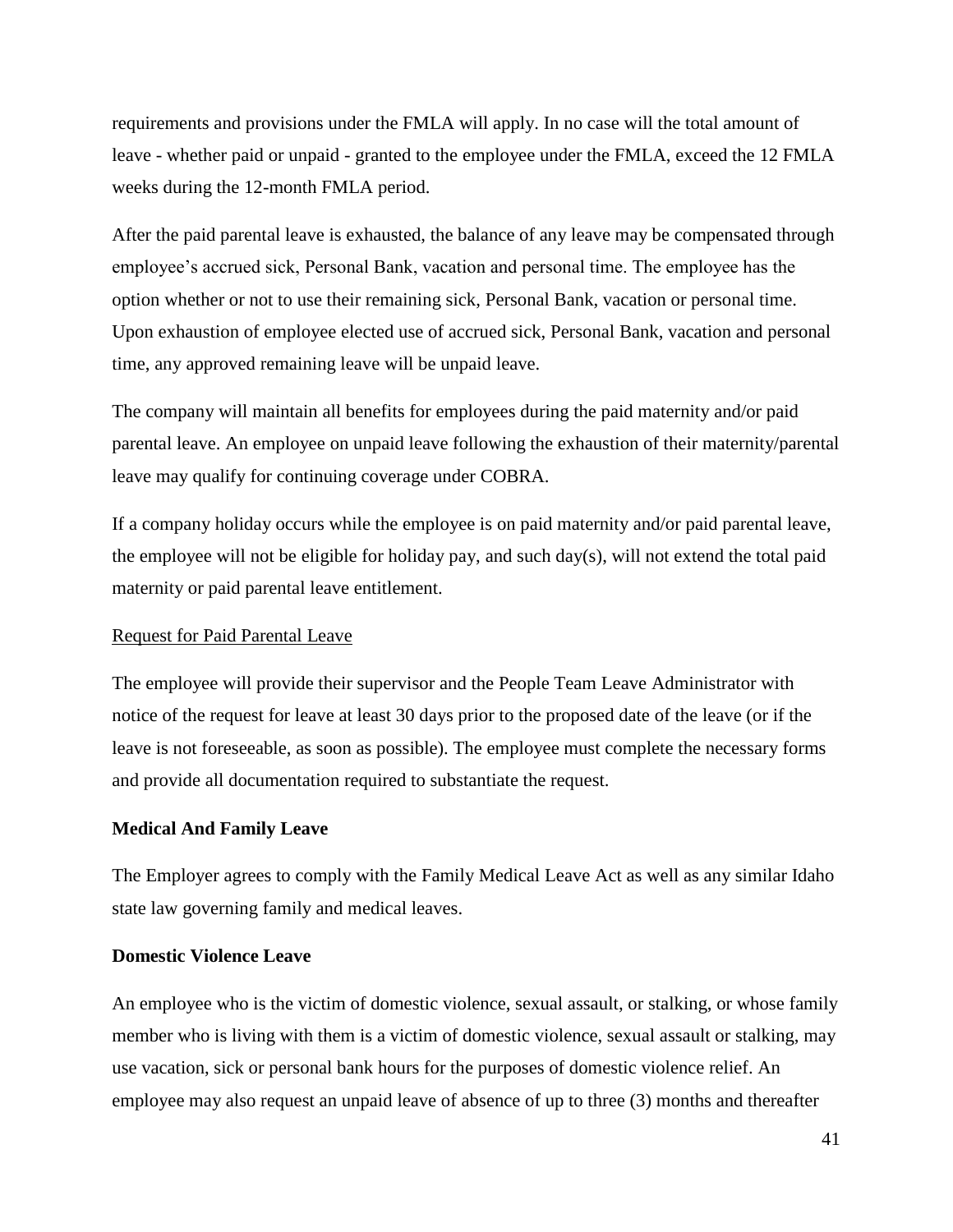return to their job. An employee will not be required to deplete all other available forms of leave before qualifying for an unpaid leave of absence. This leave shall be in addition to any leave available to the employee through local, state, federal or other law. This leave may be taken intermittently, or as a reduced leave schedule.

## **Bereavement Leave**

Full-time and regular part-time Employees shall be allowed three (3) days paid bereavement leave in the event of the death of the employee's spouse, domestic partner, biological child, adopted child, foster child, stepchild, parent or legal guardian, step-parent, sibling of a parent, child of a sibling, spouse's or domestic partner's parent or legal guardian, sibling, sibling of a spouse or domestic partner, grandchild, grandparent, or spouse's or domestic partner's grandparent. Paid bereavement leaves may be granted for other relationships, or extended upon the mutual agreement of the employee and the employee's supervisor. The Employer will provide retroactive bereavement leave in compliance with this policy for any leave taken since Jan. 1, 2022. If an employee requests to use available sick leave or vacation time for days immediately preceding or following days spent on bereavement leave that would have otherwise been normally scheduled workdays, approval of such request will not be unreasonably withheld.

#### **Military Leave**

The Employer agrees to comply with the Uniformed Services Employment and Reemployment Rights Act of 1994, as amended.

#### **Jury Duty And Witness Appearance**

A regular full-time employee subpoenaed to serve on a jury shall receive full pay during periods of such service. An employee called for such service may, but shall not be required to, work on the day or days so spent. Employees are expected to return to work for the remainder of a work schedule if at least half of the scheduled work hours remain after release from jury duty. An employee summoned for jury duty or jury qualification must notify their supervisor as soon as practicable.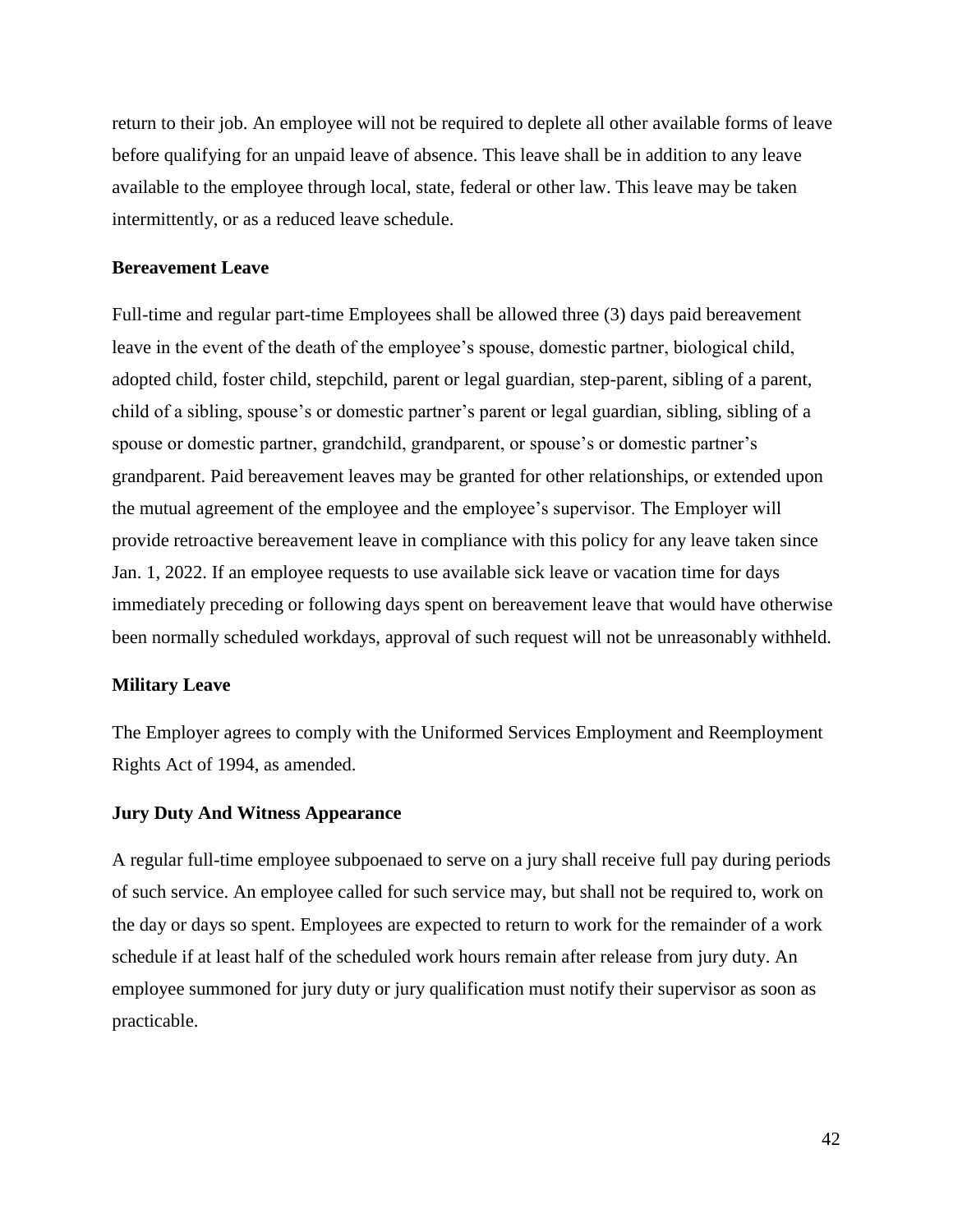<span id="page-42-1"></span>Regular full-time employees subpoenaed to testify as a witness in any court or administrative proceeding shall only be paid for testimony against or on behalf of the Company in an action that is job-related.

Absence to serve on a jury or to testify at a court or administrative proceeding shall be counted as time worked in computing all benefits. Jury service and/or witness appearance time shall not be counted as hours worked for the purposes of computing overtime.

#### **Fellowship leave**

Employees selected for a fellowship approved by the Company shall be granted up to one (1) year of unpaid leave for the completion of such a program. Upon return, an employee shall be restored to their former job classification and salary, but may not be returned to the exact position they held before taking leave.

# **Union Leave**

If an employee is elected or appointed to an office of The NewsGuild or the AFL-CIO, CLC, or an office of a local of The NewsGuild, such employee, upon request, and upon management approval, shall be given an unpaid leave of absence of up to five (5) days and shall be reinstated in the same or comparable position upon the expiration of such leave. No more than one (1) employee shall be on such leave at any one time. Union leaves of absence shall not count as breaks in continuous service. Such leaves shall be considered service time in computing all benefits. Management approval shall not be unreasonably denied.

Section 7. Employer Policies. Except as specified in this Agreement, the Employer's policies regarding leaves of absence shall apply to bargaining unit employees.

# <span id="page-42-0"></span>**Article 31: Hours and overtime**

Section 1. The normal workweek shall consist of forty (40) hours within five (5) days per week for full-time employees. In no instance shall an employee be required to work more than six (6) days without days off except in the case of news emergencies. The term "news emergency" means a local, regional or national emergency, disaster, civil unrest or similar exigent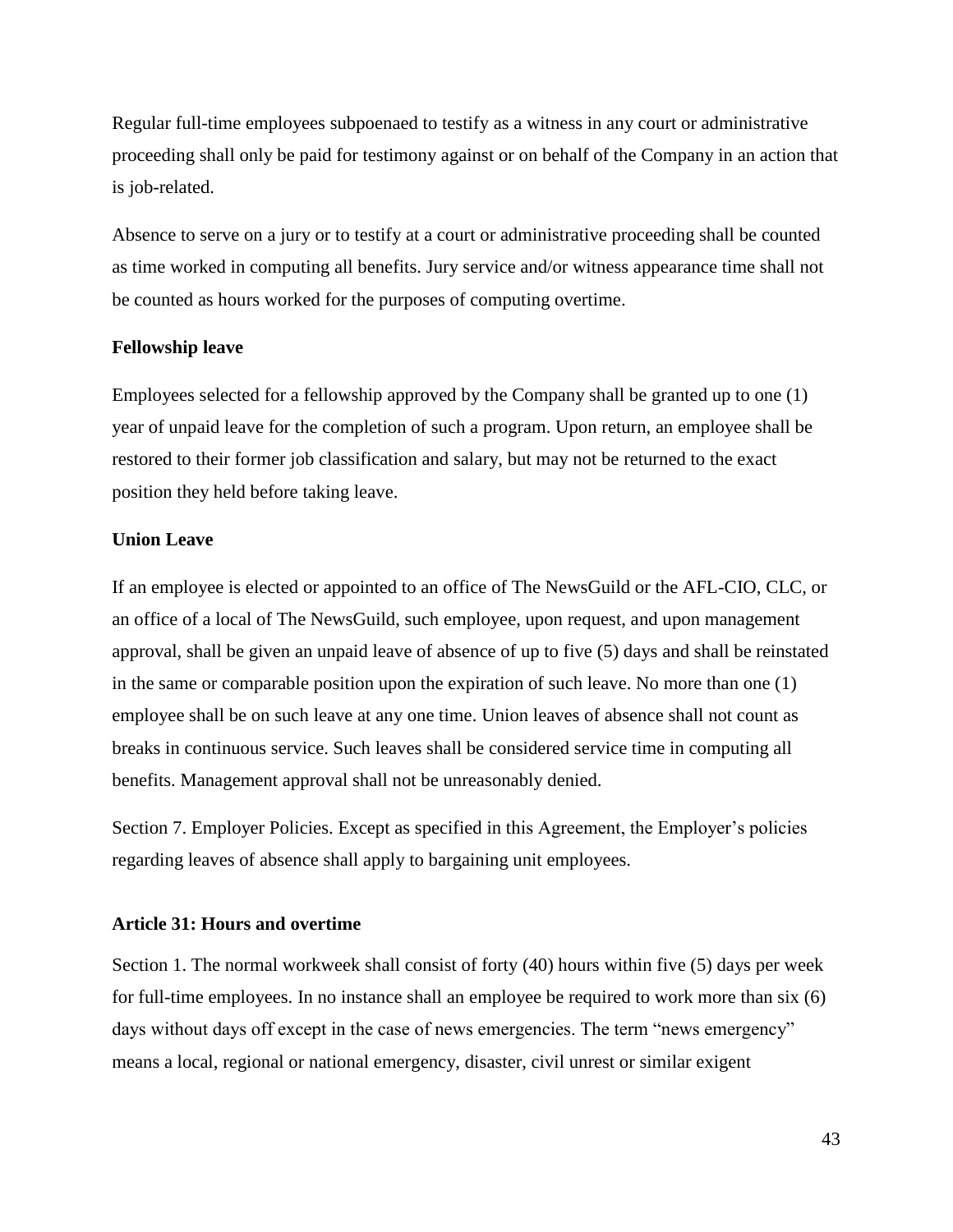circumstance. The provisions of this Article may be waived upon mutual agreement by the employee and the Publisher.

The Parties agree that this provision shall not apply to seasonal beats in which the news coverage would be compromised by its application. These positions shall be limited to Boise State football, Boise State basketball and lead legislative reporters for the duration of their peak seasons.

Section 2. The work day shall generally consist of eight (8) hours falling within nine (9) consecutive hours except: 1) upon mutual agreement of the employee and the Employer and 2) in the case of a news coverage necessity. In the ordinary course, the Employer shall not require employees to work split shifts.

Section 3. Upon mutual agreement between the Publisher and employee, the employee may be scheduled to work a four-day (4) workweek consisting of the hours specified in Section 1 of this article.

Section 4. The Publisher will provide full-time employees with consecutive days off. Full-time employees regularly scheduled to work Saturday or Sunday shall receive two consecutive days off unless otherwise mutually agreed to by the employee and the Publisher, one of which shall be the other weekend day. The Parties agree that this provision shall not apply to seasonal beats, defined in Section 1, in which the news coverage would be compromised by its application.

Section 5. The Publisher shall compensate non-exempt employees for all overtime at the rate of time-and-a-half. Overtime shall be defined as any hours worked in excess of forty (40) hours in a week. Upon mutual agreement of the employee and Employer, an employee who works more than 40 hours in a week may opt to take compensatory time in lieu of overtime at the time-and-ahalf rate. The Employer shall maintain a record of all compensatory time granted to employees, and shall make such record available to employees. Compensatory time shall be used prior to an employee's departure and shall not be paid out upon departure.

Section 6. An employee who is required by the Publisher to report to the worksite after the employee's work day concludes shall be paid for the time worked, but no less than two (2) hours, plus all travel time.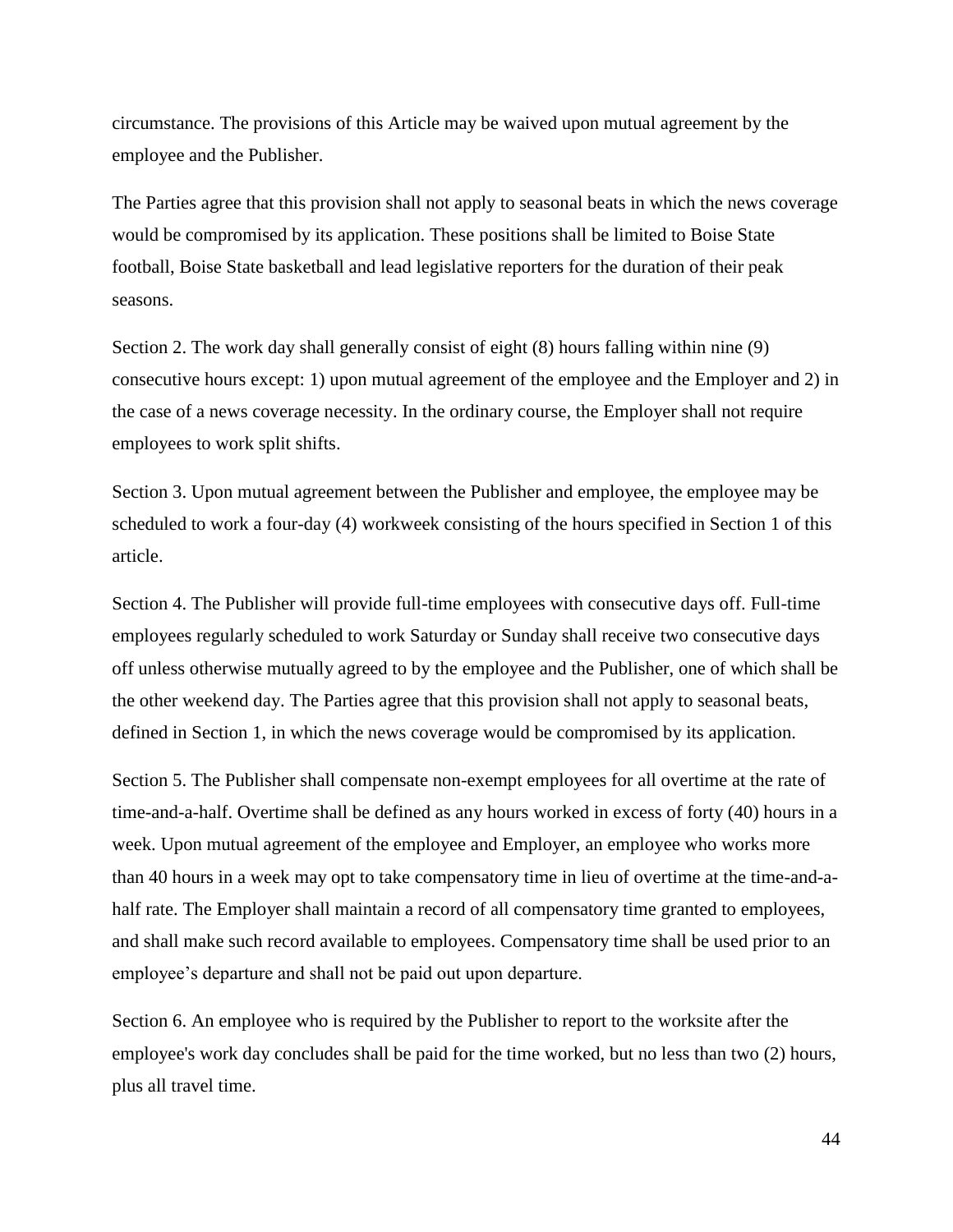<span id="page-44-1"></span>Section 7. Employees shall not be assigned to work stand-by hours over their objection. Those who voluntarily accept stand-by assignments shall be paid a minimum of four (4) hours if called in to work.

Section 8. There shall be no less than twelve (12) hours between an employee's scheduled shifts, except for news emergencies, legislative session coverage, in-season Boise State football coverage, in-season Boise State basketball coverage, Election Day coverage.

Section 9. Employees should have a reasonable expectation of consistency in their schedule. In the ordinary course, the Employer will not change an employee's starting time without 48 hours of notice, and will not change an employee's scheduled days without two weeks' notice. The Parties recognize that exceptions may be made to address News Emergencies and/or unexpected absences resulting in staffing and coverage shortages.

Section 10. The Employer shall keep a record of all overtime as entered into the electronic timekeeping system. Copies of such record shall be given to the Guild upon request.

#### <span id="page-44-0"></span>**Article 32: Wages and general wage provisions**

Section 1. Upon ratification of the Agreement, the Employer agrees to establish a new minimum annual salary of \$45,000 (or the hourly equivalent based upon a forty (40) hour week) for all current regular full-time journalist bargaining unit employees in the newsroom, (excluding administrative and clerical employees).

At the time of ratification, any current regular full-time journalist (excluding administrative and clerical employees) whose salary is below \$48,000 shall receive a pay increase to this rate. Employees with salaries at or above \$48,000 will receive a 3% wage increase. If the increase percentage to bring an employee to \$48,000 is less than 3%, the employee will receive a 3% increase. Administrative and clerical workers shall also receive a 3% increase on ratification.

Upon ratification of the Agreement:

• The Employer shall also make a one-time payment representing retroactivity of the March 1, 2021 wage minimum to any current employee who would have received a pay increase under that new wage minimum.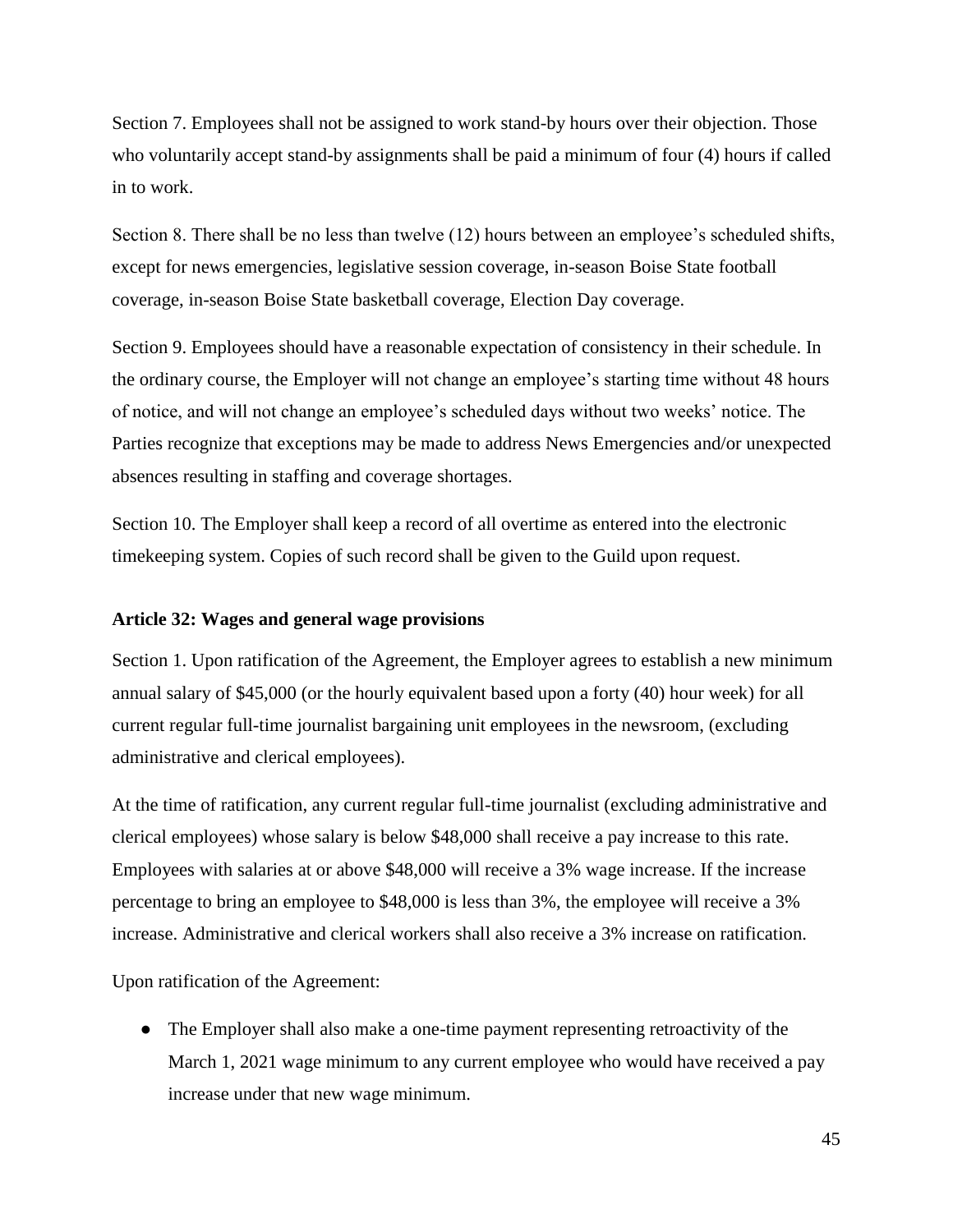- Any current employee who was employed with the Company as of March 1, 2021 (excluding any employee who was under the minimum as of that date) shall receive a one-time retroactive payment of 3% of wages for hours paid since that date.
- Any current employee who was not employed by the Company as of March 1, 2021 and who was employed as of March 1, 2022 shall receive a one-time retroactive payment of 3% of wages for hours paid since March 1, 2022.

The Employer shall further create a one-time pay equity fund of \$17,000 to raise the base salaries of bargaining unit employees.

Section 2. Upon the first payroll period following the one-year anniversary date of ratification of the Agreement, all current employees shall receive a 2% wage increase. Upon the first payroll period following the two-year anniversary date of ratification of the Agreement, all current employees shall receive an additional 2% wage increase. The minimum salaries shall also increase by 2%.

Section 3. Merit Pay. In addition to the increases, noted above, the Company has the discretion to pay employees merit increases or bonuses based on performance in any given year. The Company's decisions to award, or not award, merit increases or bonuses to individual employees, in whatever amounts, shall not be subject to grievance, arbitration or bargaining with the Guild, except for alleged violations of the non-discrimination section of the contract.

Section 4. Exempt journalists shall be afforded adequate time off in accordance with the provisions on Article 31: Hours and overtime, Article 27: Holidays and Article 28: Vacation.

The Employer agrees to follow all provisions outlined by the Fair Labor Standards Act.

Section 5. For employees with similar skills and experience there shall be equal pay for equal work or work of equal value.

Section 6. There shall be no reduction in wages or salaries during the life of this Agreement unless mutually agreed between the Company and the Guild.

Section 7. No employee shall perform work temporarily or permanently of a kind that constitutes a double job such as reporter-photographer, without the consent of the employee and the Guild.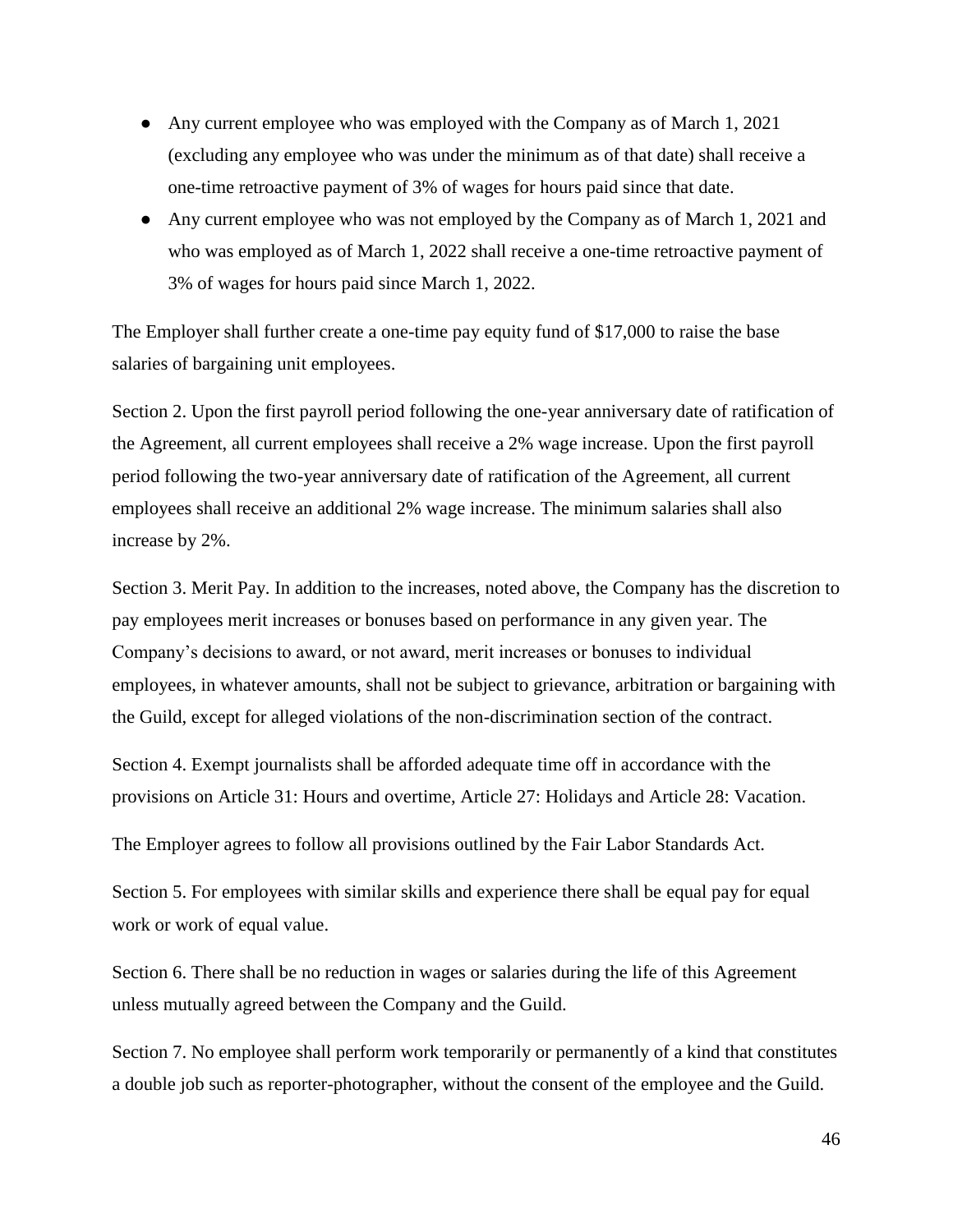<span id="page-46-1"></span>The Guild shall not unreasonably deny any such requests for work coverage when the absence of coverage would cause adverse impact to the business. It is understood that reporters may take photos and videos in support of their reporting. It is also understood that visual journalists may write limited copy in support of their visual journalism. Such interchange shall be considered incidental to an employee's primary responsibilities, and under no circumstances shall the Employer allow such interchange to directly result in the layoff of employees or reduction of bargaining unit work. Employees performing work outside their normal duties (i.e. a photographer writing copy) are not expected to possess the same level of skill as those employees whose primary duties include those skills.

Section 8. The minimum salaries established in this agreement are minimums only; nothing shall preclude the Employer from providing pay above the defined minimums.

# <span id="page-46-0"></span>**Article 33: Wage differentials**

Section 1. Employees meeting the criteria herein shall receive additional weekly certification differentials or payment of class fees and for class time as set forth below. Employees working less than full-time shall be paid the differential on a pro-rata basis.

## Section 2. *Multilingual journalist differential:*

Employees certified in a foreign language and who the Publisher regularly requires to provide that foreign language for translation services as part of their job responsibilities, shall receive a weekly differential of \$25. Certifications may be obtained from any of the following:

American Translators Association, or Other translation certification the Company designates

With supervisor approval, employees proficient in a foreign language may occasionally perform work with or on behalf of their colleagues, such as translating interviews, reading documents and more. For shifts in which an employee provides such services, they shall receive a daily differential of \$7.

Section 3. *Data journalist differential:* The Employer shall pay the associated registration and class fees for any employee who the Employer requires to obtain a Data Analyst Certification for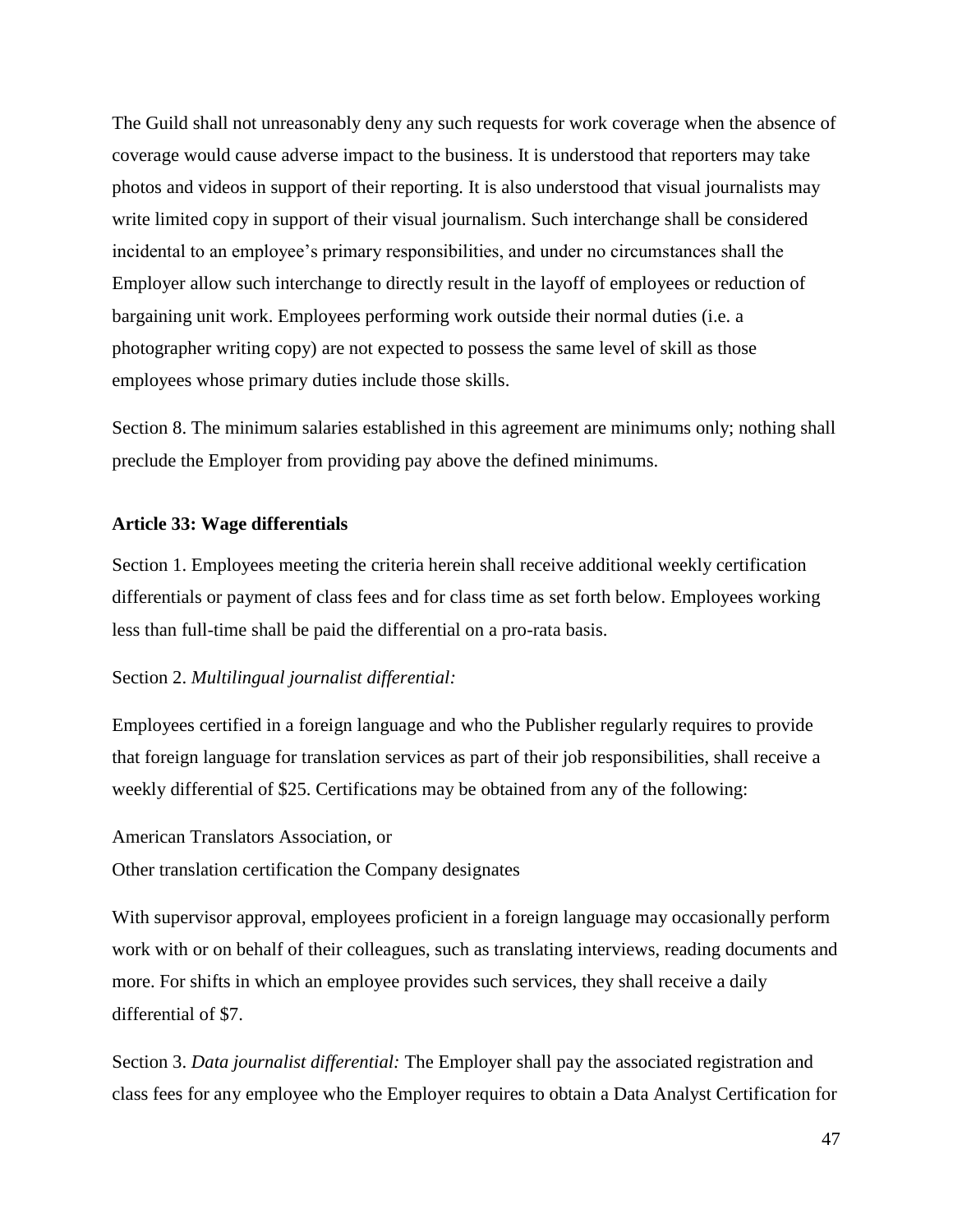<span id="page-47-1"></span>the performance of their job duties. The Employer shall additionally pay any such employees for their time in the classes required for that certification. Certifications may be obtained from:

Certified Analytics Professional or Associate Certified Analytics Professional; or Other certification the company designates.

Section 4. *Drone Pilot Certification:* The Employer shall pay the associated registration and class fee for any employee who the Employer requires to obtain a Remote Pilot Certificate from the FAA. The Employer shall additionally pay any such employees for their time in the classes required for that certification.

Section 5. *Night differential:* Any employee shall receive a night differential of \$7 for the shift when performing work that must be performed between the hours of 9 p.m. to 6 a.m. This is not intended to include any work done between the hours of 9 p.m. to 6 a.m. as a matter of the employee's own preference.

#### <span id="page-47-0"></span>**Article 34: Healthcare**

For the life of this Agreement, the Employer agrees to offer eligible bargaining unit employees group health benefits according to the provisions of this Article. The eligibility terms for these plans shall remain consistent with those offered to non-represented employees of the Employer.

The Employer shall continue to offer other insurance coverage to eligible bargaining unit employees and their qualified dependents in effect at the signing of this contract, including Medical, Dental, Vision, Life/Accidental Death and Dismemberment ("AD&D") Insurance plans, Sickness and Accident coverage ("Short-Term Disability"), Flexible Spending Accounts (Section 125 Plan) and Section 132(f) tax-free Qualified Transportation Benefit Accounts to eligible employees covered by this collective bargaining agreement, upon proper enrollment. The terms and benefits of these plans shall remain consistent with those offered to non-represented employees of the Publisher.

The Publisher agrees to furnish the Guild annual premium rates for The Statesman plans, including estimated composite premiums upon request.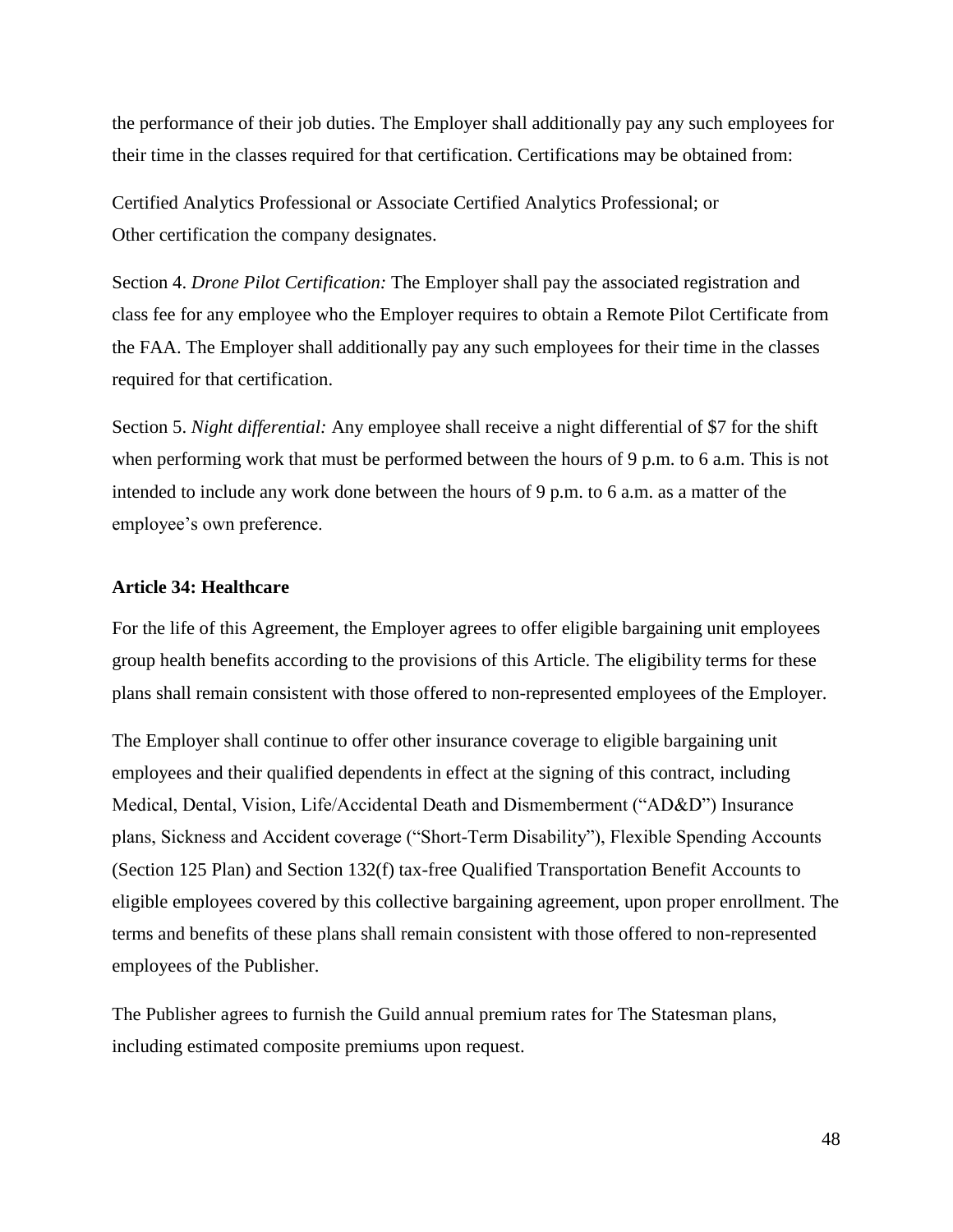<span id="page-48-1"></span>To the extent the McClatchy Company offers an additional health plan to other employees at other locations and for which The Statesman employees could be eligible, the Publisher shall provide the opportunity for employees at The Statesman to participate subject to negotiations on open-enrollment timing, allocations and premiums. The Employer and Guild will meet by no later than July 1 and Sept. 1, 2022 to discuss the status of healthcare adoption.

## <span id="page-48-0"></span>**Article 35. Short- and Long-Term Disability**

Section 1. *Short Term Disability Benefit:* After completion of thirty (30) days of active employment, eligible employees may receive up to 25 weeks of Short-Term Disability (STD) pay, subject to approval by the plan administrator, within an 18 month period from the Company, while certified disabled by a doctor and unable to work.

Eligibility and maximum benefit period are determined by the Company's STD Plan administrator. While on medical leave, total pay for eligible employees will be sixty percent (60%) of normal base pay.

At the employee's option, available sick days and/or vacation pay can be used to supplement STD pay, not to exceed 100% of base pay. An employee may use sick leave benefits or, if exhausted, accrued vacation or personal bank, to the extent available, during the initial seven (7) day (five (5) consecutive work day) period of any disability.

Nothing within this Article entitles an employee to receive more than one (1) day of pay for any one (1) day of absence due to a disability.

Section 2. *Long Term Disability:* Eligible employees whose qualifying illness or injury exceeds a 180-day waiting period from the first day of disability before LTD begins, are eligible to apply for long-term disability benefits through the Employer's insurance carrier. Eligibility for longterm disability benefits and the maximum benefit period are determined by the insurance carrier. Long-term disability benefits are integrated with other disability payments including Workers Compensation and Social Security to provide fifty percent (50%) of an employee's base pay.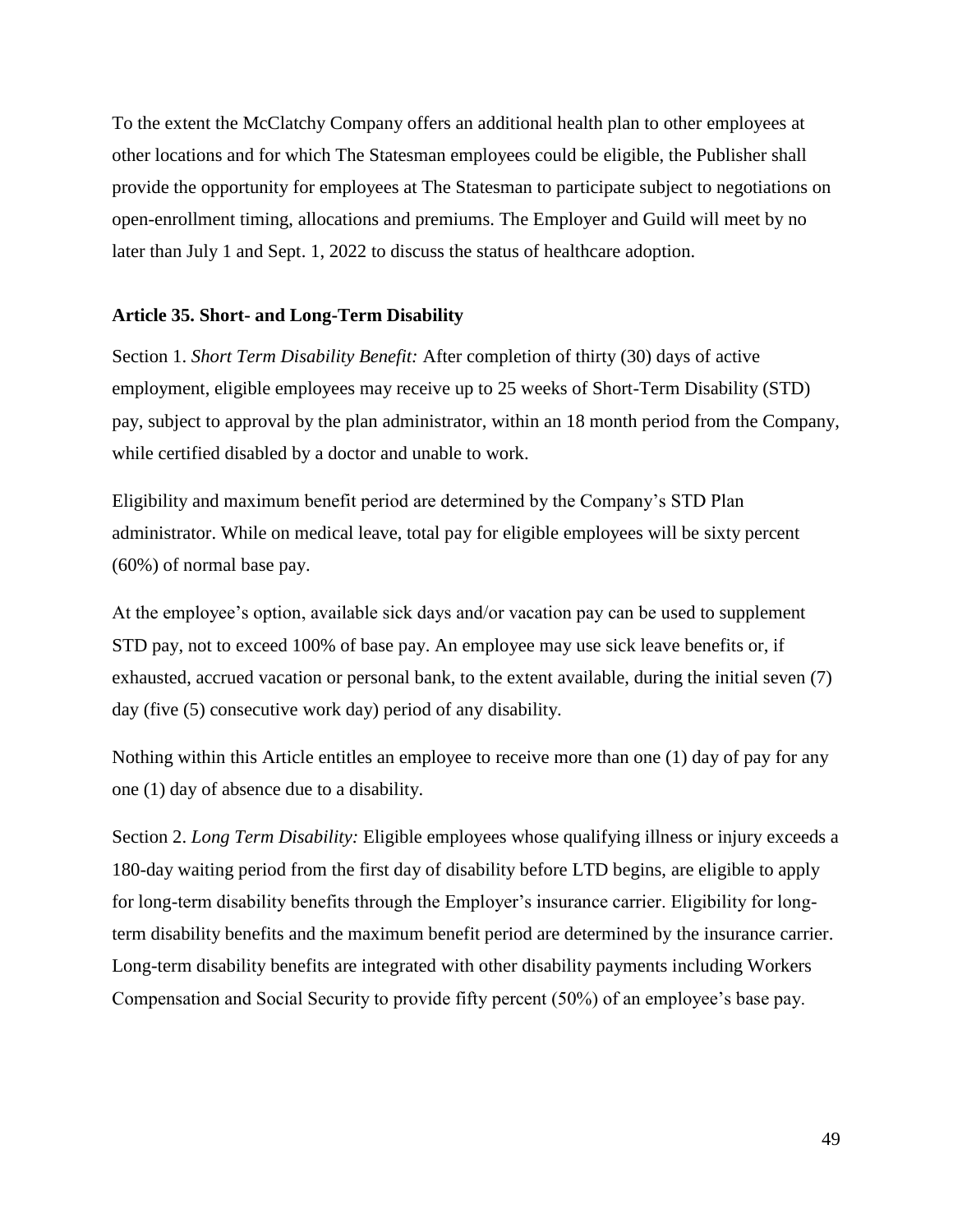<span id="page-49-2"></span>Section 3. Eligible employees may elect to purchase additional long-term disability coverage under the Company's policy to bring total compensation to sixty percent (60%) of an employee's base pay.

Section 4. The Employer and the Guild agree that all practical steps should be taken to guard against the filing of improper claims under the short-term and long-term disability benefits detailed in this Article. Any employee who produces a fraudulent health care providers' note or makes a fraudulent claim of illness shall be subject to discharge. Such situations shall be considered gross misconduct.

#### <span id="page-49-0"></span>**Article 36: Retirement**

Section 1. The Employer shall continue participation in The McClatchy Company 401(k) Plan (the "Plan") subject to the limitations set forth in this Article. Eligible bargaining unit employees are entitled to participate in the Plan on the same terms and conditions as other eligible employees of the Statesman.

Section 2. Consistent with the terms of the Plan the Company will match 1/3 of the first 6% of eligible contributions that employees make to the plan, up to the applicable annual match limit.

Section 3. The company has the sole and exclusive discretionary right to at any time change or modify the Plan or to offer a new or replacement program, and/or to transfer participants to a new program(s). To the greatest extent practicable, the Company shall notify the Guild in writing of any proposed change, modification, replacement or transfer at least ninety (90) days before the effective date of such change, modification, replacement or transfer.

## <span id="page-49-1"></span>**Article 37: Dress code**

Employees are expected to report to work well groomed, clean and dressed in attire appropriate to the assignment. Some employees may be required to wear safety equipment/clothing. Employees who report to work dressed or groomed inappropriately may be prevented from working until they return to work well-groomed and wearing the proper attire. Non-exempt employees will be asked to clock out and will be sent home. Employees who are repeatedly sent home due to inappropriate dress or grooming may be subject to disciplinary action. Dress, attire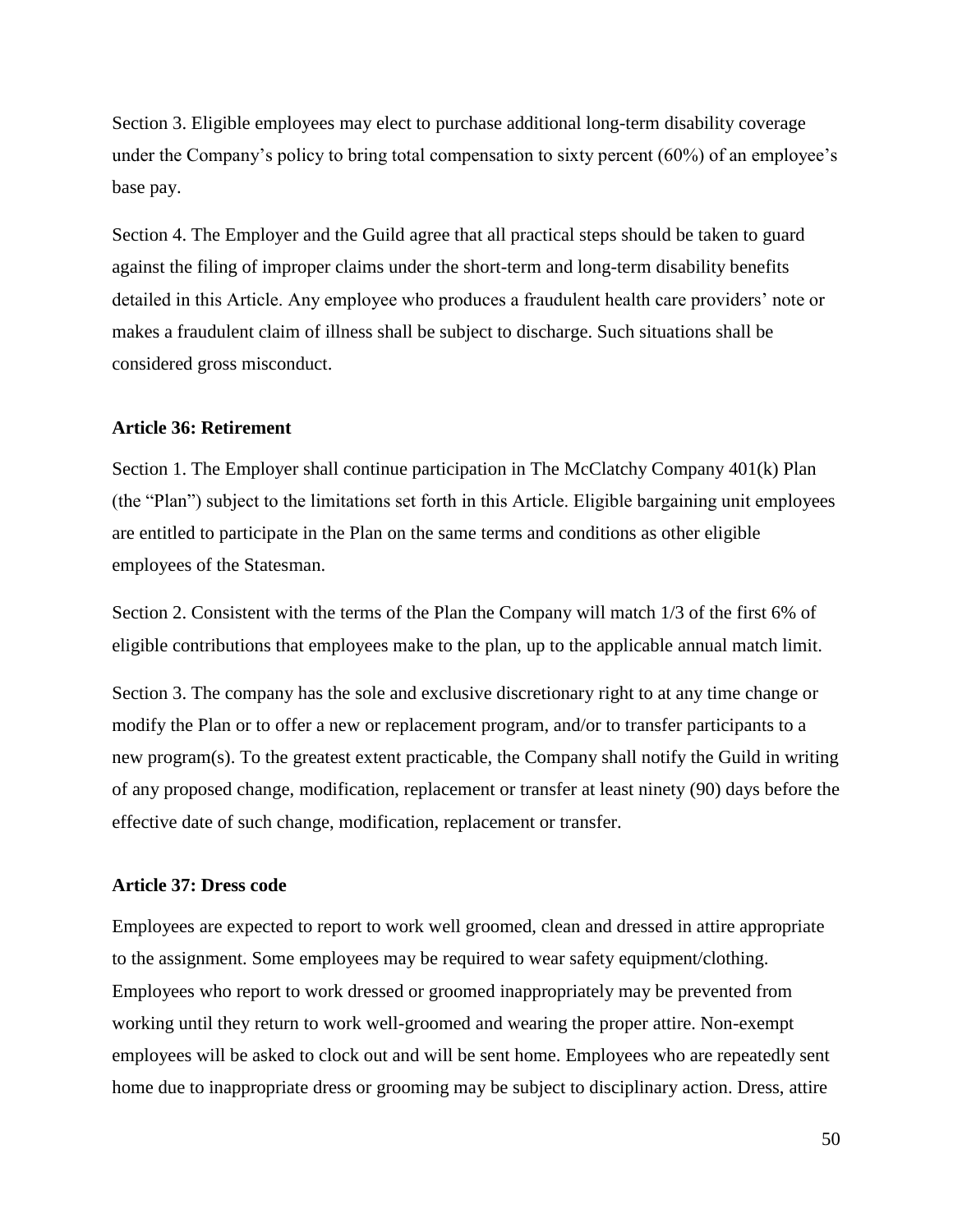<span id="page-50-1"></span>and/or appearance that are not allowed anywhere within the Company or its operations include, but are not limited to offensive, inappropriate, derogatory or sexually suggestive clothing, accessories or body art.

#### <span id="page-50-0"></span>**Article 38: Miscellaneous**

Section 1. *Maintenance of benefits:* No employee shall lose any rights or privileges enjoyed pursuant to company policy or general company practice prior to the signing of this Agreement (and not enumerated in this Agreement) – due to the implementation of this Agreement. All such rights and privileges shall remain in full force and effect for the duration of this Agreement for employees covered by this Agreement to the same extent and degree they remain in place for non-represented employees.

Section 2. *Name changes*: Employees may change their professional byline to align with a reasonable name change. An employee who changes their name may change their byline prospectively. The Company and the journalist will work together to make changes to bylines, including on any material previously published on idahostatesman.com and all other online McClatchy products to the extent practicable.

Section 3. *Employer policies:* Employees will adhere to policies contained in the McClatchy Employee Handbook, except as amended by this agreement. The Company will advise employees and the Guild of any substantive proposed handbook revisions or additions, and upon request shall bargain over any substantive changes to the terms and conditions of employment. If there are conflicts between the Employee Handbook and this agreement, the Collective Bargaining Agreement will prevail. In no case shall policies be interpreted to violate the National Labor Relations Act.

Section 4. *Employee monitoring:* The Employer uses electronic employee access control systems for lawful business purposes and to assist in the safety and security of business systems and premises, and not for the monitoring or tracking of individual employees. Electronic card entry, electronic keypad entry, video cameras, and computer sign-on, sign-off records will not be used as "time clocks" in the normal course of business for the purpose of logging, tracking, or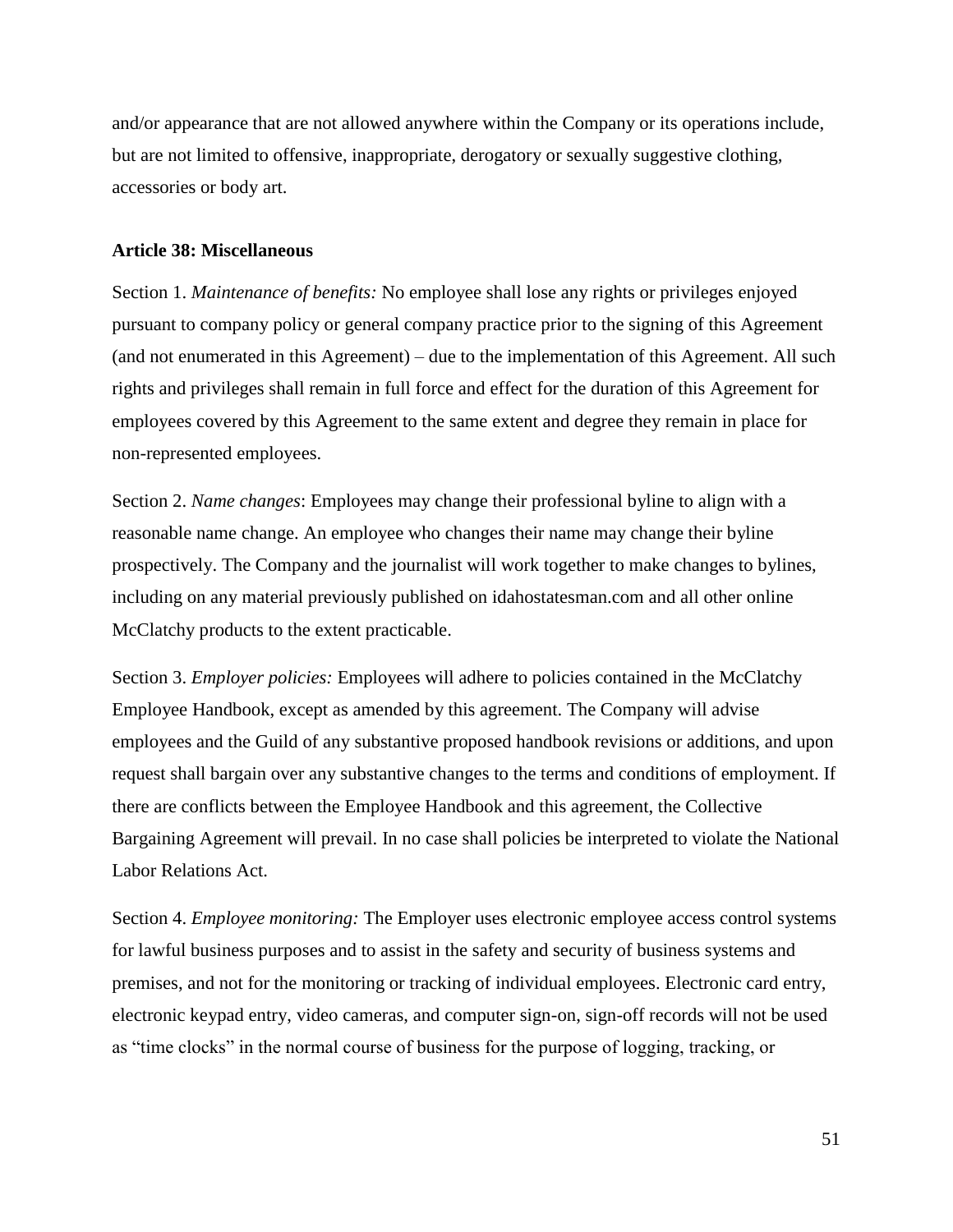<span id="page-51-1"></span>recording hours worked by an employee. The Employer reserves the right to use data from such systems in investigations into employee misconduct.

Computers, Networks, Internet Access and Company provided electronic equipment, herein described as "Business Systems," will not be used to access or monitor an employee's private computer. The Employer reserves the right to monitor electronic traffic and/or communication to and from its Business Systems.

# Section 5. *Definitions*

# Classifications

Classifications shall be understood to consist of the following employee groups:

- a) Reporters
- b) Photographers and videographers
- c) News clerks, sports clerks, archivists

# Cross-market employees

Employees who are performing work serving multiple McClatchy newsrooms serving different markets.

## News emergency

The term "News Emergency" means a local, regional or national emergency, disaster, civil unrest or similar exigent circumstances.

## <span id="page-51-0"></span>**Article 39: Successorship**

This Agreement shall inure to the benefit and be binding upon the parties hereto, their successors, administrators, lessees and assigns. In the event the Employer sells, transfers, leases or assigns the business, a function of the business or any part of its operation, the Employer agrees that it shall give written notice of this Agreement and of all the clauses contained herein to any prospective purchaser, transferee, lessee or assignee.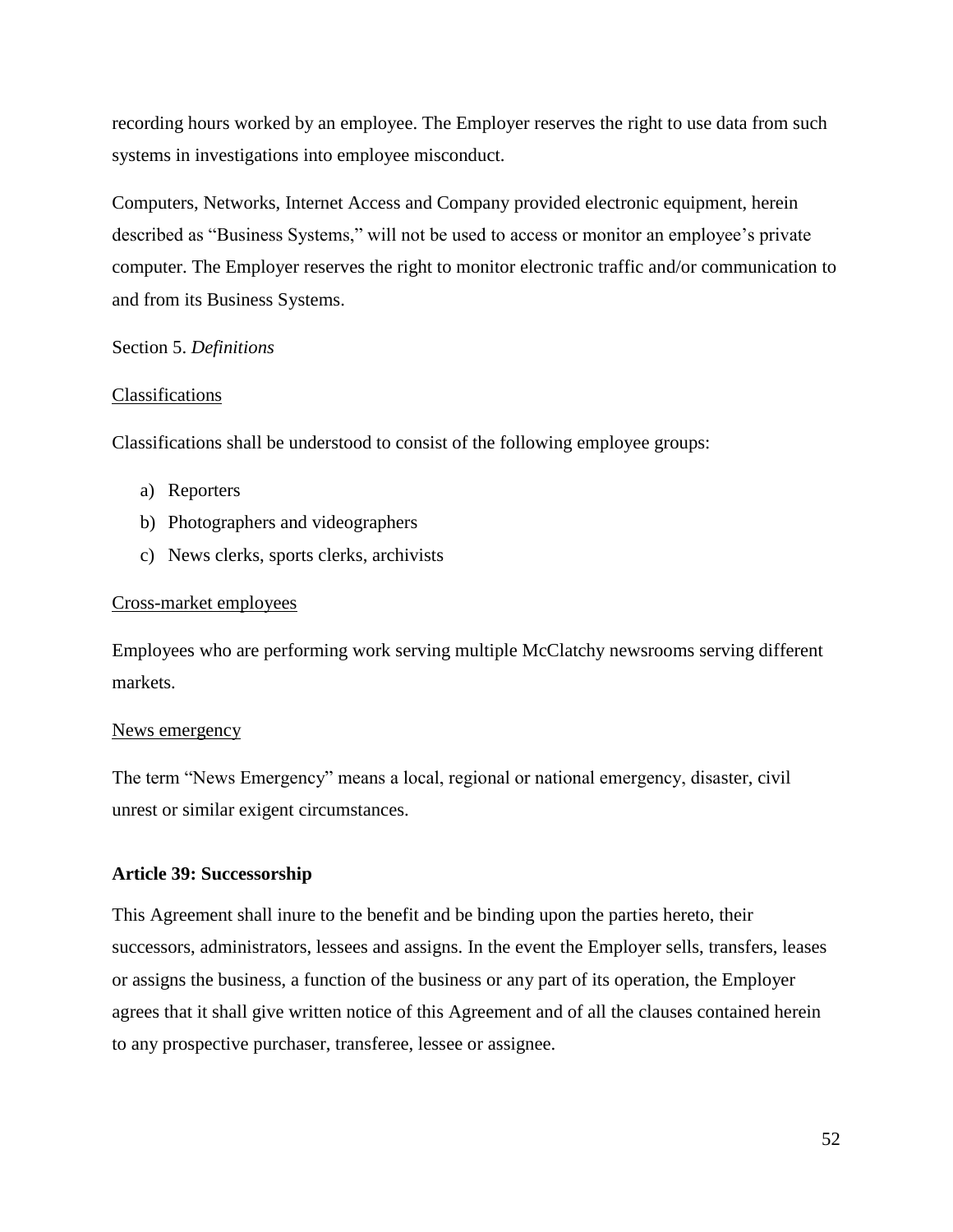# <span id="page-52-1"></span><span id="page-52-0"></span>**Article 40: Duration**

Section 1. This Agreement shall take effect May 23, 2022 and continue in force until May 23, 2025 [three year term].

Upon notice and within ninety (90) days prior to the expiration date of this agreement, the Employer or the Guild may initiate negotiations for a new Agreement. The terms and conditions of this Agreement shall remain in effect during such negotiations; provided, the provisions of this Agreement shall terminate if and when any one of the following conditions occur:

- a) There is a legal impasse in negotiations;
- b) There is a strike;
- c) The Company engages in a lockout;
- d) The parties reach agreement on a new contract ratified by the bargaining unit.

# **Agreed to this 23rd day of May, 2022**

Stephanie Pedersen (May 31, 2022 09:40 PDT)<br>Stephanie Pedersen (May 31, 2022 09:40 PDT)

Stephanie Pedersen Kaitlin Gillespie Northwest Regional Editor **Administrative officer** The Idaho Statesman TNG-CWA Local #37082

For The McClatchy Company  $d/b/a$  For the Pacific Northwest Newspaper Guild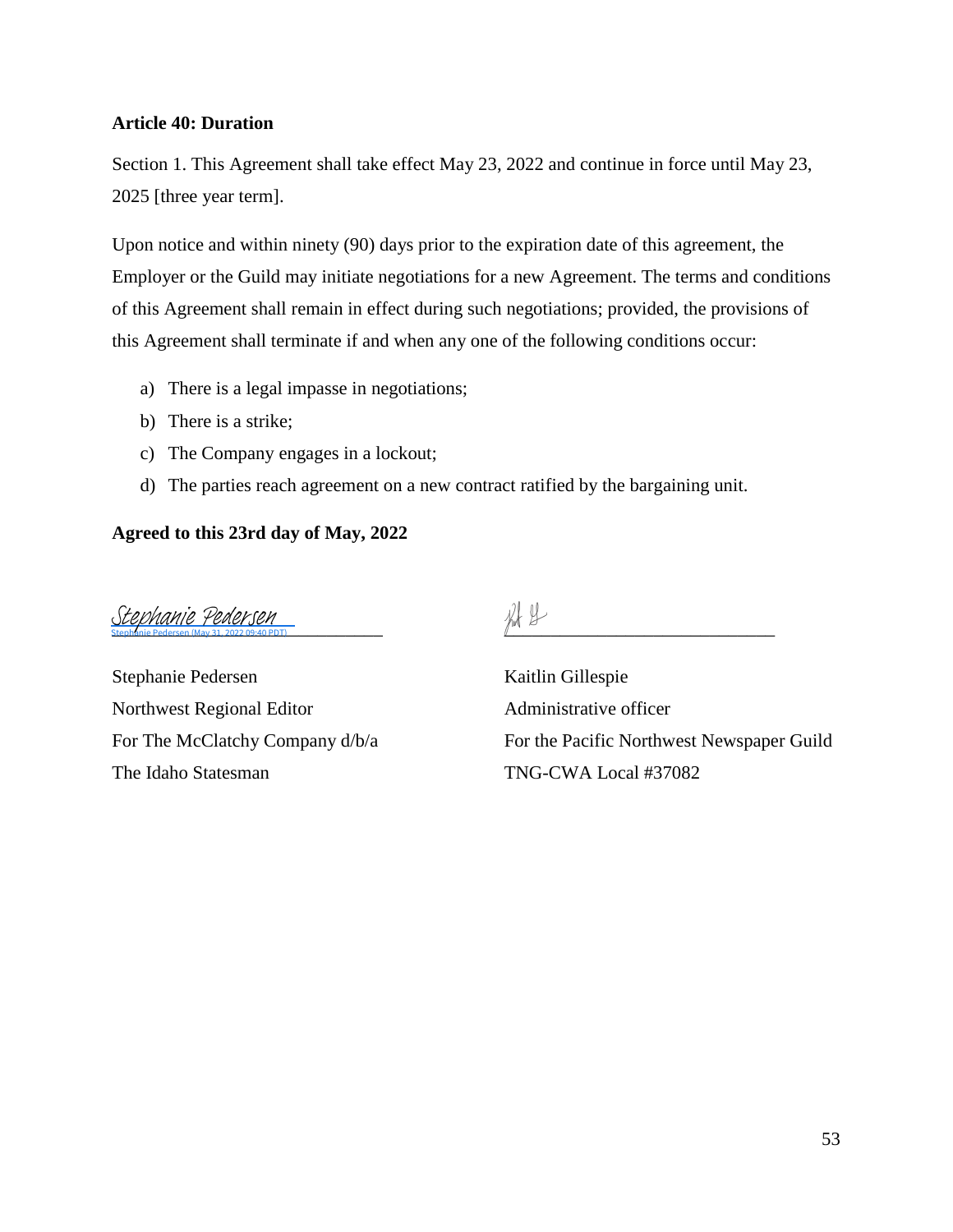#### <span id="page-53-1"></span><span id="page-53-0"></span>**APPENDIX A: Release of claims**

In consideration of the Severance Pay Allowance in the amount of \_\_\_\_\_\_\_ (less applicable taxes and deductions) and, if applicable, Company-subsidized Welfare Benefits, provided to me by **Company name** both of which I, **Employee Name,** would not be entitled to without entering into this Waiver and Release Agreement, I, voluntarily enter into this Waiver and Release Agreement.

I, on my own behalf and on behalf of my heirs, executors, administrators, attorneys and assigns, hereby unconditionally and irrevocably release, waive and forever discharge **Company name***,* and each of their affiliates, parents, successors, predecessors, subsidiaries and their former, current and future directors, owners, members, shareholders, officers, agents, and employees (collectively all of the foregoing are referred to as the "Company"), from any and all causes of action, claims and damages, including attorneys' fees, whether known or unknown, foreseen or unforeseen, presently asserted or otherwise arising through the date of my signing of this Waiver and Release Agreement, concerning my employment or separation from employment. This release includes, but is not limited to, any claim or entitlement to salary, bonuses, any other payments, benefits or damages arising under any federal law (including but not limited to, Title VII of the Civil Rights Act of 1964, 42 USC §2000e, *et seq*., the Age Discrimination in Employment Act, 29 USC § 621 *et seq*., the Older Workers Benefit Protection Act 29 USC §§ 623 & 626, the Employee Retirement Income Security Act of 1974, 29 USC § 1001, *et seq*., the Americans with Disabilities Act, 42 USC § 12101, *et seq*., the Worker Adjustment and Retraining Notification Act, 29 USC § 2101, *et seq*. (or state equivalent), the Genetic Information Nondiscrimination Act of 2008, Pub.L. 110-233, 122 Stat 881, Executive Order 11246, each as amended); any claim arising under any state or local ordinances or regulations, including but not limited , the California Fair Employment and Housing Act (CA Gov. § 12900 *et seq.*); **[INSERT STATE LAWs]** and any claim arising under any common law principle or public policy, including but not limited to all suits in tort or contract, such as, wrongful termination, breach of contract (express or implied), defamation, negligent or intentional infliction of emotional distress, invasion of privacy or loss of consortium.

I understand that by signing this Waiver and Release Agreement I am not waiving any claims or rights which cannot be waived by law, including the right to file an administrative charge or participate in an investigation conducted by an administrative agency, such as the Equal Employment Opportunity Commission (the "EEOC"), any claims which I may make under state workers' compensation or unemployment laws and/or any claims which by law I cannot waive. I am waiving, however, any right to monetary recovery or individual relief should any federal, state or local agency (including the EEOC) pursue any claim on my behalf arising out of or related to my employment with and/or separation from employment with the Company.

I also represent that I do not currently have on file any suit, charge or claim against the Company concerning my employment nor have I transferred or assigned, or purported to transfer or assign, to any person or entity any claim or portion thereof. I agree not to sue the Company with respect to any claim covered by the waivers and releases set forth in this Waiver and Release Agreement. This promise not to sue does not cover a claim under the ADEA challenging the validity and effect of this Agreement to release any ADEA claims. I understand that if I sue the Company in violation of this Waiver and Release Agreement, I will be liable to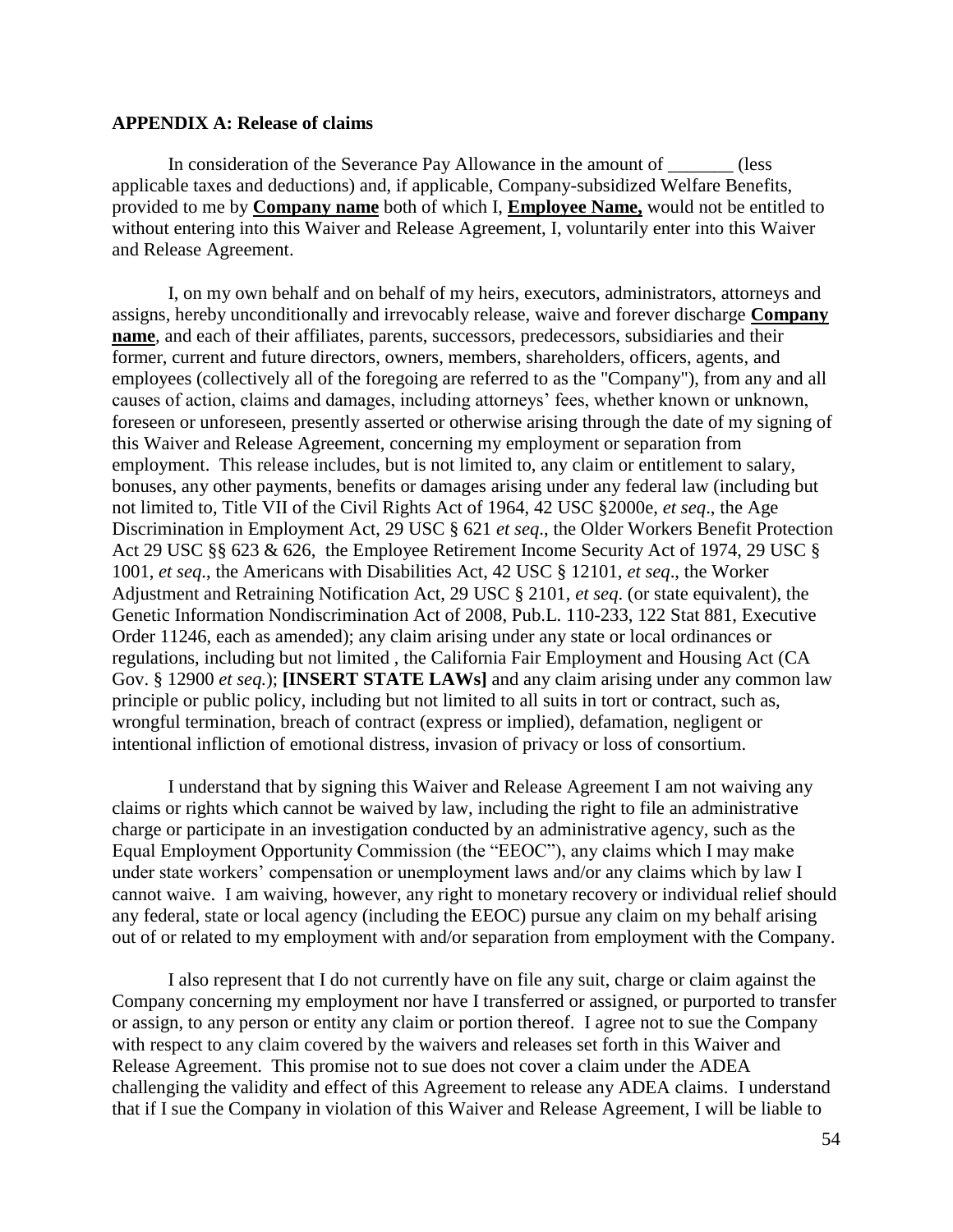the Company for its reasonable attorneys' fees and other litigation costs incurred in defending against such a lawsuit. Alternatively, in the event I sue the Company in violation of this Agreement, I understand that I may be required, at the Company's option, to return all monies and other benefits paid to me pursuant to this Waiver and Release Agreement minus \$100.00.

I further acknowledge that if I am hired on a temporary basis by **Company name** or an affiliated employer prior to the date the Severance Pay Allowance payment and/or Companysubsidized Welfare Benefits is required to be paid, the Company may delay such payment until the temporary assignment is completed.

If **Company name** or an affiliated employer offers me another position with **Company name** or an affiliated employer, any such reemployment is contingent upon my forfeiture of any unpaid severance payments. I also understand that, if applicable, Company-subsidized Welfare Benefits will end on the date of reemployment into a position wherein I qualify for Company sponsored healthcare benefits.

I further acknowledge that I will not at any time, directly or indirectly, disclose any Company confidential information to anyone, or use any confidential information for any reason, unless required by a lawfully-issued subpoena, notice of deposition, or court order. The term "confidential information" means all information and electronic and paper documents unique to the Company that relates to the business, employees, contractors, subscribers, advertisers, operations, systems, finances or resources of the Company (including any advertiser, customer, contractor, or any entity doing business with the Company). "Confidential information" also includes any information that the Company is for any reason obligated to retain in confidence, as well as any attorney client communication. It does not include information generally known to the public.

I understand that the disclosure or improper use of confidential information will cause serious and irreparable injury to the Company. I acknowledge that I have returned all Company property and confidential information in my possession prior to my termination date. If I disclose or improperly use any confidential information, the Company shall be entitled to apply for and receive an injunction to restrain any violation of this paragraph and I will be liable for any damages the Company incurs.

I agree that I will not, directly, or indirectly, make any statements, either oral or written, or take any other actions which disparage or defame the Company, its products or business opportunities, or take any action which is in any manner detrimental to the Company. This does not apply to providing truthful testimony, under oath, in response to a properly-issued subpoena, notice of deposition, or court order.

I am signing this Waiver and Release Agreement knowingly and voluntarily. I acknowledge that:

1. I am hereby advised in writing to consult an attorney before signing this Waiver and Release Agreement;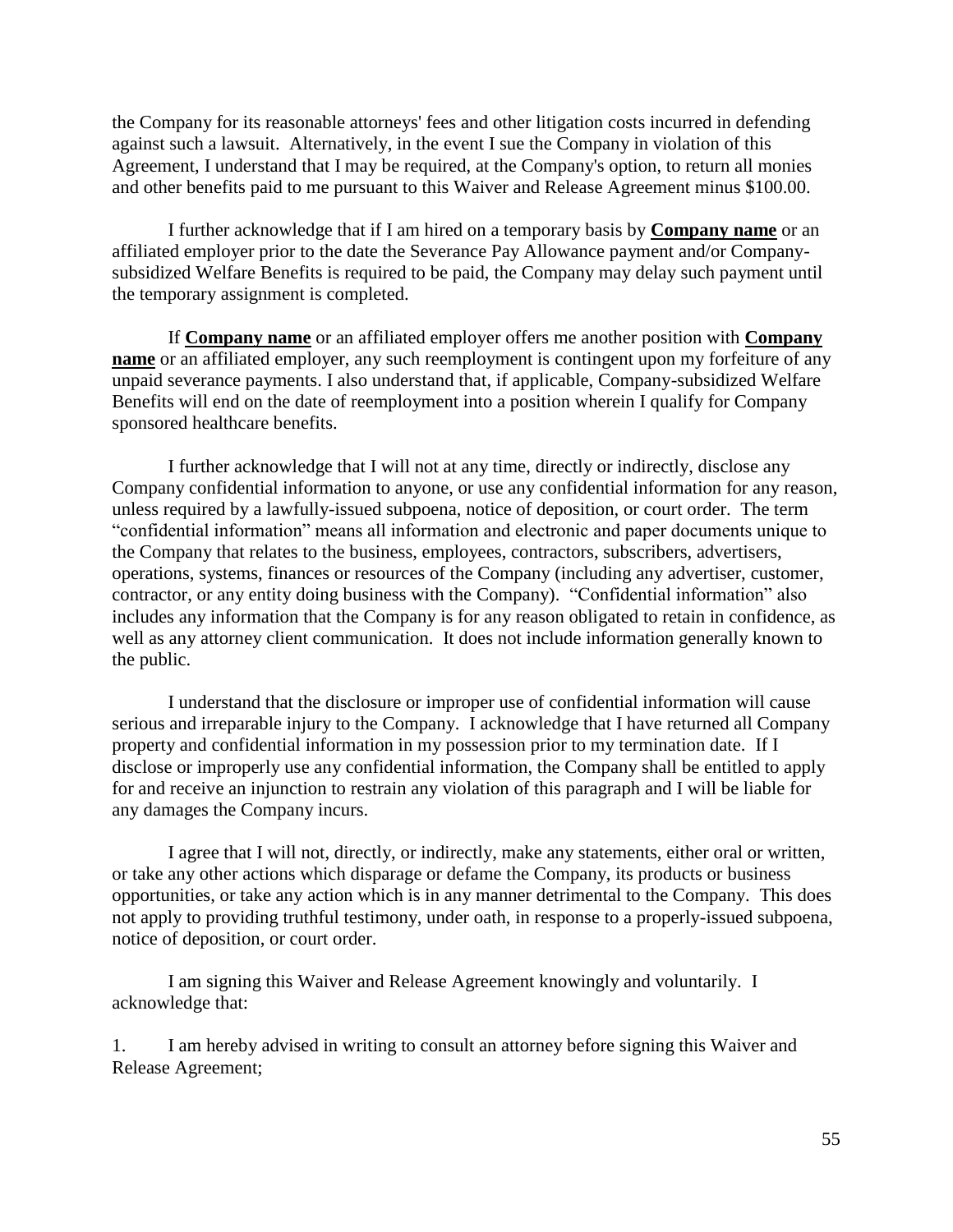# 2. I am hereby advised that the organizational unit for the current Separation Program is **[INSERT ORGANIZATIONAL UNIT]**

The selection process for these eliminations was as follows:

All positions within the organizational unit covered by this Plan are set forth in Appendix A and Appendix B of the Summary Plan Description (provided along with this Waiver & Release Agreement and incorporated by this reference);

3. I have relied solely on my own judgment and/or that of my attorney regarding the consideration for and the terms of this Waiver and Release Agreement and am signing this Waiver and Release Agreement knowingly and voluntarily of my own free will;

4. This Waiver and Release Agreement is written in a manner that I understand;

5. By executing this Waiver and Release Agreement, I do not waive rights or claims under the ADEA that arise after the date of its execution;

6. I am waiving all rights and claims in return for the consideration provided for herein which is in excess of anything of value to which I am already entitled;

7. I am not entitled to the Severance Pay Allowance and/or Company-subsidized Welfare Benefits, if applicable, unless I agree to and honor the terms of this Waiver and Release Agreement. I also acknowledge that the specific Severance Pay Allowance and/or Company-subsidized Welfare Benefits that is the consideration for this Waiver and Release Agreement is the benefit(s) provided under **Supplement Number** of The McClatchy Company, LLC, Company Severance Pay Plan.

I understand that the Severance Pay Allowance for regular full-time eligible employees is equal to two (2) weeks of base pay, plus direct sales commission if applicable, for every year of continuous service with the Company or an affiliate, (including any partial year of service) if I am not offered a comparable position with the Company or an affiliate. The maximum Severance Pay Allowance will not exceed twenty-six (26) weeks of base pay, plus direct sales commission if applicable. The minimum Severance Pay Allowance will be four (4) weeks of base pay plus direct sales commission if applicable.

I understand that the Severance Pay Allowance for regular part-time-time eligible employees is equal to one (1) week of base pay, plus direct sales commission if applicable, for every year of continuous service with the Company or an affiliate (including any partial year of service). The maximum Severance Pay Allowance will not exceed ten (10) weeks of base pay, plus direct sales commission, if applicable. The minimum Severance Pay Allowance will be two (2) weeks of base pay, plus direct sales commission, if applicable.

I further understand that Welfare Benefits, if applicable, are equal to a maximum of three (3) months of the Company portion of the COBRA medical, dental and vision premiums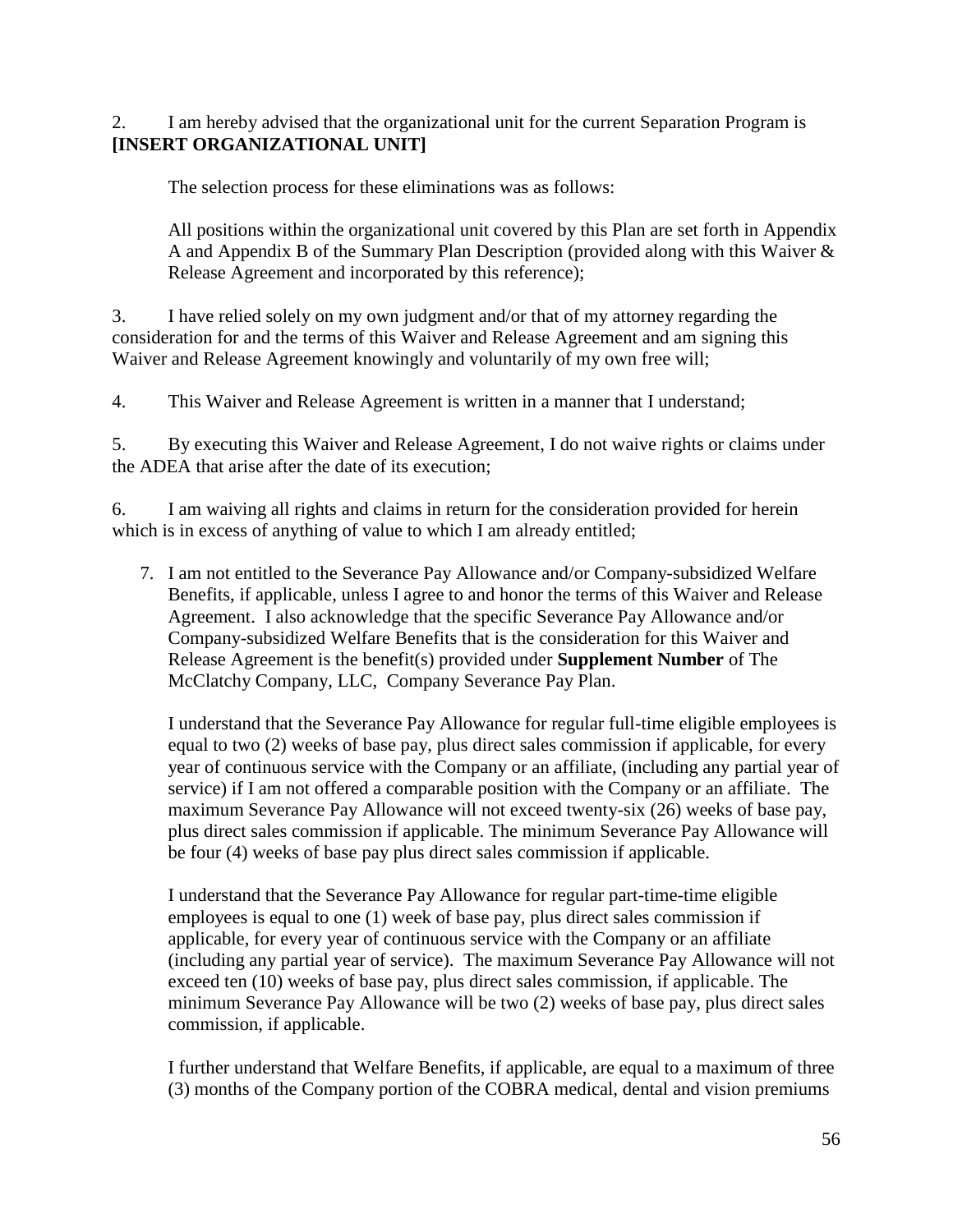and the 2% administrative fee for the level of coverage I am enrolled in at the time of termination, provided I continue to pay the employee portion of the premiums. I understand that I am responsible for completing and returning the COBRA enrollment paperwork in the time period prescribed by the COBRA administrator and for making the appropriate payments. Failure to do so will result in ineligibility for both COBRA benefits and the Company subsidy;

8. I was given this Agreement on **[Insert date]** and I have been given at least forty-five (45) days to consider this Waiver and Release Agreement;

9. I may revoke this Waiver and Release Agreement within seven (7) days after signing it (employees working in Minnesota may revoke the waiver and release claims under the Minnesota Human Rights Act within fifteen (15) days after signing this Agreement) by submitting a written notice of revocation to the Plan Administrator's delegatee (insert Delegatee name and address) I further understand that this Waiver and Release Agreement is not effective or enforceable until after the seven (7) day period of revocation has expired without revocation, and that if I revoke this Waiver and Release Agreement, I will not receive the Severance Pay Allowance and/or Company subsidized Welfare Benefits;

10. I have read and understand the Waiver and Release Agreement and further understand that it includes a general release of any and all known and unknown, foreseen or unforeseen, claims presently asserted or otherwise arising through the date of my signing of this Waiver and Release Agreement that I may have against the Company;

11. No statements or conduct by the Company have in any way coerced or unduly influenced me to execute this Waiver and Release Agreement; and,

12. I have received (a) notice of the group of individuals covered by the severance Program and the eligibility factors and time limits applicable to such Program, and (b) a list of job titles and ages of employees selected for termination, and the job titles and ages of all individuals in the same classification or organizational unit who were not selected for termination, and have been given at least forty-five (45) days to consider this information.

I further acknowledge that there are no other agreements of any nature between the Company and me with respect to the matters discussed in this Waiver and Release Agreement, except as expressly stated herein, and that in signing this Waiver and Release Agreement, I am not relying on any agreements or representation, except those expressly contained in this Waiver and Release Agreement.

I further acknowledge and agree that if any provision of this Waiver and Release Agreement is found, held or deemed by a court of competent jurisdiction to be void, unlawful or unenforceable under any applicable statute or controlling law, the remainder of this Waiver and Release Agreement shall continue in full force and effect.

This Waiver and Release Agreement is deemed made and entered into in the State of **[Insert State]**, and in all respects shall be interpreted, enforced and governed under applicable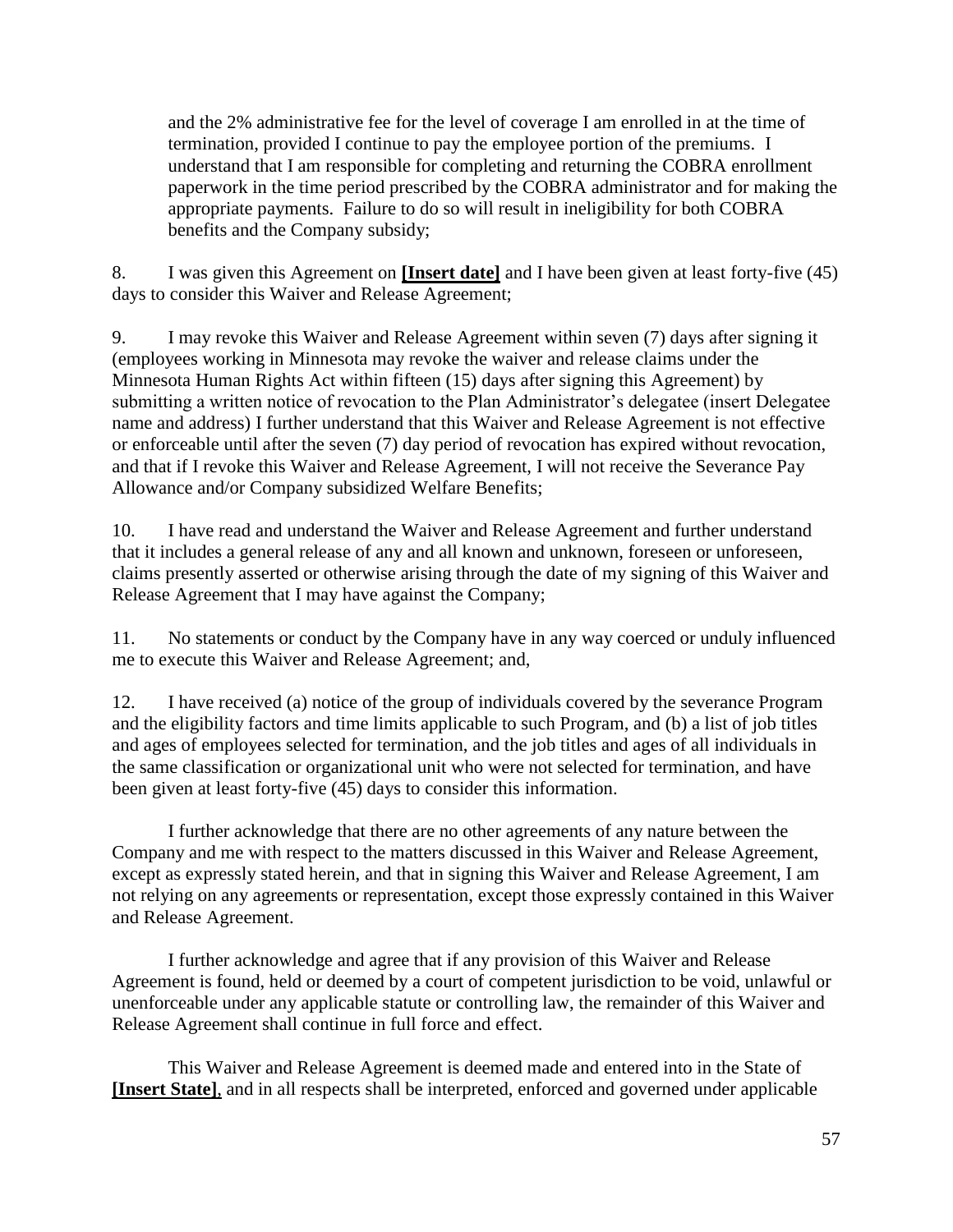federal law, and in the event that any reference shall be made to state law, the internal laws of the State of **[Insert State]** shall apply. Any disputes under this Waiver and Release Agreement shall be adjudicated by a court of competent jurisdiction in the State of **[Insert State]**.

I understand that, to receive the Severance Pay Allowance and, if applicable, the Company-provided COBRA subsidy, I must sign and return this Waiver and Release Agreement no sooner than my employment termination date and no later than forty-five (45) days from the date (i) I received this Waiver and Release Agreement, or (ii) my employment was terminated, whichever is later.

# **Facsimile / Electronic Signatures**

**A signed electronic or facsimile version of this Agreement shall have the same force and effect as a signed original of this Agreement. The Parties also agree where practicable to use electronic signature technology, to expedite the execution of this Agreement, pursuant to the United States Electronic Signatures in Global and National Commerce (ESIGN) Act in 2000 and/or the Uniform Electronic Transactions Act (UETA).**

 $\overline{\phantom{a}}$  , and the contract of the contract of the contract of the contract of the contract of the contract of the contract of the contract of the contract of the contract of the contract of the contract of the contrac

ACKNOWLEDGED AND AGREED TO:

Date Employee Signature

\_\_\_\_\_\_\_\_\_\_\_\_\_\_\_\_\_\_\_\_\_\_\_\_\_\_\_\_\_\_ \_\_\_\_\_\_\_\_\_\_\_\_\_\_\_\_\_\_\_\_\_\_\_\_\_\_\_\_\_ Date Approved By Signature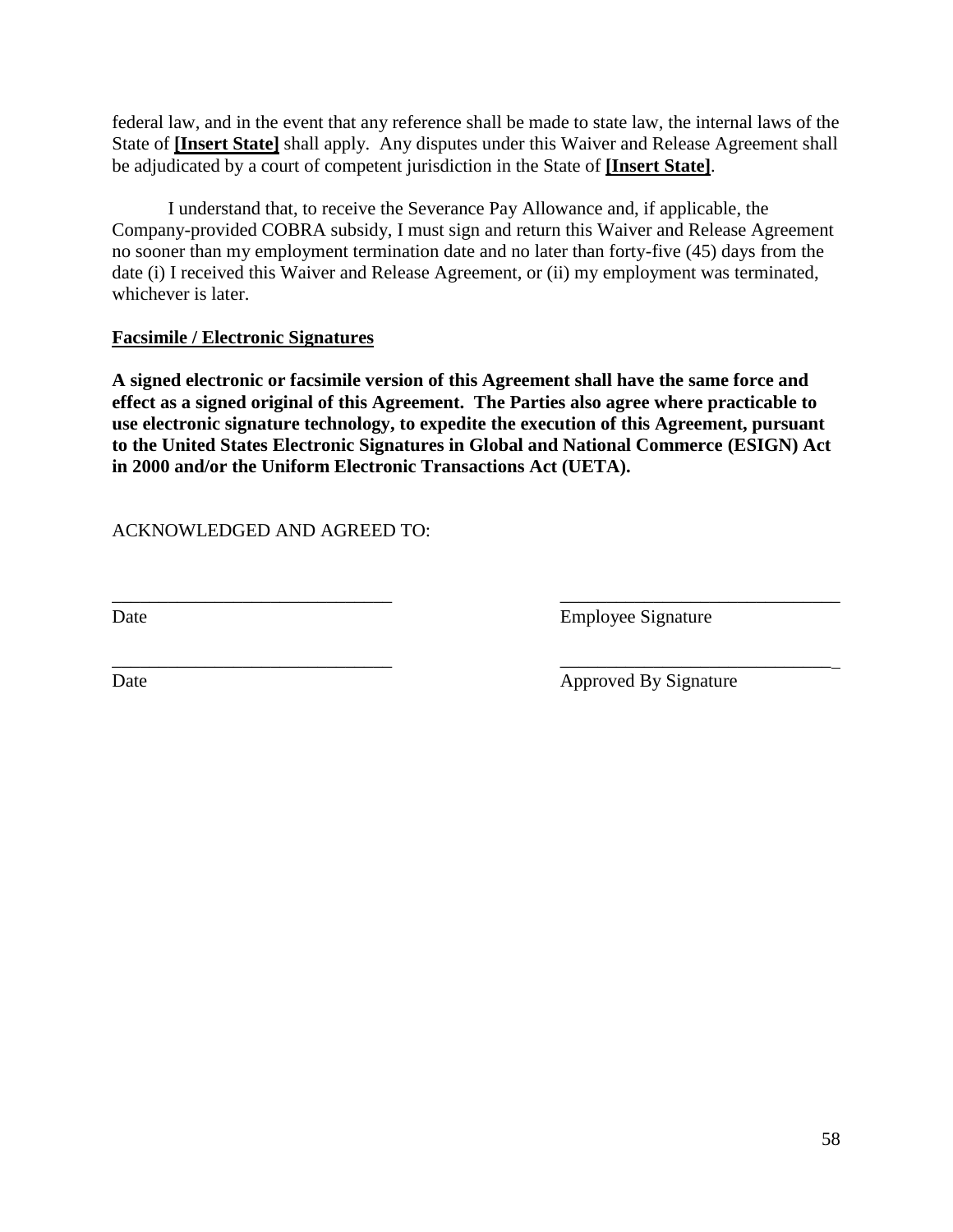#### <span id="page-58-1"></span><span id="page-58-0"></span>**Side letter 1: Social media**

The Company and the Guild agree that this side letter shall be considered a part of the Social Media Policy ("Policy") and, in the event of a conflict between the Policy and this Agreement, the Agreement shall govern. Any dispute between the Company and the Guild over the interpretation or application of the Policy or this Agreement is subject to the grievance and arbitration procedure of the collective bargaining agreement between the Company and the Guild.

Section 1. Footnote 1 of the Policy is applicable to and an integral part of the entire Policy. As such, the Policy shall be interpreted consistently with Footnote 1, which reads as follows: "Nothing in this policy is intended to prohibit employees from communicating in good faith about wages, hours, or other terms and conditions of their or their co-worker's employment." This interpretation shall include, but not be limited to, the first bullet point on Page 1 (beginning with the words, "Abide by all company policies"); the fourth bullet point on Page 1 (beginning with the words, "Respect the confidentiality of those you work with"); and the first bullet point on Page 2 (beginning with the words, "Don't use your newspaper's or The McClatchy Company's logos").

Section 2. The first paragraph under "General Guidelines for Use of Social Media" (beginning with the words, "Company-provided social media tools") should be interpreted consistently with the following:

#### Personal Use

The Company's information systems should be used for Company and business-related purposes. Although we understand and expect that from time to time employees may use the information systems for personal reasons, such use must be appropriate, in good taste and limited in time, so it does not interfere with productivity or otherwise interfere with the workplace environment, violate Company policy, or violate the Code of Business Conduct and Ethics. Personal Web sites or business established on the Company's information systems are not permitted. If an employee is unsure about a specific type of personal use, the employee should request guidance from the department manager or human resources.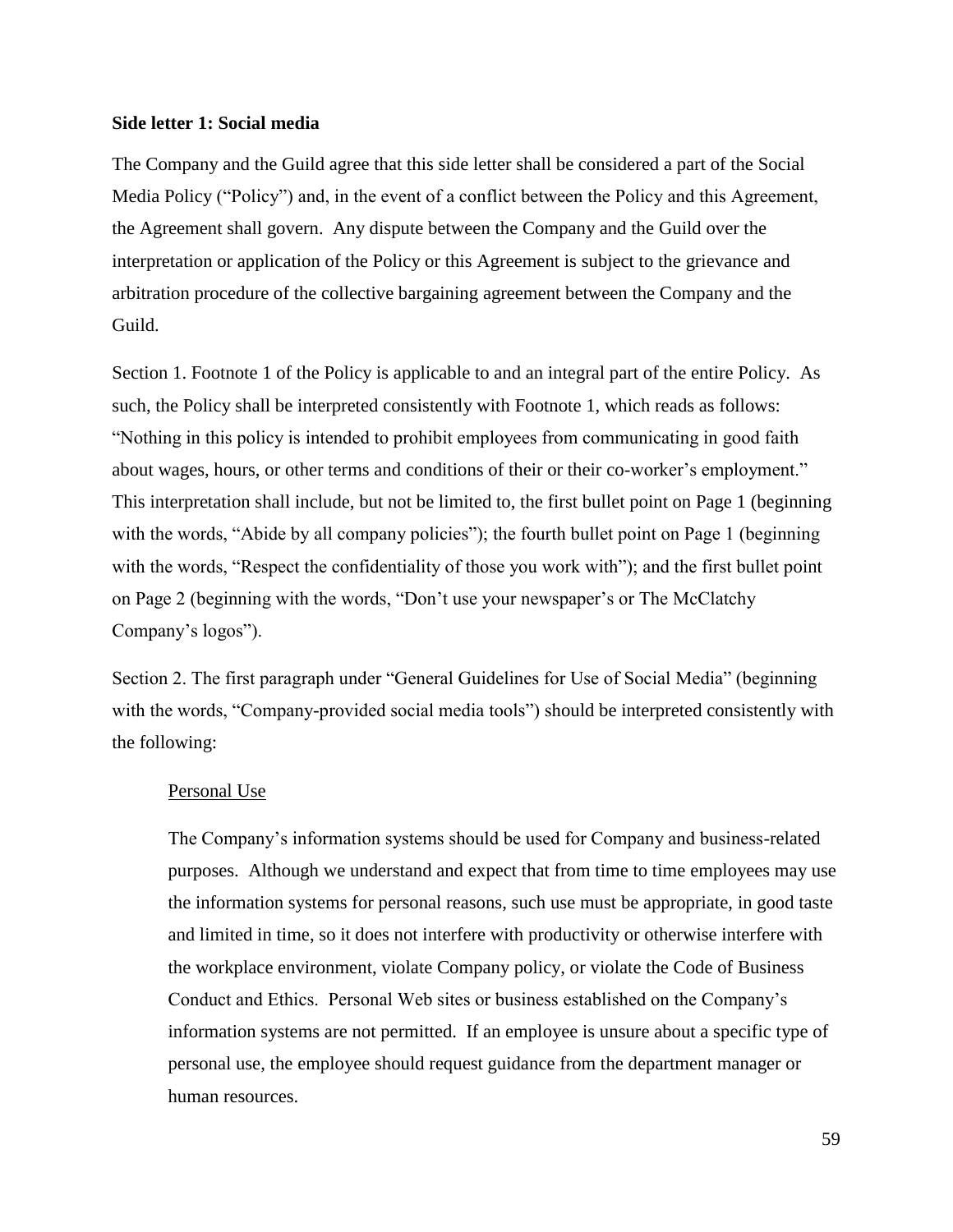At the time of execution of this Agreement, the term "company-provided social media tools" refers specifically to Google products that are accessed through a company-provided email address. It is understood that the Company may provide other social media tools for employee use in the future.

Section 3. The fifth bullet point on Page 1 of the Policy (beginning with the words, "You should not create social media accounts [e.g. Facebook and Twitter] using your work email address") should be interpreted as follows. Any employee currently using a work email address for social media accounts may continue to do so for those social media accounts already created, provided that such use has been authorized by their manager for business purposes and is otherwise consistent with the Policy. From the signing date of this Agreement forward, an employee shall not create personal social media accounts using their work email address.

Section 4. The seventh bullet point on Page 1 of the Policy (beginning with the words, "If you are a journalist or work with advertisers of the public") should be interpreted as follows. Part of an employee's professional duties may include the communication through social media of relevant personal information that does not compromise the employee's professional duties.

Section 5. The intent of the third bullet point on Page 2 of the Policy (beginning with the words, "Personal views on social media can be misinterpreted") is to maintain a responsible separation between personal and professional activity on social media. However, as stated above, part of an employee's professional duties may include the communication through social media of relevant personal information that does not compromise the employee's professional duties, including, but not limited to, perceptions of bias or conflicts of interest. It is not expected or required that an employee will attach a disclaimer to each individual message stating the view or information expressed therein is the employee's alone. It is understood, however, that an employee, when necessary, should ensure with a disclaimer, that the expression of a personal view is not misinterpreted as speaking on behalf of the company.

Section 6. The eighth bullet point on Page 2 of the Policy (beginning with the words, "Personal information in social media profiles") should be interpreted consistently with the "Personal Use" explanation set forth above in Section 3 of this Agreement.